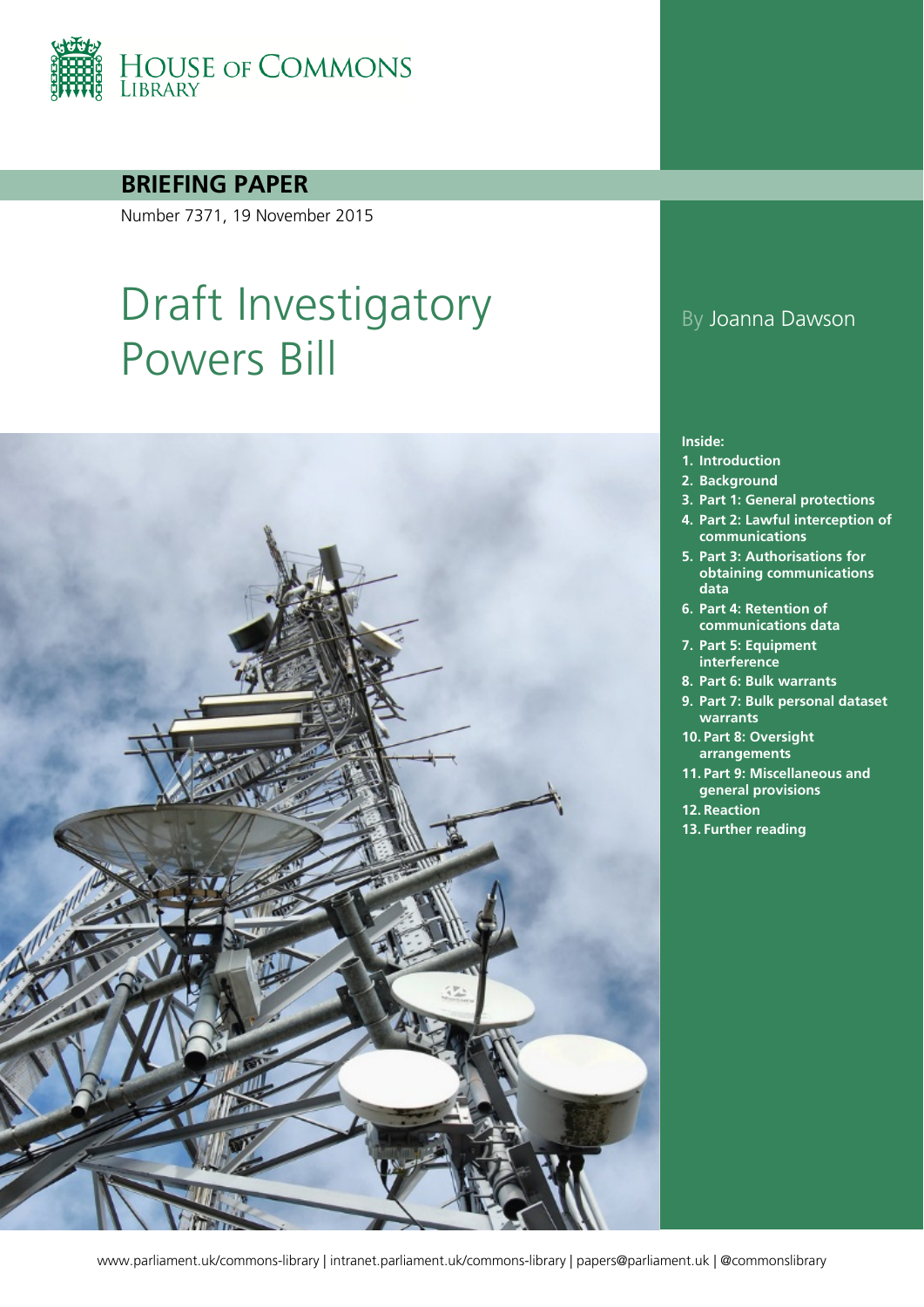## **Contents**

| <b>Summary</b>  |                                                                                                                 | 3                        |
|-----------------|-----------------------------------------------------------------------------------------------------------------|--------------------------|
| $\mathbf 1$ .   | Introduction                                                                                                    | 4                        |
| 2.              | <b>Background</b><br>Legislative framework<br>Reports on Investigatory Powers                                   | 5<br>5<br>$\overline{7}$ |
| 3.              | <b>Part 1: General protections</b><br>What does the Bill do?<br>What did the reports say?                       | 11<br>11<br>11           |
| 4.              | Part 2: Lawful interception of communications<br>What does the Bill do?<br>What did the reports say?            | 13<br>13<br>14           |
| 5.              | Part 3: Authorisations for obtaining communications data<br>What does the Bill do?<br>What did the reports say? | 16<br>16<br>18           |
| 6.              | Part 4: Retention of communications data<br>What does the Bill do?<br>What did the reports say?                 | 20<br>20<br>21           |
| 7.              | Part 5: Equipment interference<br>What does the Bill do?<br>What did the reports say?                           | 23<br>23<br>24           |
| 8.              | <b>Part 6: Bulk warrants</b><br>What does the Bill do?<br>What did the reports say?                             | 25<br>25<br>26           |
| 9.              | Part 7: Bulk personal dataset warrants<br>What does the Bill do?<br>What did the reports say?                   | 27<br>27<br>27           |
| 10 <sub>1</sub> | <b>Part 8: Oversight arrangements</b><br>What does the Bill do?<br>What did the reports say?                    | 28<br>28<br>28           |
| 11.             | Part 9: Miscellaneous and general provisions<br>What does the Bill do?                                          | 31<br>31                 |
| 12.             | <b>Reaction</b>                                                                                                 | 32                       |
| 13.             | <b>Further reading</b>                                                                                          | 41                       |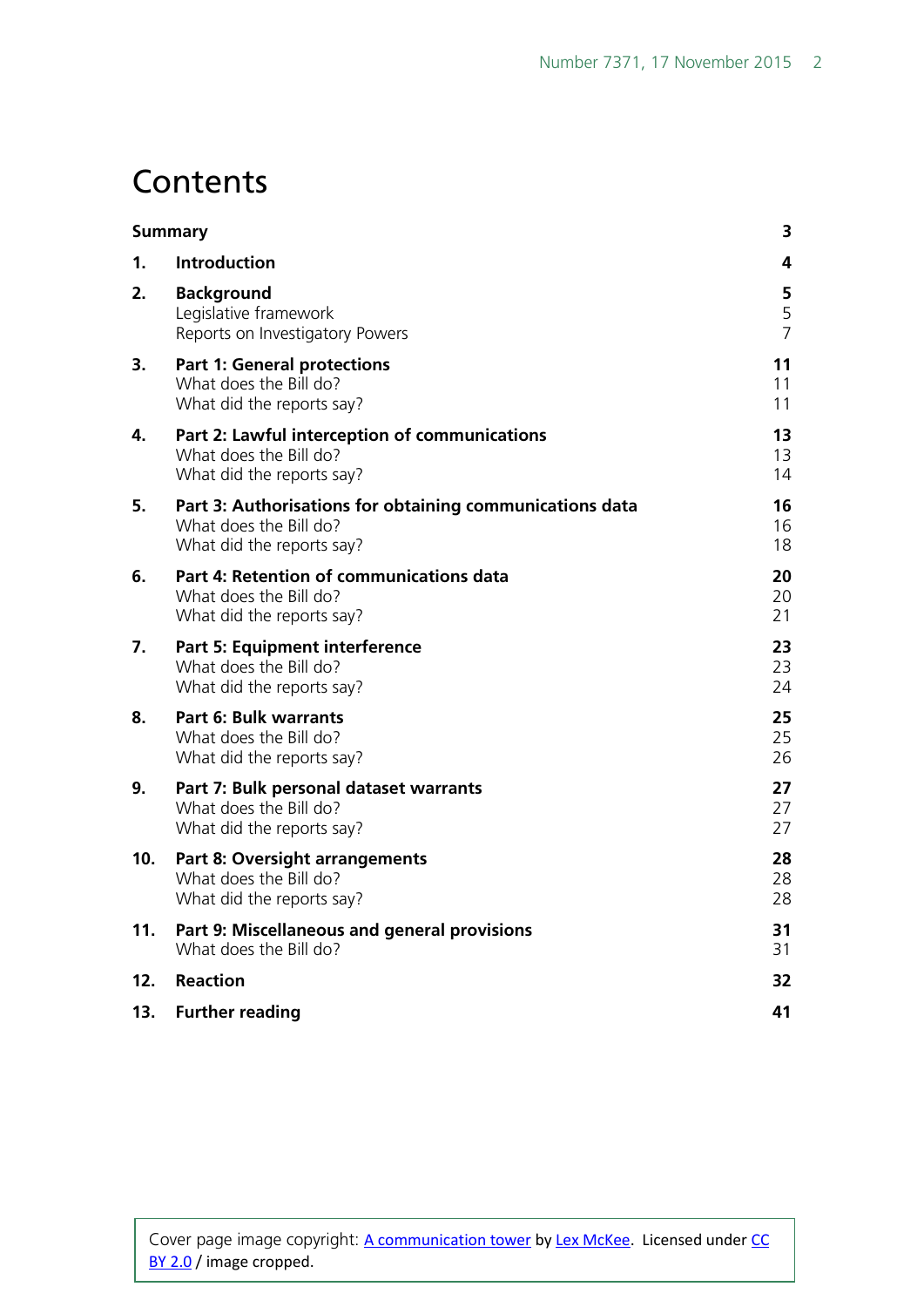## <span id="page-2-0"></span>Summary

The *Draft Investigatory Powers Bill* was published by the Home Office on 4 November 2015. It seeks to update and consolidate existing legislation governing the use of investigatory powers, including the Regulation of Investigatory Powers Act 2000.

The Draft Bill follows the publication in 2015 of three significant reports on investigatory powers, by the Government's independent reviewer of terrorism legislation; the Royal United Services Institute; and the Intelligence and Security Committee. All three reports concluded that the current framework was outdated, unworkable and in need of reform. They highlighted the need for greater transparency, more stringent safeguards and better oversight.

A previous attempt to reform this area of law, the Draft Communications Data Bill 2012, was abandoned under the Coalition Government as a result of differences between the Conservatives and the Liberal Democrats. The Draft Bill replicates a number of measures put forward in the *Draft Communications Data Bill*, but some of the more controversial proposals have been left out.

The Draft Bill makes provision for the issue of warrants for interception and equipment interference and for authorisations in relation to the acquisition of communications data. For the first time it requires that warrants should be subject to judicial, as well as ministerial, oversight. It also reforms the current oversight framework and provides for a right of appeal from the Investigatory Powers Tribunal.

The initial political response to the Draft Bill was generally positive, particularly with respect to greater transparency and the opportunity for full parliamentary consideration of the issues. However, concerns have been raised as to the breadth of the powers sought by the intelligence agencies, and the sufficiency of the safeguards.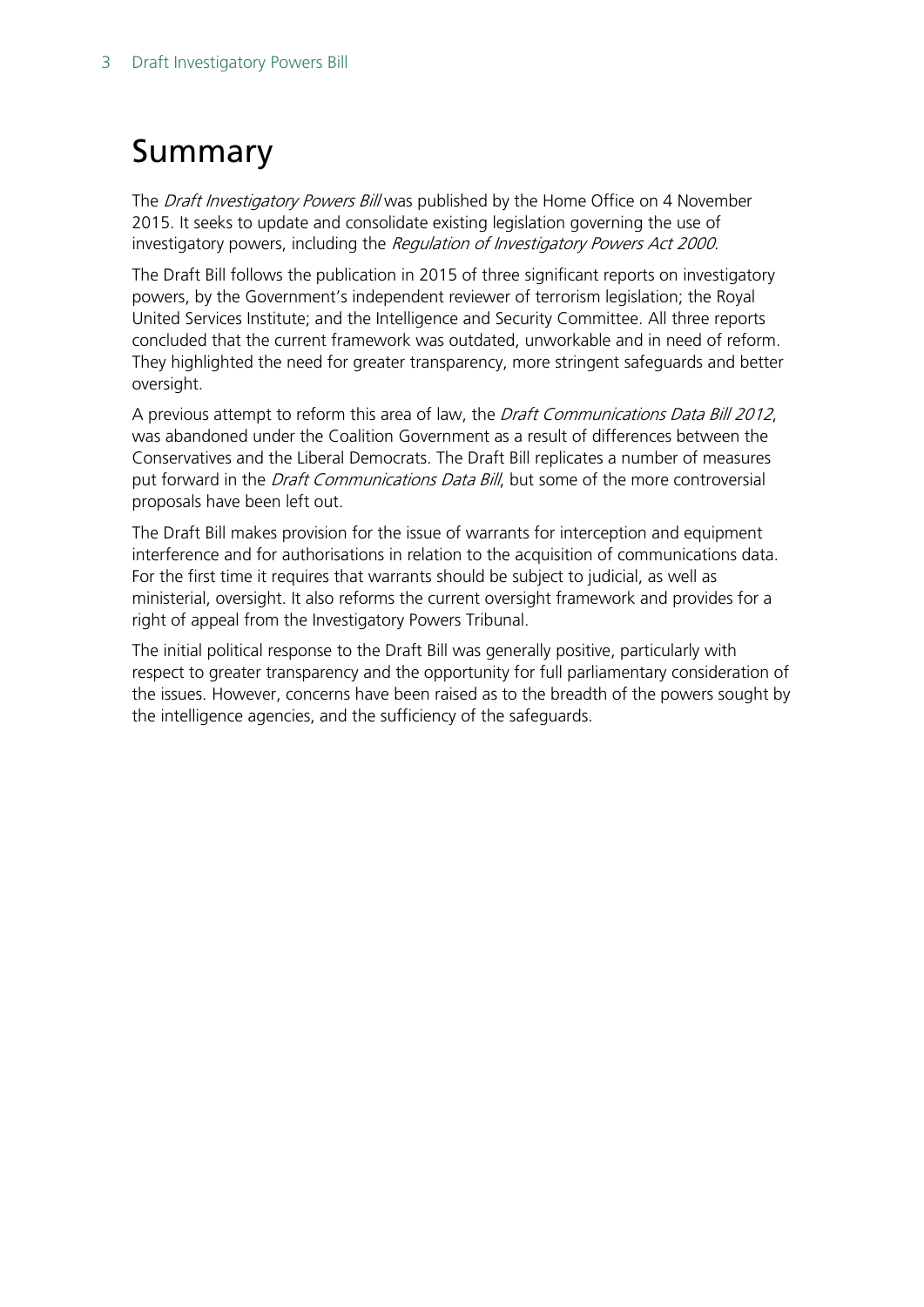## <span id="page-3-0"></span>1. Introduction

The *Draft Investigatory Powers Bill* was published by the Home Office on 4 November 20[1](#page-3-1)5.<sup>1</sup> Presenting the Bill to Parliament, Theresa May said that it would consolidate and update investigatory powers, strengthen safeguards and establish a world-leading oversight regime:

This Bill will govern all the powers available to law enforcement, the security and intelligence agencies and the armed forces to acquire the content of communications or communications data. These include the ability to retain and acquire communications data to be used as evidence in court and to advance investigations; the ability to intercept the contents of communications in order to acquire sensitive intelligence to tackle terrorist plots and serious and organised crimes; the use of equipment interference powers to obtain data covertly from computers; and the use of these powers by the security and intelligence agencies in bulk to identify the most serious threats to the UK from overseas and to rapidly establish links between suspects in the UK.<sup>[2](#page-3-2)</sup>

On 5 November the House of Commons agreed a resolution that a Joint Select Committee should be appointed to consider and report on the Draft Bill. The Commons members were announced as Victoria Atkins, Suella Fernandes, David Hanson, Stuart C McDonald, Dr Andrew Murrison, Valerie Vaz and Matt Warman.<sup>[3](#page-3-3)</sup>

The Government intend that legislation should be in place by the end of 2016.[4](#page-3-4)

The Draft Bill extends to the whole of the United Kingdom. However, it may be necessary to obtain legislative consent motions with respect to certain aspects of the Bill which impinge on matters devolved to the Scottish Parliament, including the investigation of serious crime and the signing of warrants relating to law enforcement.<sup>[5](#page-3-5)</sup>

This Briefing Paper provides an overview of the provisions contained in the Bill and of the recommendations made in the three reports on investigatory powers. Not all clauses are covered individually. Clauses that are technical or self-explanatory are not addressed.

<sup>1</sup> [Draft Investigatory Powers Bill,](https://www.gov.uk/government/publications/draft-investigatory-powers-bill) Cm 9152, November 2015  $\overline{a}$ 

<span id="page-3-2"></span><span id="page-3-1"></span><sup>2</sup> [HC Deb 4 November 2015, c 969-972](http://www.publications.parliament.uk/pa/cm201516/cmhansrd/cm151104/debtext/151104-0001.htm%2315110440000003)

<sup>&</sup>lt;sup>3</sup> [HC Deb 5 November 2015, c1227](http://www.publications.parliament.uk/pa/cm201516/cmhansrd/cm151105/debtext/151105-0004.htm%2315110531000020)

<span id="page-3-4"></span><span id="page-3-3"></span><sup>4</sup> [HC Deb 19 October 2015, c709](http://www.publications.parliament.uk/pa/cm201516/cmhansrd/cm151019/debtext/151019-0002.htm%2315101917000001)

<span id="page-3-5"></span><sup>5</sup> [HC Deb 4 November 2015, c979](http://www.publications.parliament.uk/pa/cm201516/cmhansrd/cm151104/debtext/151104-0001.htm%2315110440000003)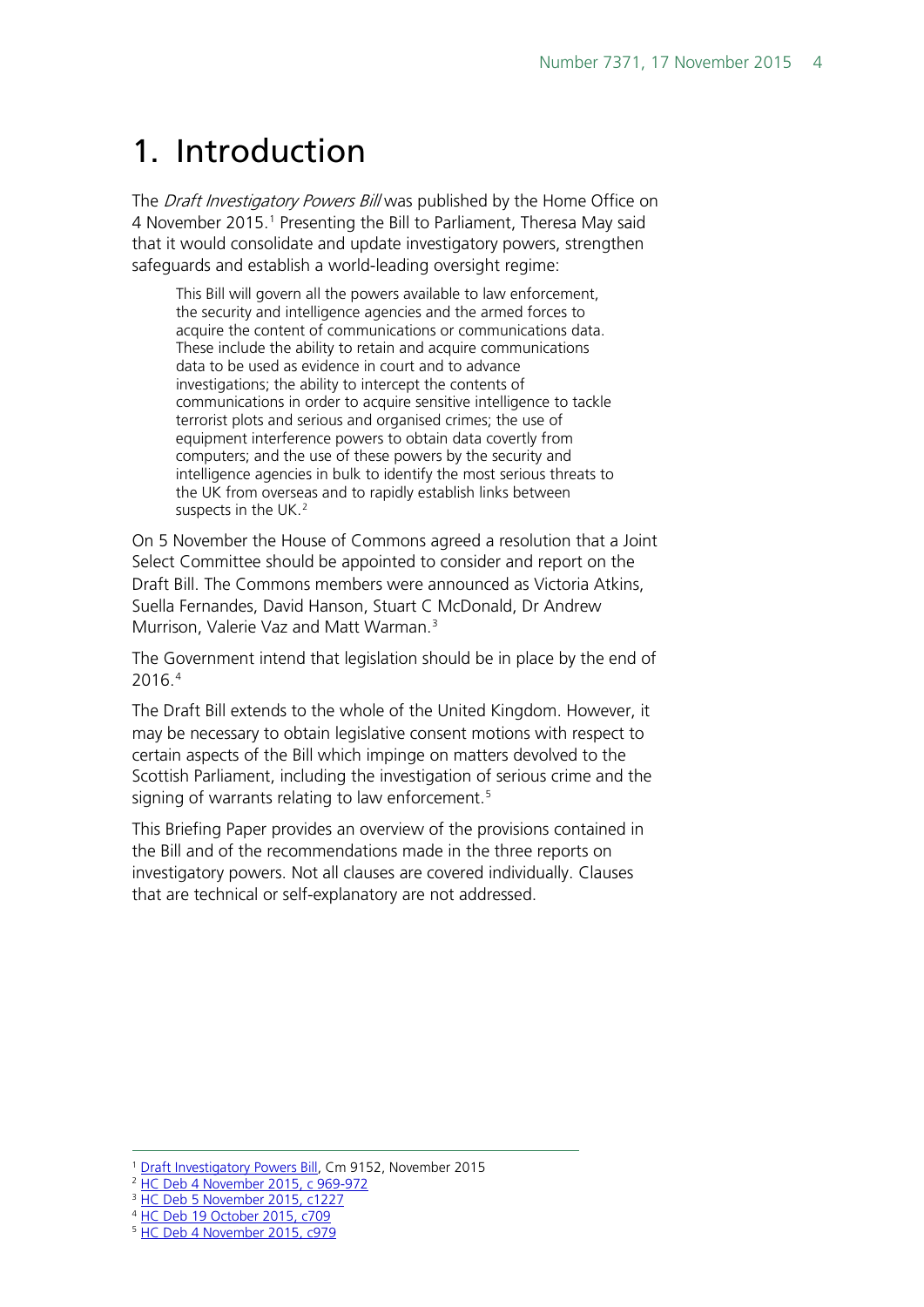## <span id="page-4-0"></span>2. Background

## <span id="page-4-1"></span>Legislative framework

The [Regulation of Investigatory Powers Act 2000](http://www.legislation.gov.uk/ukpga/2000/23/contents) (RIPA) contains much of the existing legal framework governing the powers of the intelligence and law enforcement agencies to intercept communications in order to access their content, and to acquire communications data. The Act provides for a scheme of warrants and oversight which was intended to be comprehensive and compliant with the European Convention on Human Rights (ECHR).

When RIPA was introduced the then Home Secretary Jack Straw described it as an "important bill, and … a significant step forward for the protection of human rights in this country".<sup>[6](#page-4-2)</sup> However, the Act has been the subject of persistent criticism, focusing on the arcane and inaccessible style in which it was drafted. Furthermore, since RIPA came into force, methods of communicating, and the volume of communications data potentially available, have increased significantly. There now exists a broad consensus that the legislative framework is in need of modernisation and clarification.

In addition to RIPA a number of other statutes also allow for the interception of communications and the acquisition of communications data. These include the *Wireless Telegraphy Act 2006*, the [Telecommunications Act 1984](http://www.legislation.gov.uk/ukpga/1984/12/contents), the [Police and Criminal Evidence Act](http://www.legislation.gov.uk/ukpga/1984/60/contents) [1984](http://www.legislation.gov.uk/ukpga/1984/60/contents) and the [Terrorism Act 2000.](http://www.legislation.gov.uk/ukpga/2000/11/contents) The [Intelligence Services Act 1994](http://www.legislation.gov.uk/ukpga/1994/13/contents) gives the Secretary of State the power to issue warrants authorising MI5, MI6 and GCHQ to interfere with property. The Government has recently acknowledged that this power is used to authorise equipment interference, also known as hacking.

RIPA does not regulate what data must be retained, dealing only with acquisition and disclosure. Therefore when RIPA was introduced, the only data available to be accessed was the data retained by Communications Service Providers (CSPs) for their own purposes. In 2005 the EU adopted the Data Retention Directive, $<sup>7</sup>$  $<sup>7</sup>$  $<sup>7</sup>$  requiring the</sup> mandatory retention of data on communication networks. The UK transposed the directive into national law via the Data Retention Regulations.

In 2009 the Labour Government consulted on a plan to legislate to compel CSPs based in the UK to collect and keep all data public authorities might need, including third party data crossing their networks, and to make all this data accessible on a case-by-case basis to public authorities.<sup>[8](#page-4-4)</sup> No legislation was put forward before the 2010 general election.

#### **Interception**

Interception is defined as making available the content of a communication – such as a telephone call, email or social media message – in the course of its transmission or while stored on a telecommunications system

#### **Communications data**

Communications data is described as information about communications, the 'who', 'where', 'when', 'how', and 'with whom' but not what was written or said

<span id="page-4-3"></span><span id="page-4-2"></span><sup>6</sup> HC Deb 6 March 2000, c 767

<sup>7</sup> [2006/24/EC](http://eur-lex.europa.eu/LexUriServ/LexUriServ.do?uri=OJ:L:2006:105:0054:0063:EN:PDF)

<span id="page-4-4"></span><sup>8</sup> [Protecting the Public in a Changing Communications Environment,](http://webarchive.nationalarchives.gov.uk/20130128103514/http:/www.homeoffice.gov.uk/documents/cons-2009-communications-data?view=Binary) Home Office, April 2009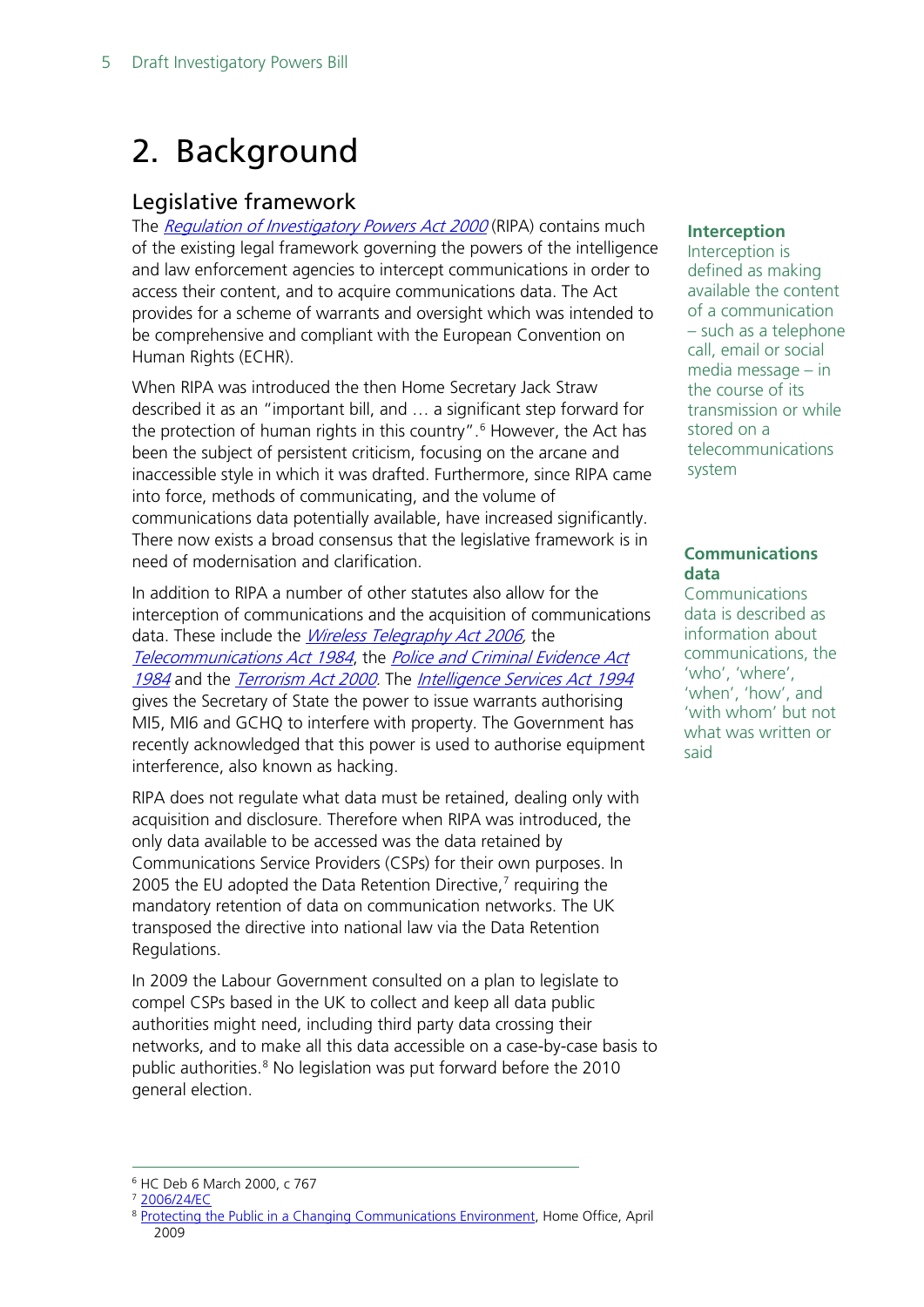In June 2012 the coalition Government published the Draft [Communications Data Bill](http://www.parliament.uk/draft-communications-bill/). The Bill, which was dubbed the "Snoopers' Charter" by critics due to the breadth of the powers sought, would have replaced those parts of RIPA that deal with the acquisition of communications data. It proposed significantly extending the range of data CSPs have to store. It would have included for the first time records of each user's internet browsing activity (websites visited but not pages within websites), details of messages sent on social media, webmail, voice calls over the internet, and gaming, in addition to emails and phone calls.

A number of bodies would have had access to this data, namely: the Police, the Serious and Organised Crime Agency, the intelligence agencies and HM Revenue and Customs. Access would not have been subject to judicial authorisation, provided it was required for the purpose of investigating crime or protecting national security.

The Government believed that the Bill was necessary in order for the police and intelligence and security agencies to operate effectively in a fast-changing environment of communications technology, in which far more communications take place over the internet.

A Joint Committee set up to scrutinise the Bill reported in December 2012. The Committee concluded that the powers to order the retention of data contained in the Bill should be significantly narrowed, and safeguards against abuse introduced, before it could be workable. It also recommended that there should be much better consultation with industry, technical experts, civil liberties groups, public authorities and law enforcement bodies before a new Bill was introduced.<sup>[9](#page-5-0)</sup>

The Intelligence and Security Committee also published a report raising similar concerns, including that there had been insufficient consultation with CSPs.<sup>[10](#page-5-1)</sup>

Following publication of these reports it became apparent that the issue was becoming increasingly contentious, and the draft Bill did not proceed.

In 2014 the issue was reignited when the Court of Justice of the European Union (CJEU) declared the Data Retention Directive invalid, on the basis that it infringed privacy and data protection rights guaranteed by the European Union Charter of Fundamental Rights.<sup>[11](#page-5-2)</sup> In the absence of a framework requiring the retention of communications data by service providers, the ability of law enforcement agencies to access that data would be impeded. Therefore, the Government fast-tracked the [Data Retention and Investigatory Powers Act 2014](http://www.legislation.gov.uk/ukpga/2014/27/contents) (DRIPA) in order to recreate a regime that would ensure that data was retained.

<span id="page-5-0"></span><sup>9</sup> Joint Committee on the [Draft Communications Data](http://www.publications.parliament.uk/pa/jt201213/jtselect/jtdraftcomuni/79/79.pdf) Bill, *Draft Communications Data Bill*, 11 December 2012, HL Paper 79, HC 479  $\overline{a}$ 

<span id="page-5-1"></span><sup>&</sup>lt;sup>10</sup> Intelligence and Security Committee, Access to communications data by the intelligence and security Agencies, Cm 8514, 5 February 2013 11 [Digital Rights Ireland C-293/12](http://curia.europa.eu/juris/document/document.jsf?docid=150642&doclang=EN)

<span id="page-5-2"></span>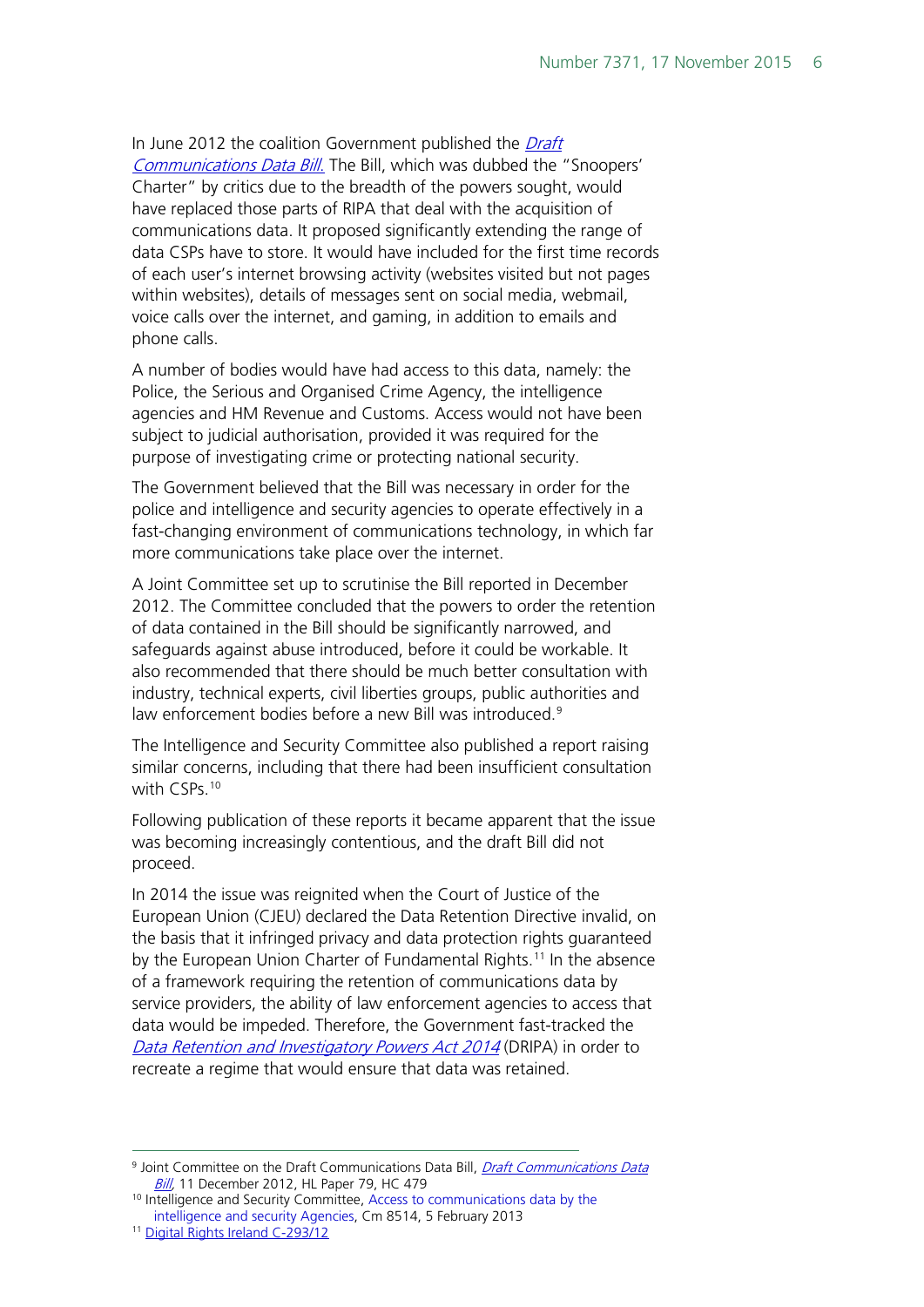A subsequent judicial review of DRIPA, brought by MPs David Davis and Tom Watson, found that section 1 was incompatible with EU law, as interpreted by the CJEU.<sup>[12](#page-6-1)</sup> Section 1 allows the Home Secretary to issue a retention notice to a service provider requiring them to retain communications data where the requirement is necessary and proportionate for a purpose falling under RIPA. The effect of the judgment, which would be to invalidate the provision in question, was suspended until March 2016 in order to give the Government the opportunity to put alternative measures in place. The Government are in the process of appealing the decision, but regardless of the outcome of that appeal, alternative measures would in any event be required by the end of 2016, due to a sunset clause in DRIPA.

Part 3 of the *[Counter-Terrorism and Security Act 2015](http://www.legislation.gov.uk/ukpga/2015/6/contents)* (CTSA) amended DRIPA to enable the Secretary of State to require internet service providers to retain data allowing the authorities to identify the person or device using a particular internet protocol (IP) address at any given time.

#### **Box 1: IP address resolution**

An Internet Protocol (IP) address is a numerical label that acts much like an address for a computer on the Internet, allowing data to be delivered to that computer. Every device requires an IP address to be able to request and receive content from websites. These IP addresses can be recorded by website operators.

CSPs providing connections assign IP addresses to computers as and when they connect to the internet. The public IP address you are allocated by your CSP may be permanent (static) or temporary (dynamic). Businesses tend to have static addresses, whilst individuals tend to be assigned a dynamic address. This means an individual's IP address can change frequently.

CSPs have a limited number of IP addresses available that can be assigned at any one time—there may be 20,000 IP addresses and 40,000 customers. Since not everyone is connected at the same time, the CSP assigns a different IP address to each computer that connects, and reassigns it when they disconnect. Because of this, the IP address assigned to your computer one day may get assigned to several other computers (and different users) before a week has passed. Furthermore, if you share your computer or even just your connection to your ISP, then multiple people are sharing one IP address.

IP resolution is the ability to identify who was using an IP address. Identifying individuals using nothing more than their IP address has become a key part of anti-piracy and criminal investigations. This is possible if the data is available, however, there are a number of difficulties in identifying individuals from their IP address, including:

• IP addresses are shared by a number of users simultaneously and a CSP can usually only provide details of the person who pays the internet subscription. This is not necessarily the person who was using a device at a particular time.

• Some CSPs, particularly, those using dynamic IP addresses such as mobile phone operators, require destination IP as well as sender IP to match up who is involved in an action.

### <span id="page-6-0"></span>Reports on Investigatory Powers **The Anderson Report:** *A Question of Trust*

<span id="page-6-1"></span>Section 7 of DRIPA required the Government's independent reviewer of terrorism legislation, David Anderson QC, to conduct a review of the operation and regulation of investigatory powers, with specific reference to the interception of communications and communications data. The outcome of this review, A Question of Trust ("the Anderson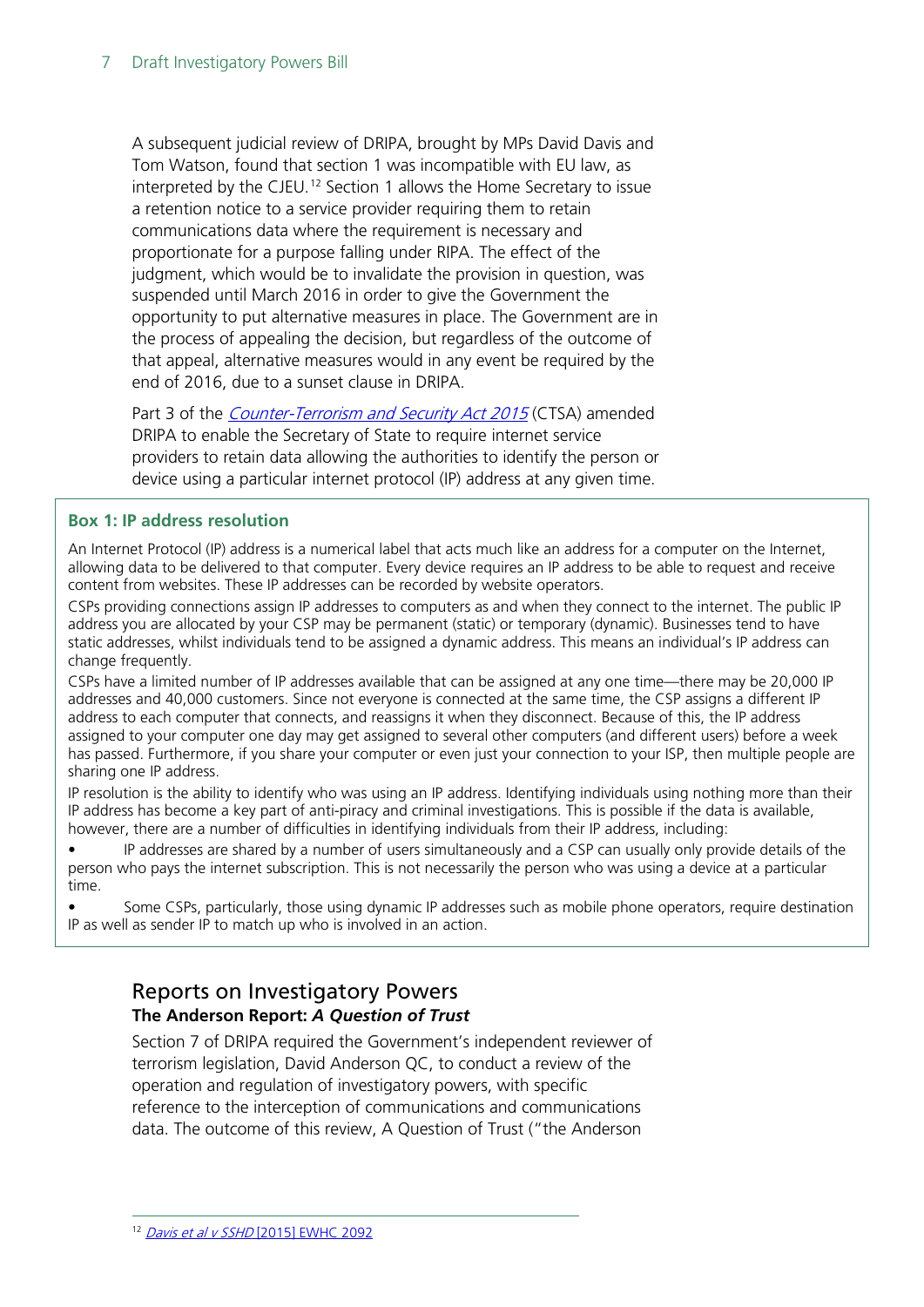Report"), was published on 11 June 2015.<sup>[13](#page-7-0)</sup> It made extensive and detailed recommendations for a new legislative framework to replace RIPA and DRIPA. Key recommendations included:

- RIPA and related legislation should be replaced with a new law that would be both comprehensive and comprehensible.
- Security and intelligence agencies should have powers to carry out "bulk collection" of intercepted material but there must be "strict additional safeguards".
- Judges should authorise requests to intercept communications, limiting the Home Secretary's current role in deciding which suspects are so monitored.
- The definition of communications data should be reviewed, clarified and brought up to date.
- Oversight should be provided by an Independent Surveillance and Intelligence Commissioner, replacing the three existing Commissioners' offices.
- The controversial proposals contained in the *Draft* Communications Data Bill to provide for the compulsory retention of web logs (internet connection records) and third party data (the entire content of third party communications that pass over the network of a UK CSP) should not be pursued before a compelling operational case has been made out.<sup>[14](#page-7-1)</sup>

#### **Intelligence and Security Committee**

The Intelligence and Security Committee of Parliament (ISC) announced on 17 October 2013 that it would be broadening its inquiry into the laws which govern the intelligence agencies' ability to intercept private communications.[15](#page-7-2) It held public evidence sessions in October 2014 as part of its Privacy and Security Inquiry. These sessions explored a number of themes, including:

- expectations of privacy, and the extent to which it may be appropriate to intrude into an individual's privacy in order to protect the rights and safety of others;
- whether it is acceptable to use intrusive capabilities in a targeted way against known threats, and whether it is ever acceptable to use such capabilities to gather information in larger quantities;
- whether the current statutory framework governing and regulating the Agencies' intrusive activities delivers those principles; and,
- whether there is scope for greater transparency in this area[.16](#page-7-3)

<span id="page-7-0"></span><sup>&</sup>lt;sup>13</sup> David Anderson QC, [A Question of Trust](https://www.judiciary.gov.uk/wp-content/uploads/2015/07/davis_judgment.pdf), June 2015  $\overline{a}$ 

<span id="page-7-1"></span><sup>&</sup>lt;sup>14</sup> David Anderson, *[A question of trust: report of the Investigatory Powers Review](https://terrorismlegislationreviewer.independent.gov.uk/wp-content/uploads/2015/06/IPR-Report-Print-Version.pdf)*, June<br>2015, see Executive summary paras 10-34

<span id="page-7-2"></span><sup>&</sup>lt;sup>15</sup> [Intelligence and Security Committee press release,](https://b1cba9b3-a-5e6631fd-s-sites.googlegroups.com/a/independent.gov.uk/isc/files/20131017_ISC_statement_privacy_and_security_inquiry.pdf?attachauth=ANoY7cq0sv_3d9f8Spbz7HUHRuAyWrPT8dnfiZUQSQtrnocIwJzCFnjdhBBDTWl8ayA6tea20b0kF8MYaQC2W6uGU0rN6-n8Q6FnI84el9sf7RWVZmrTUdfyK83EY-pI6fpZwUAEvQm93-X-K_gMB9F8psCz95W89teUN_0mNwPHaYhXqf5i9ZkD8gObIMUPZBAdIXU1PdZkMTTEK8r8x5DF_OqO35X0TDWF_yJdcgH0NXohcMpCR8EPvVALi3S-V1R3Cn3dvverymoW2dTBnqr4XZm3-673NA%3D%3D&attredirects=0) 17 October 2013

<span id="page-7-3"></span><sup>&</sup>lt;sup>16</sup> [Intelligence and Security Committee press release,](https://b1cba9b3-a-5e6631fd-s-sites.googlegroups.com/a/independent.gov.uk/isc/files/20141009_ISC_statement_privacy_security_sessions.pdf?attachauth=ANoY7cpzMC8sia-l2kszsHEr6BEb5Uygd3K0Le6R9dCesTyFW_8PPxJIWjCI04By3t3_FmDMmRJqKS7MdEkvfqsnHjVfUmW_fqCLbTcdvbQJfbSzBJ9dAgkAa0Ut34NweVcsFobNekTpWFp6Uv7chz2EKYVrTVGFXLXckmHrOSIQHtU8dys82sQJqM79tHT1shFvoNzC1mW6SxZHDnwcgXYhpOw9uYWwSpfPbu6DJIvluim2vzaAbWJ1OOX5gYS0JrgRLRXmeZovthxQwRZWpZdqvnpIMfuXJg%3D%3D&attredirects=0) 9 October 2014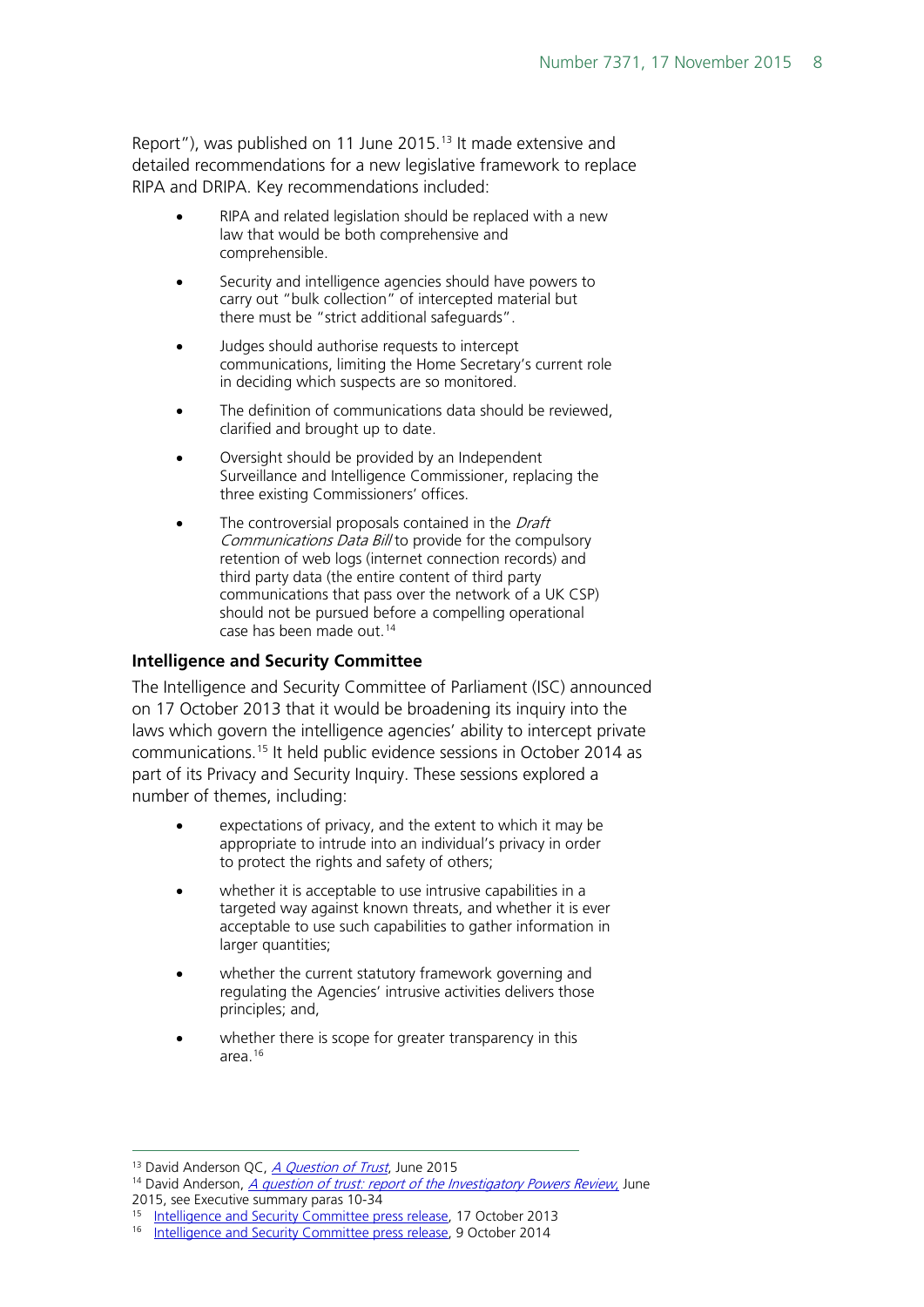The Committee published its report on 12 March 2015. Although they were satisfied that the UK's intelligence agencies do not seek to circumvent the law when carrying out surveillance, the ISC had misgivings about those existing laws. The legal framework had developed "piecemeal" and was "unnecessarily complicated", the Committee felt, resulting in a lack of transparency which was not in the public interest:

Our key recommendation therefore is that the current legal framework be replaced by a new Act of Parliament governing the intelligence and security Agencies. This must clearly set out the intrusive powers available to the Agencies, the purposes for which they may use them, and the authorisation required before they may do so.<sup>[17](#page-8-0)</sup>

The report also contains substantial recommendations about each of the agencies' intrusive capabilities, which the Committee considered essential to improve transparency, strengthen privacy protections, and increase oversight. Given the recent controversy surrounding GCHQ's bulk interception capability, the Committee scrutinised this aspect in particular detail.<sup>[18](#page-8-1)</sup>

#### **RUSI Report: Independent Surveillance Review**

On 4 March 2014, the then Deputy Prime Minister, Nick Clegg, announced an Independent Surveillance Review, to be carried out by the Royal United Services Institute (RUSI). This review into surveillance technologies and the problems of control and oversight would examine surveillance practices in the UK in the context of new communications technologies. It would make recommendations for legislative and policy reform and would deliver a report after the General Election to be considered by the Government alongside the ISC review and the Anderson review.<sup>[19](#page-8-2)</sup>

The report was published on 14 July [20](#page-8-3)15.<sup>20</sup> The accompanying press release summarised its recommendations:

The Review Panel makes the case for a radical reshaping of the way that intrusive investigative techniques using the Internet and digital data are authorised that is fully compliant with the human rights framework.

It recommends that requests for interception for the prevention and detection of serious crime in future be authorised by a senior judge, and that the warrants that are signed by Secretaries of State for purposes relating to national security (including counterterrorism) should in future all be subject to judicial scrutiny, according to arrangements set out in the report.

<sup>…</sup>

<span id="page-8-0"></span><sup>&</sup>lt;sup>17</sup> Intelligence and Security Committee, *Privacy and security: a modern and transparent* [legal framework](https://b1cba9b3-a-5e6631fd-s-sites.googlegroups.com/a/independent.gov.uk/isc/files/20150312_ISC_P%2BS%2BRpt%28web%29.pdf?attachauth=ANoY7co-sMF7dNsFS3bTftpmXvHk6MTR2QnGyHYhA-2_xAGu4LdyiqID0gmRmqr9WK0lNQK2PNTNGL1x2GeQrlWVUudTCvqKfbZsxkpVJVu5t9MVU6i30HBH9Kqe2O5ux33Wp3_WoI8TJriLVWh4JsjLnrYLzzdGdJmTZ632CjxCA4nB3dC62YZ_kEkiXhQQmDbKNsCrH4vsySy1oLSnofC1NL8A1LR51md7LvtqtjYvKzGjGnYYcBlZ_hk6STCj2SxqOVOvBZ_4&attredirects=0), HC 1075 2014/15, 12 March 2015, p2

<span id="page-8-1"></span><sup>18</sup> Intelligence and Security Committee[, press release,](https://b1cba9b3-a-5e6631fd-s-sites.googlegroups.com/a/independent.gov.uk/isc/files/20150312_ISC_Press_Release_P%2BS.pdf?attachauth=ANoY7co-VFfyTk0VfImfXEsr8geCSFai8CDvxrWkbnZRPmv9VUXpcZCBSO4NLFxNZtAfP4DKEKE2WJDZVGUG5fL5jPeVA74u1_nT2SlypjxPm3EhSoO5CplzMhTuT5lX9sFsenVNrTE1O9TXrzuPNhrT6tHgKHjjWVYULD5jA5APbjDbpk_fziaOaosvv9Z25M7FPt6FUSWMKvd-nZbAoEJY6hNVab3UG8cVXRfs64DEeorFhyL5RAcunvGnvJC17CJdYt84MoSC&attredirects=0) 12 March 2015

<span id="page-8-2"></span><sup>&</sup>lt;sup>19</sup> RUSI News, *RUSI to convene independent review on the use of internet data for* [surveillance purposes](https://www.rusi.org/news/ref:N5315B2C9B1941/), 4 March 2014. This press notice includes the review's terms of reference.

<span id="page-8-3"></span><sup>&</sup>lt;sup>20</sup> RUSI, A democratic licence to operate: report of the Independent Surveillance [Review](https://www.rusi.org/downloads/assets/ISR-Report-press.pdf), July 2015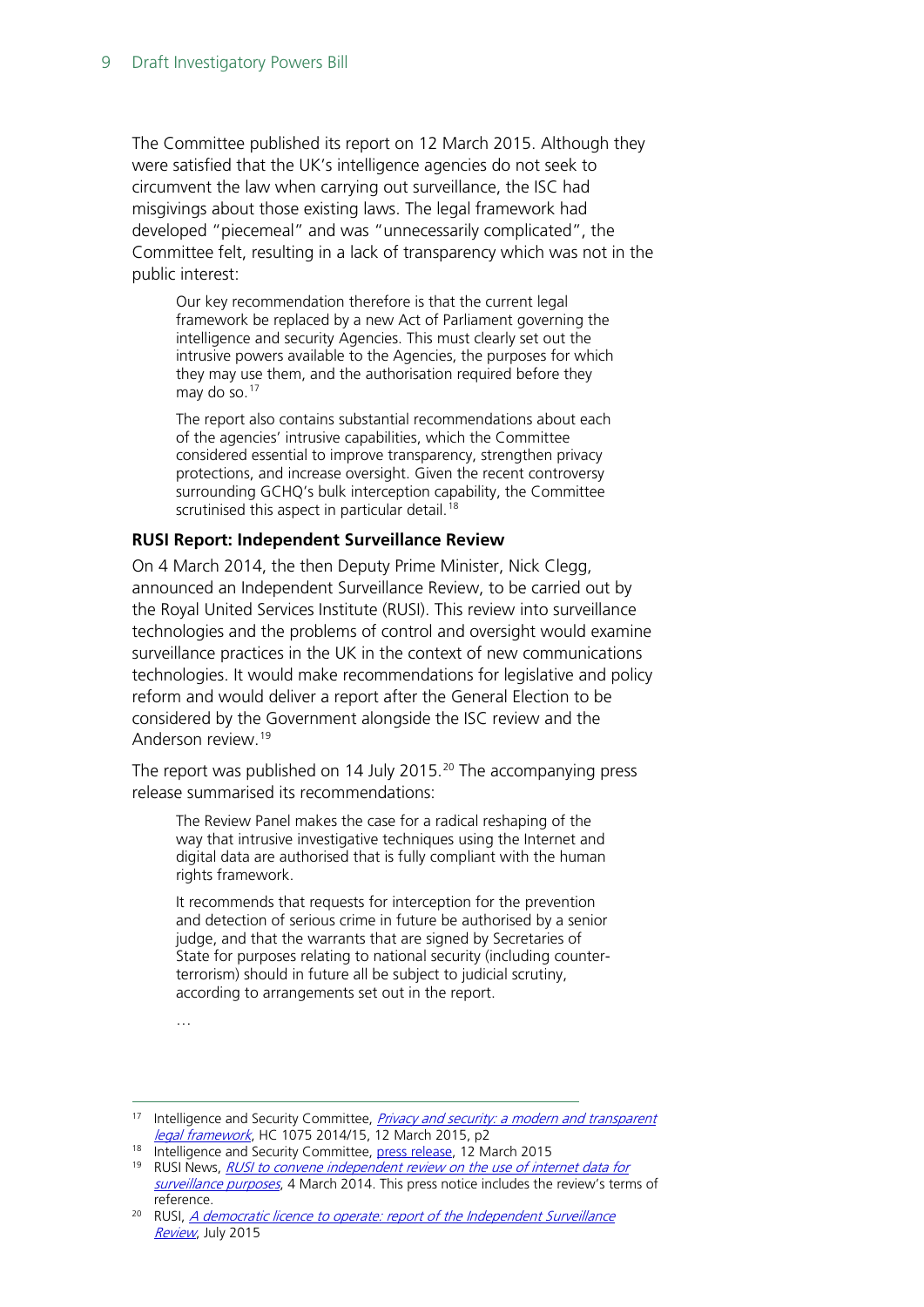Like other recent reviews, the ISR highlights inadequacies in law and oversight and calls for urgent new legislation in this session of Parliament to provide a new democratic mandate for digital intelligence. The present arrangements are too complex to be understood by the citizen and have contributed to a public credibility gap that must be addressed. The Review therefore sets out ten tests that any new legislation must pass before it can be regarded as giving the police and the intelligence agencies a democratic licence to operate.<sup>[21](#page-9-0)</sup>

<span id="page-9-0"></span><sup>&</sup>lt;sup>21</sup> RUSI News, <u>Independent Surveillance Review publishes report: 'A Democratic Licence</u> [to Operate'](https://www.rusi.org/news/ref:N55A40513857F8/%23.VdcJPKXQeid), 14 July 2015 -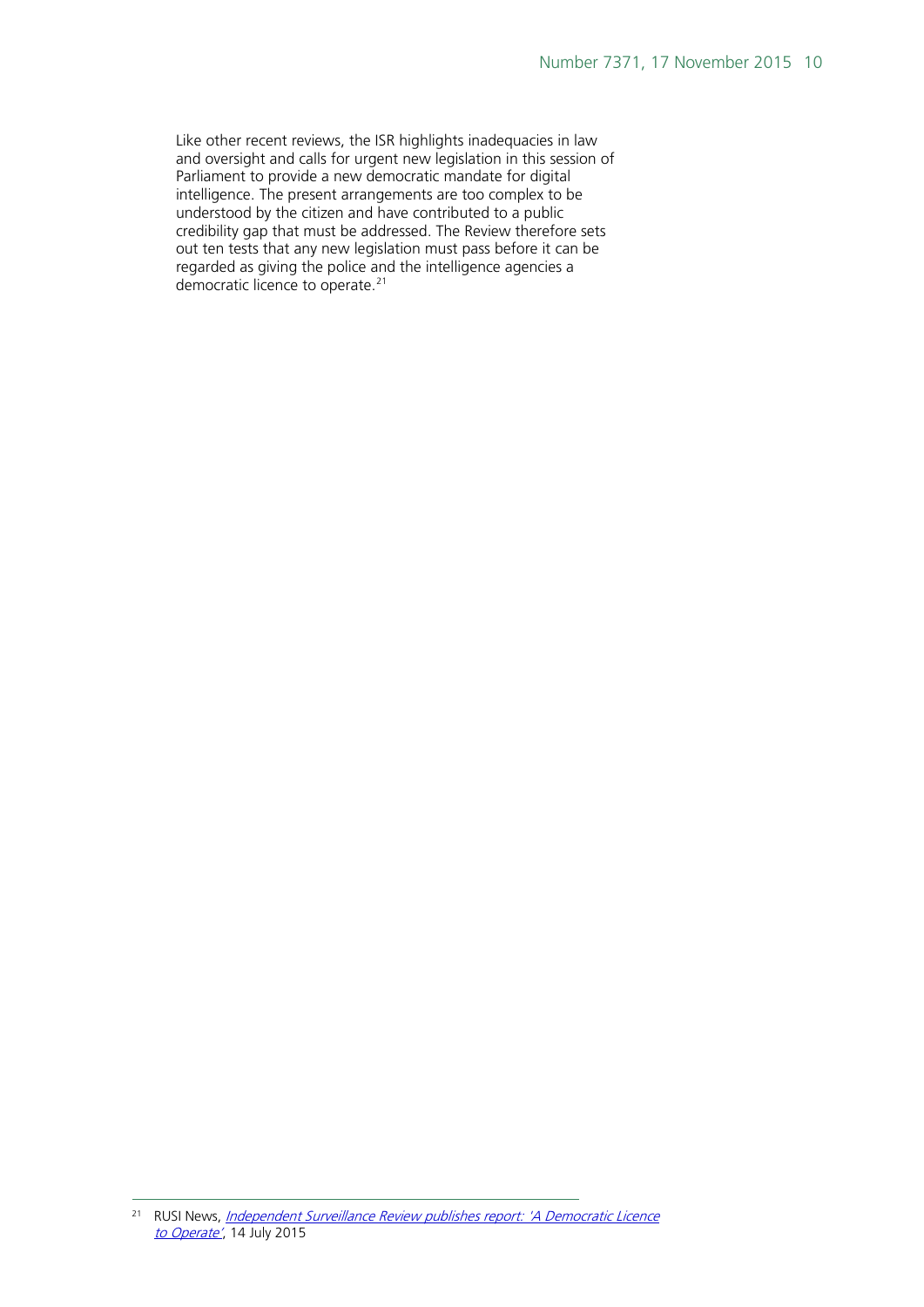## <span id="page-10-0"></span>3. Part 1: General protections

## <span id="page-10-1"></span>What does the Bill do?

Part 1 of the Bill sets out key principles and creates a number of offences.

Clauses 2-6 define interception and "lawful authority"; create an offence of unlawful interception; and provide for the imposition of fines in situations in which unlawful interception has taken place unintentionally.

Clause 7 sets out the requirements for requesting overseas interception.

Clause 8 creates an offence of unlawfully obtaining communications data.

Clause 9 and Schedule 2 abolish existing powers to acquire communications data under various pieces of legislation. This is in order to ensure that communications data may only be acquired subject to the procedure and safeguards contained in the Bill.

Clauses 10 and 11 relate to equipment interference (hacking), setting out the conditions in which a warrant must be sought. A warrant must be sought under the Bill for equipment interference the purpose of which is to obtain communications or private information, if the conduct involved would otherwise constitute an offence under the Computer Misuse Act 1990 and there is a connection to the British Islands.

## <span id="page-10-2"></span>What did the reports say? **Anderson**

The Anderson Report recommended that existing legislation should be replaced by a comprehensive new law, drafted from scratch, which affirms the privacy of communications and prohibits interference with them by public authorities, save on specific terms. The new law should replace both RIPA and existing powers under other pieces of legislation in this area.<sup>[22](#page-10-3)</sup>

### **Intelligence and Security Committee**

The purposes, functions, capabilities and obligations of the Agencies should be clearly set out in a new single Act of Parliament. This should be distinct from legislation covering law enforcement and other bodies currently covered by RIPA. [23](#page-10-4) The new legislation should clearly list each intrusive capability available to the Agencies, and set out the purposes for which it can be used, the relevant human rights obligations, authorisation procedures and safeguards.

#### **Equipment interference**

Equipment interference (also known as computer network exploitation (CNE) or cyber espionage) is the practice of gaining access to people's devices and computers in order to monitor its data, such as geolocation, texts and emails, in real time.

<span id="page-10-3"></span><sup>22</sup> Recommendations 1, 6 and 7. -

<span id="page-10-4"></span><sup>&</sup>lt;sup>23</sup> Annex A, paras XX & YY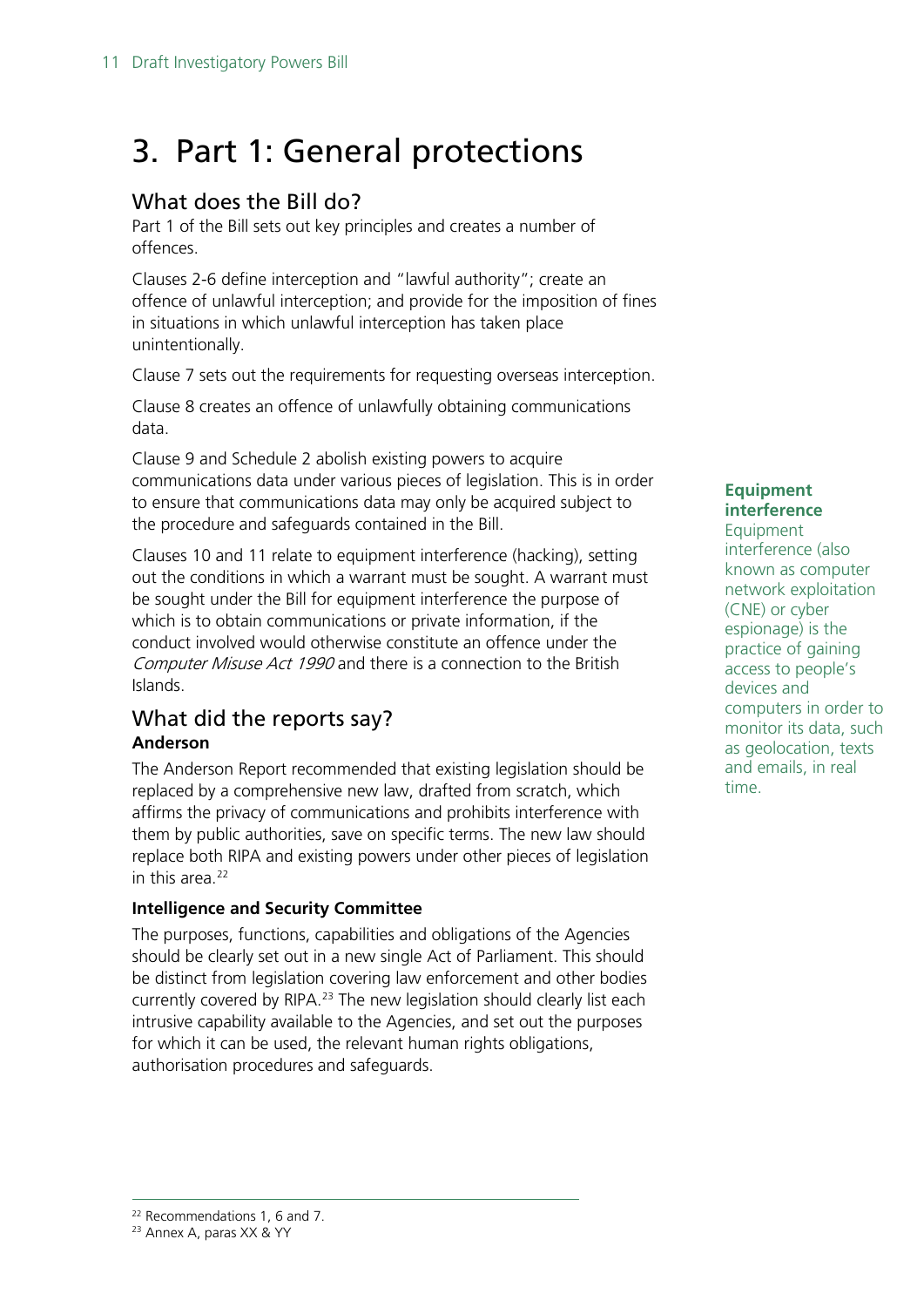The law should be amended to make abuse of intrusive capabilities (such as interception) a criminal offence.<sup>[24](#page-11-0)</sup>

#### **Independent Surveillance Review**

Current surveillance powers are needed but they require a new legislative framework and oversight regime. Specifically, RIPA Part I, DRIPA and Part 3 of CTSA 2015 should be replaced by a comprehensive new law[.25](#page-11-1)

<sup>&</sup>lt;sup>24</sup> Annex A, para T -

<span id="page-11-1"></span><span id="page-11-0"></span><sup>&</sup>lt;sup>25</sup> Recommendation 1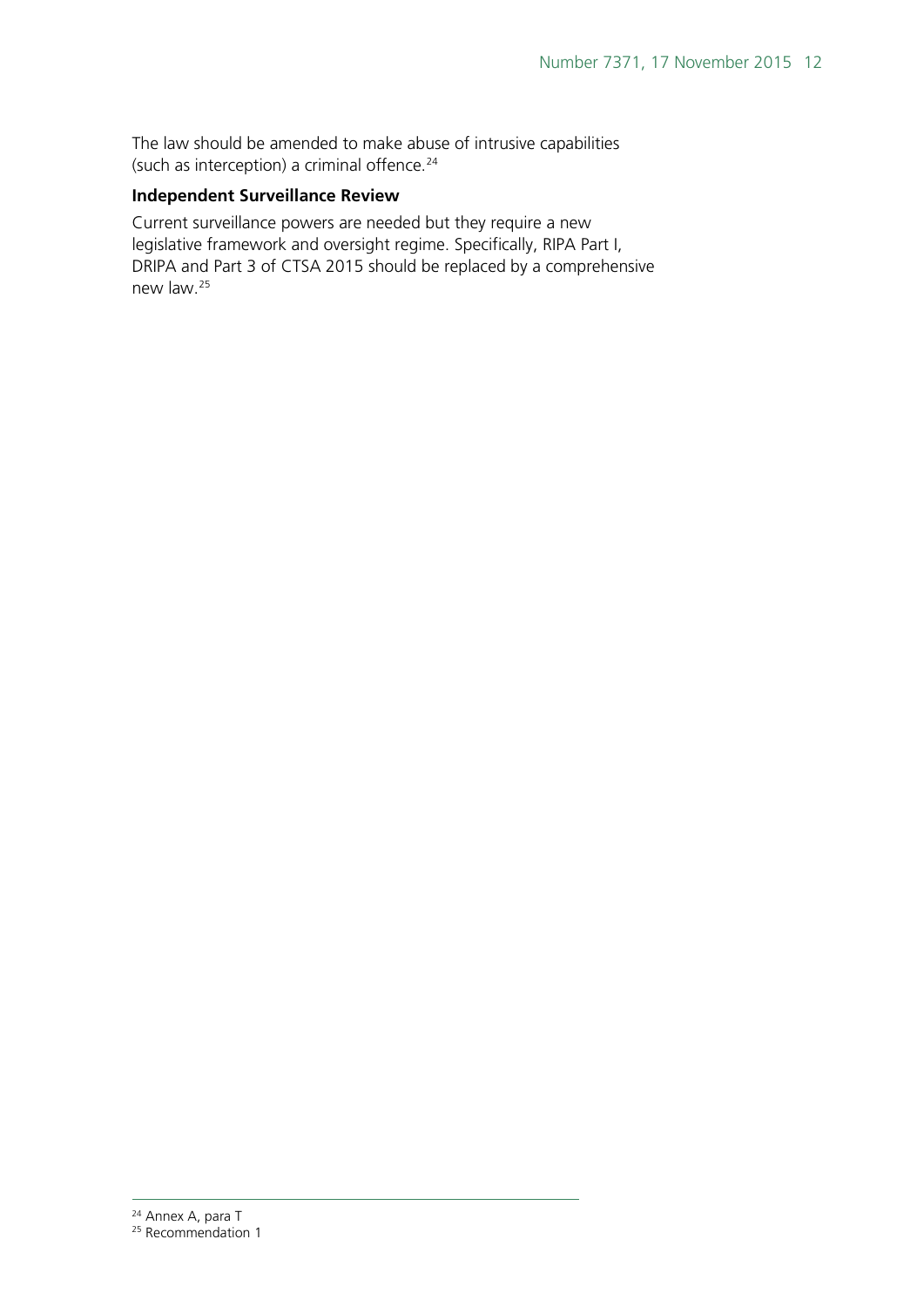## <span id="page-12-0"></span>4. Part 2: Lawful interception of communications

### <span id="page-12-1"></span>What does the Bill do? **Chapter 1**

Clauses 12 and 13 provide for the various types of interception warrant that may be sought under the Bill. The three types of warrant are:

- A targeted interception warrant authorises the interception of communications and acquisition of associated communications data. It may relate to a particular person, organisation or premises, or groups of connected subjects.
- A targeted examination warrant authorises the examination of intercepted material obtained under a bulk interception warrant.
- A mutual assistance warrant authorises requests for, and the provision of, assistance with overseas interception.

Clauses 14-22 provide for the authorisation of warrants. The Secretary of State or Scottish Minister may issue a warrant if he or she believes that it is necessary on certain grounds and proportionate. The grounds are national security, preventing or detecting serious crime, safeguarding the economic wellbeing of the UK, or giving effect to an international mutual assistance agreement. The decision is then subject to approval by a Judicial Commissioner (see Part 8 on oversight arrangements for further detail). The Judicial Commissioner must look at the necessity and proportionality test applied by the Secretary of State or Scottish Minister on the same grounds as would be applied by a court in an application for judicial review. If the Judicial Commissioner refuses to approve a warrant they must set out written reasons for the refusal. The requesting agency may then seek to address any concerns and resubmit the request. The Secretary of State or Scottish Minister may ask the Investigatory Powers Commissioner to reconsider an application that has been refused but if the Investigatory Powers Commissioner also refuses it there is no further appeal process. In urgent cases a warrant may be issued without the approval of a Judicial Commissioner, but the Judicial Commissioner must still be notified and must decide whether to approve the warrant within five working days. If the Judicial Commissioner refuses to approve the warrant then it ceases to have effect.

Clause 16 requires the Secretary of State to consult the Prime Minister before deciding to issue a targeted interception or examination warrant where the subject is a member of either House of Parliament; the Scottish Parliament; the National Assembly for Wales; the Northern Ireland Assembly; or a UK member of the European Parliament.

Clauses 23-28 set out the information that must be contained in a warrant, the normal duration of warrants, and the process for the renewal, modification and cancellation of warrants.

#### **The Wilson Doctrine**

The convention that MPs' communications should not be intercepted by police or security services is known as the 'Wilson Doctrine'. It is named after the former Prime Minister Harold Wilson who announced the policy in 1966 in response to a number of parliamentary questions from MPs who were concerned that their phones were being tapped. Recent case law has established that the doctrine does not have any legal effect, and that in practice the Secretary

of State would consult the Prime Minister before authorising a warrant to intercept an MP's communications.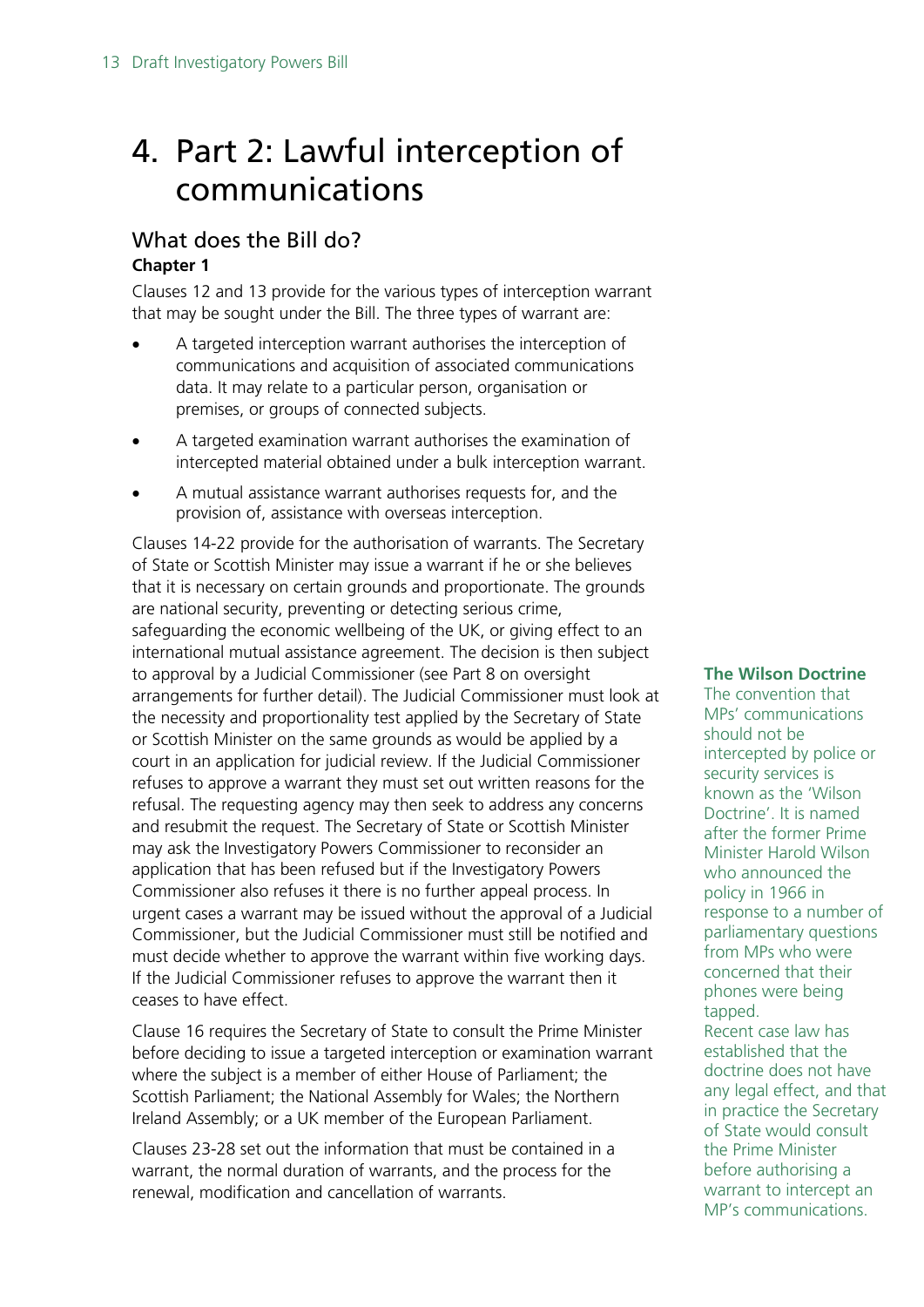Clauses 29-31 deal with the implementation and service of warrants, and impose a duty on operators to assist with implementation. The operator must take all reasonably practicable steps to give effect to the warrant, whether or not they are located in the UK. Any requirements or restrictions under the laws of the country in which the operator is based are relevant to determining what is reasonable.

Clause 31 creates an offence of knowingly failing to comply with an interception warrant.

#### **Chapter 2**

Clauses 32-38 set out other limited forms of lawful interception. These include interception with consent; interception in prisons and psychiatric hospitals; interception for certain regulatory and enforcement purposes; and, interception for certain business purposes.

Clause 39 sets out the conditions for complying with overseas interception requests.

#### **Chapter 3**

Clauses 40 and 41 set out safeguards for the storage and disclosure of material obtained under a warrant.

Clause 42 provides that material obtained under a warrant may not be used in legal proceedings.

Clause 43 imposes a duty not to disclose the existence or details of a warrant or any intercepted material and clause 44 creates an offence of unauthorised disclosure.

#### <span id="page-13-0"></span>What did the reports say? **Anderson**

Specific interception warrants should be issued and renewed on the authority of a Judicial Commissioner.<sup>[26](#page-13-1)</sup>

Warrants should only be granted for the purposes of:

- Preventing or detecting serious crime (including giving effect to a mutual legal assistance agreement); or
- In the interests of national security (including safeguarding the economic well-being of the UK in a respect directly linked to the interests of national security).<sup>27</sup>

Where a warrant is sought for the purpose of protecting national security, and the purpose relates to the defence of the UK or the Government's foreign policy, the Secretary of State should have the power to certify that the warrant is required for those purposes.<sup>[28](#page-13-3)</sup>

Arrangements should be put in place for the consideration of urgent applications.<sup>[29](#page-13-4)</sup>

<span id="page-13-1"></span><sup>26</sup> Recommendations 20 and 22

<sup>27</sup> Recommendation 28

<span id="page-13-3"></span><span id="page-13-2"></span><sup>28</sup> Recommendation 30

<span id="page-13-4"></span><sup>29</sup> Recommendation 31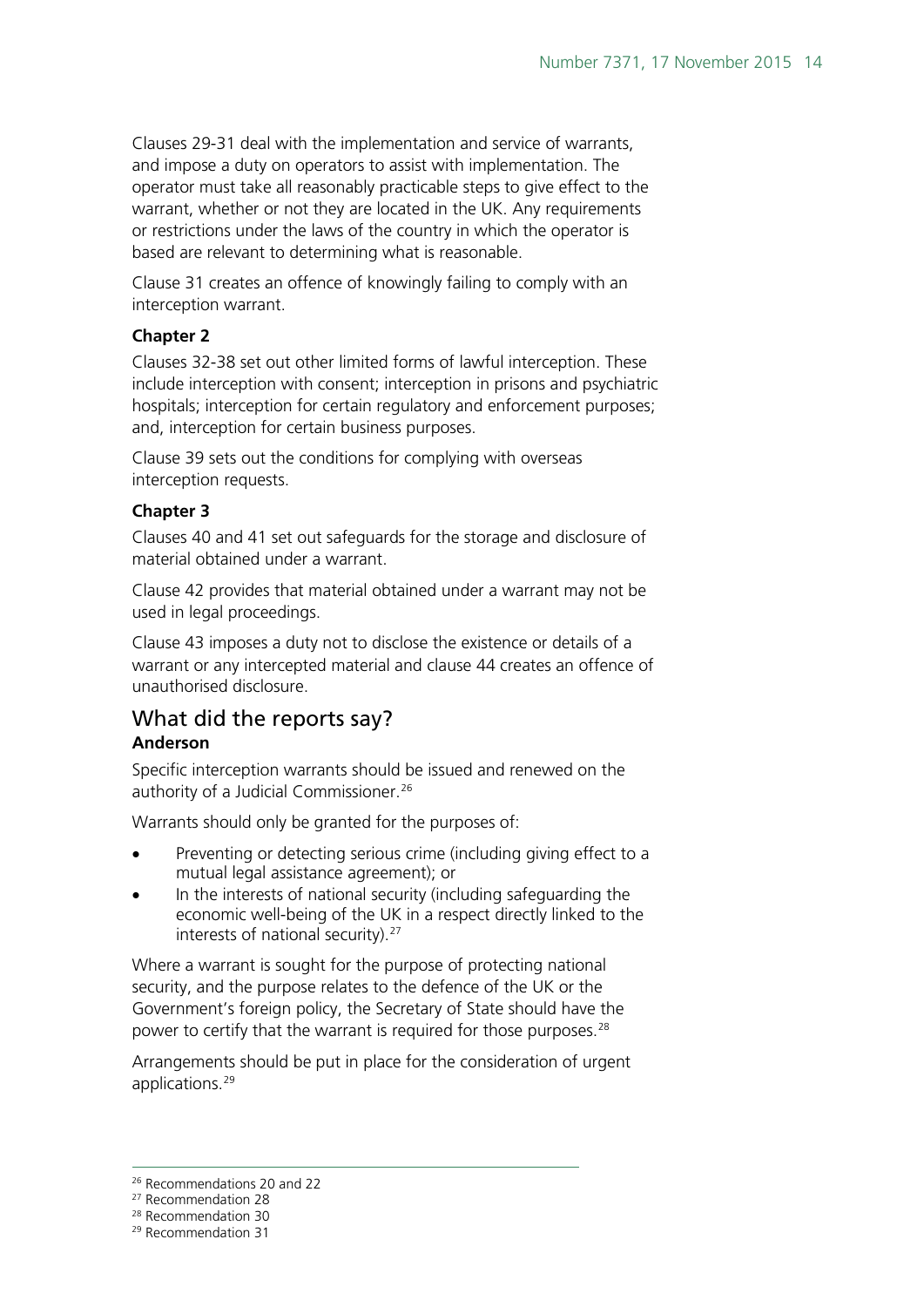Specific interception warrants should be limited to a single person, premises or operation. Where a warrant relates to an operation, each person or premises to which the warrant is to apply should be individually specified in a schedule to the warrant.

Extraterritorial application should continue to be asserted in relation to warrants (pending a long-term solution).<sup>[30](#page-14-0)</sup>

#### **Intelligence and Security Committee**

The targeted interception of communications is an essential investigative capability.<sup>[31](#page-14-1)</sup>

Ministers should continue to be responsible for issuing warrants, because they are able to take account of the wider context of warrants and are democratically accountable.<sup>[32](#page-14-2)</sup>

Disclosure of the existence of a warrant should be permissible where the Secretary of State considers that this could be done without damage to national security.<sup>[33](#page-14-3)</sup>

Thematic warrants should be used sparingly and authorised for a shorter timescale than a targeted warrant. $34$ 

#### **Independent Surveillance Review**

Where a warrant is sought for a purpose relating to the detection or prevention of serious crime, it should be authorised by a judicial commissioner, and a copy provided to the Home Secretary.

Where a warrant is sought for purposes relating to national security, the warrant should be authorised by the Secretary of State, subject to judicial review by a judicial commissioner. The review should take place before implementation of the warrant, except in urgent cases.

 $\overline{a}$ 

<span id="page-14-0"></span><sup>&</sup>lt;sup>30</sup> Recommendation 25. The Government have asserted that warrants issued under Part 1 of RIPA have extra-territorial effect, that is, they may be served on CSPs overseas in the same way as they would be on a CSP in the UK. This was made explicit by section 4 of DRIPA, which amended RIPA to this effect. However, the Anderson Report states that overseas CSPs are generally unhappy with this assertion, and do not necessarily accept it. Further, engagement with overseas companies has to date been on an entirely voluntary basis (see paras 11.15-11.28) 31 Annex A, para A

<span id="page-14-1"></span>

<sup>32</sup> Ibid, paras FF & GG

<span id="page-14-3"></span><span id="page-14-2"></span><sup>&</sup>lt;sup>33</sup> Ibid, para C

<span id="page-14-4"></span><sup>34</sup> Ibid, para D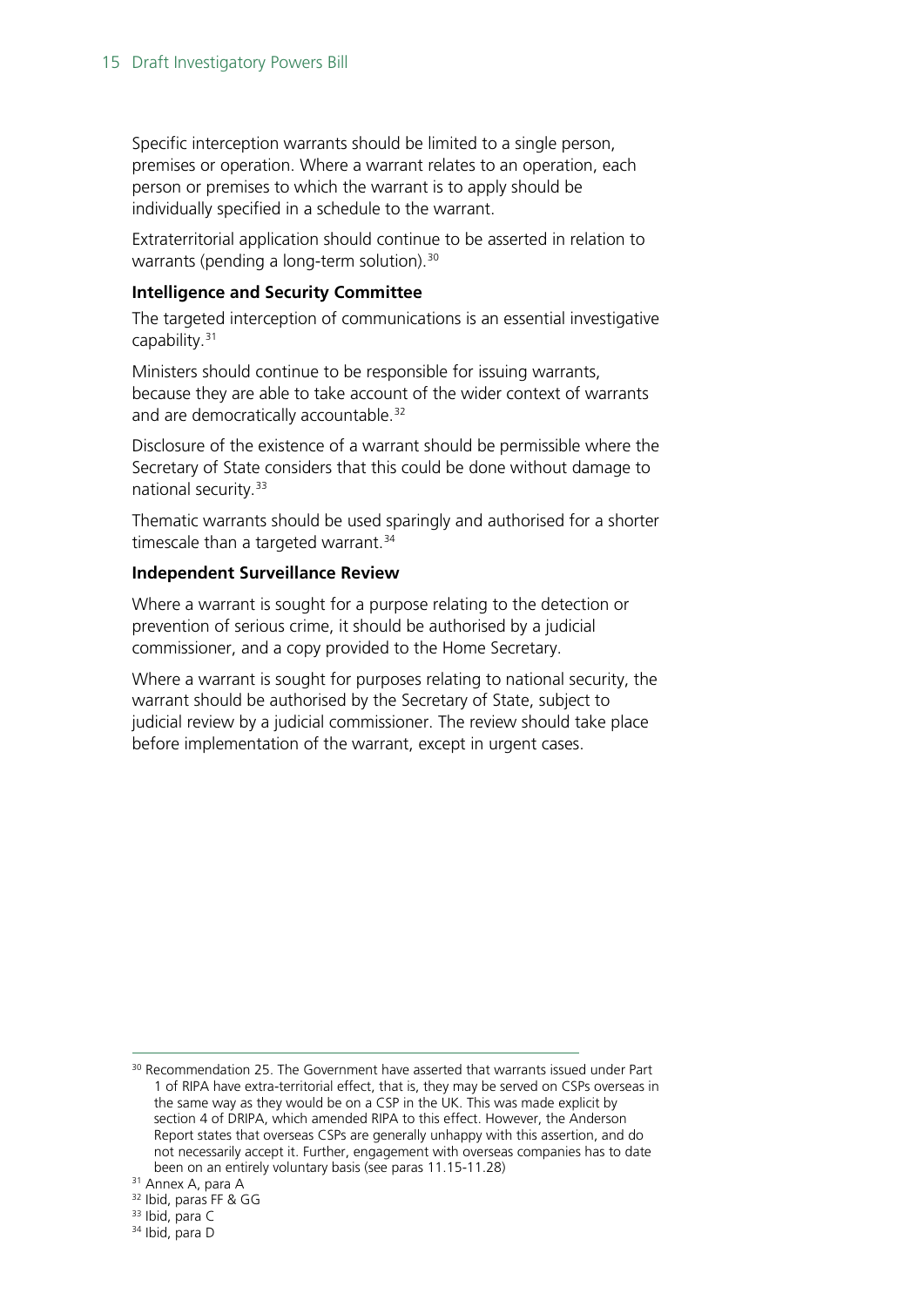## <span id="page-15-0"></span>5. Part 3: Authorisations for obtaining communications data

## <span id="page-15-1"></span>What does the Bill do?

Clauses 46-47 provide for the power to grant authorisations for obtaining communications data.

Public bodies listed in Schedule 4 ("relevant public authorities") have the power to obtain communications data. These include law enforcement agencies, security and intelligence agencies, government departments, regulatory bodies and the NHS. An authorisation may be granted where a designated person (designated senior officer) at the public authority in question (also listed in Schedule 4) is content that a request is necessary and proportionate for one of 10 purposes:

- In the interests of national security;
- In the interests of preventing or detecting crime or preventing disorder;
- In the interests of the economic well-being of the UK, so far as those interests are also relevant to the interests of national security;
- In the interests of public safety;
- For the purposes of protecting public health;
- For the purpose of assessing or collecting any tax, duty, levy or other imposition, contribution or charge payable to a government department;
- For the purpose, in an emergency, of preventing death or injury or any damage to a person's physical or mental health, or of mitigating any such injury or damage;
- To assist investigations into miscarriages of justice;
- To assist in identifying a person who has died or is unable to identify themselves because of a physical or mental condition; or
- For the purpose of exercising functions relating to the regulation of financial services and markets, or financial stability.

Public authorities can only obtain communications data for these purposes, and only certain authorities can use certain purposes (as listed in Schedule 4).

Authorisations must be given by a designated person who is independent of the operation or investigation in question, save in exceptional circumstances such as when there is an imminent threat to life. The authorisation may permit conduct for the purposes of obtaining data, including:

- Serving a notice on a telecommunications service provider that requires them to disclose the relevant data;
- Serving a notice on a telecommunications service provider that requests that they obtain and then disclose the relevant data;
- Acquiring the data directly from a communications service provider through a secure auditable system.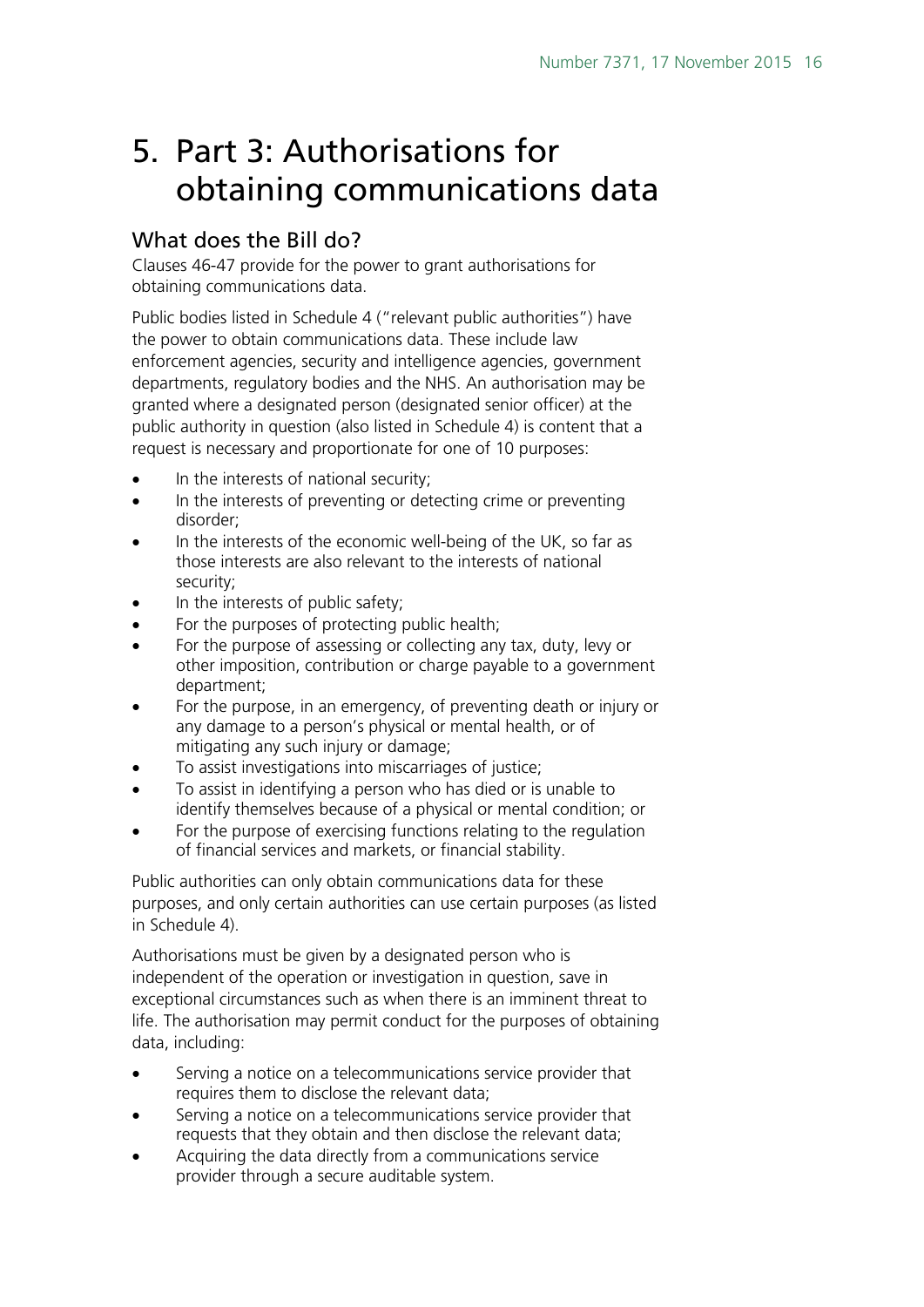Clause 47 places additional restrictions on the purposes for which internet connection records (ICRs) may be obtained. ICRs may only be obtained for the following purposes:

- To identify the sender of an online communication;
- To identify which communication services a person has been using, for example determining whether they are communicating through apps on their phone;
- Identifying where a person has accessed illegal content, for example an internet service hosting child abuse imagery.

Local authorities are prohibited from acquiring ICRs for any purpose.

Clause 48 sets out the information that must be contained in an authorisation or authorisation notice, including the purpose for which it is granted and the conduct that is authorised.

Clause 49 sets a limit of one month on the duration of authorisation, and provides for renewal and cancellation.

Clause 50 places a duty on CSPs to comply with requests for communications data in so far as is reasonably practicable.

Clauses 51-53 relate to the filtering of communications data. They provide a power for the Secretary of State to establish a "Request Filter" system, whereby when a complex request for communications data is made by a public authority, any material that is not directly relevant to the investigation or operation would be filtered out before the data is supplied. Data that is not relevant will be deleted. Oversight of the Request Filter would be provided by the Investigatory Powers Commissioner, to whom would be submitted an annual report on the operation of the system, and an immediate report of any significant processing errors. Clause 67 provides that the Secretary of State's powers in these provisions may be transferred to a public authority; Schedule 5 contains further safeguards with respect to such arrangements.

Clauses 54-56 provide for the definition of "relevant public authority" and "designated senior officer" for the purposes of Part 3, as listed in Schedule 4. The Secretary of State may modify these provisions through regulations.

Clauses 57-59 provide that local authorities are relevant public authorities for the purposes of Part 3, but they may only obtain communications data through a shared single point of contact service (see below), and with the approval of a relevant judicial authority. In England and Wales this would be a justice of the peace, in Northern Ireland a district judge, and in Scotland a sheriff.

Clause 60 provides that, before granting an authorisation, the designated person must consult a single point of contact (SPoC), unless there are exceptional circumstances. A SPoC is an officer in a relevant public authority trained to facilitate lawful acquisition of communications data and effective cooperation between public authorities and CSPs. SPoCs have a responsibility to advise those

#### **Internet connection records**

An internet connection record is a record of the internet services a specific device has connected to, such as a website or instant messaging application. It does not reveal every webpage that a person has visited, or what they did on a particular webpage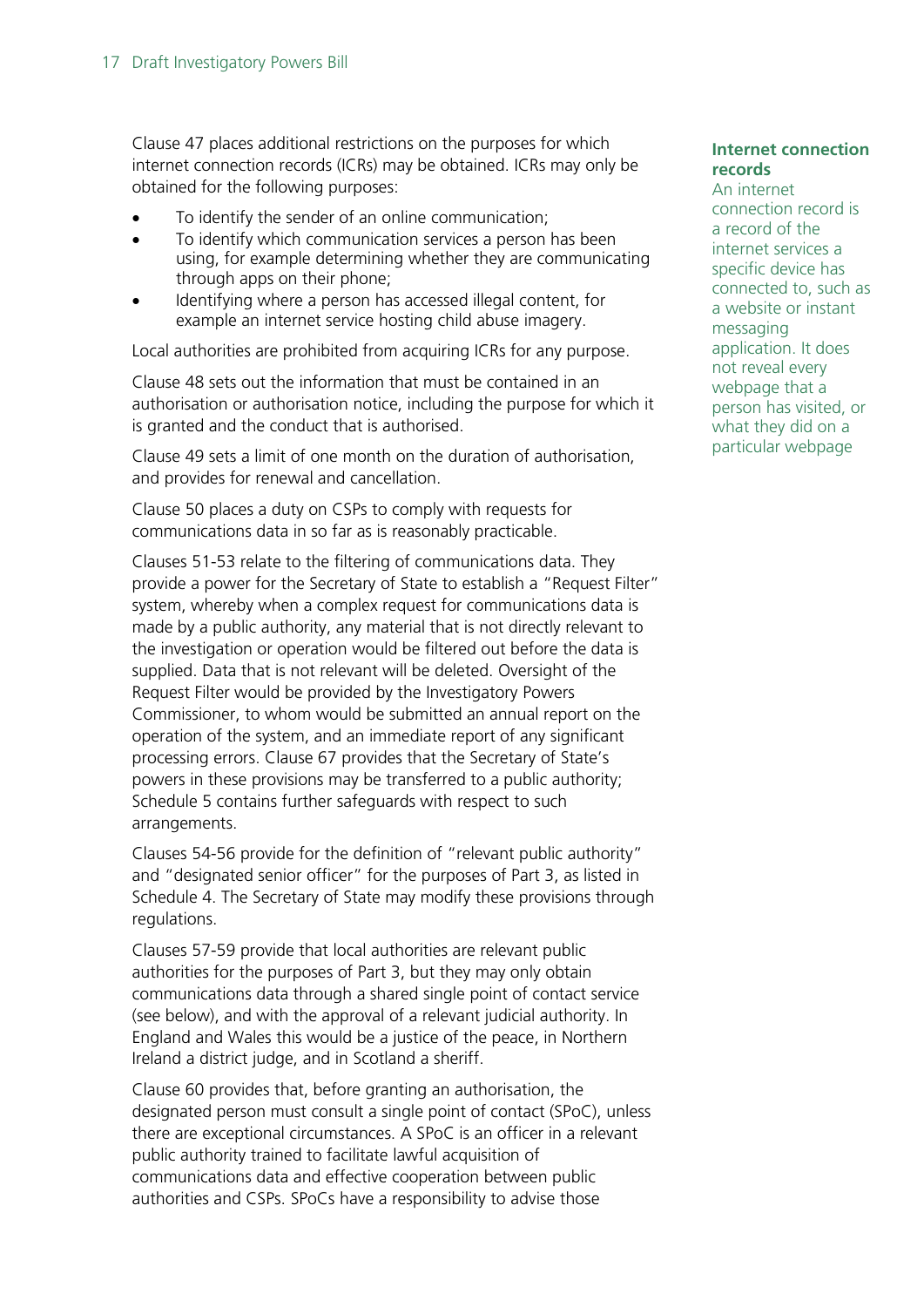applying for the acquisition of communications data and designated persons that authorise the applications.

Clause 61 provides that a public authority must obtain the approval of a Judicial Commissioner before obtaining communications data which would identify a journalist's source, unless there is an imminent threat to life. There is no requirement to notify the source or their legal representative of the application.

Clauses 62-64 provide for agreements to allow designated senior officers and SPoCs to be shared between public authorities.

Clause 65 provides that any conduct carried out in accordance with an authorisation or notice is lawful.

Clause 66 creates an offence of unlawful disclosure of any requirement imposed on a CSP or any request made in pursuance of an authorisation, in accordance with Part 3.

Clause 69 provides for the extra-territorial application of Part 3. Therefore overseas CSPs that handle communications data of UK citizens are covered by these provisions.

### <span id="page-17-0"></span>What did the reports say? **Anderson**

Public authorities with relevant criminal enforcement powers should in principle be able to acquire communications data. There should be a mechanism for removing public authorities which no longer need the powers and for adding those which need them.[35](#page-17-1)

Authorisations for the acquisition of communications data should be issued on the authority of a designated person authorised to do so by an authorising body.<sup>[36](#page-17-2)</sup> Authorisations should only be given if the designated person is satisfied that it is necessary and proportionate to do so. $37$ 

When data is sought which relates to a person known to be a member of a profession that handles privileged or confidential information (such as doctors, lawyers, journalists, MPs or ministers of religion), the designated person should be required to ensure that special consideration is given to the possible consequences and the application should be flagged to the new oversight body.<sup>[38](#page-17-4)</sup>

Where data is sought for the purpose of determining matters that are confidential or privileged, judicial authorisation should be sought.<sup>[39](#page-17-5)</sup>

Judicial authorisation should also be sought for novel or contentious requests.[40](#page-17-6)

<sup>&</sup>lt;sup>35</sup> Recommendation 50  $\overline{a}$ 

<span id="page-17-3"></span><span id="page-17-2"></span><span id="page-17-1"></span><sup>&</sup>lt;sup>36</sup> Recommendations 20 and 23

<sup>&</sup>lt;sup>37</sup> Recommendation 55

<sup>&</sup>lt;sup>38</sup> Recommendation 67

<span id="page-17-4"></span><sup>39</sup> Recommendation 68

<span id="page-17-6"></span><span id="page-17-5"></span><sup>40</sup> Recommendation 70.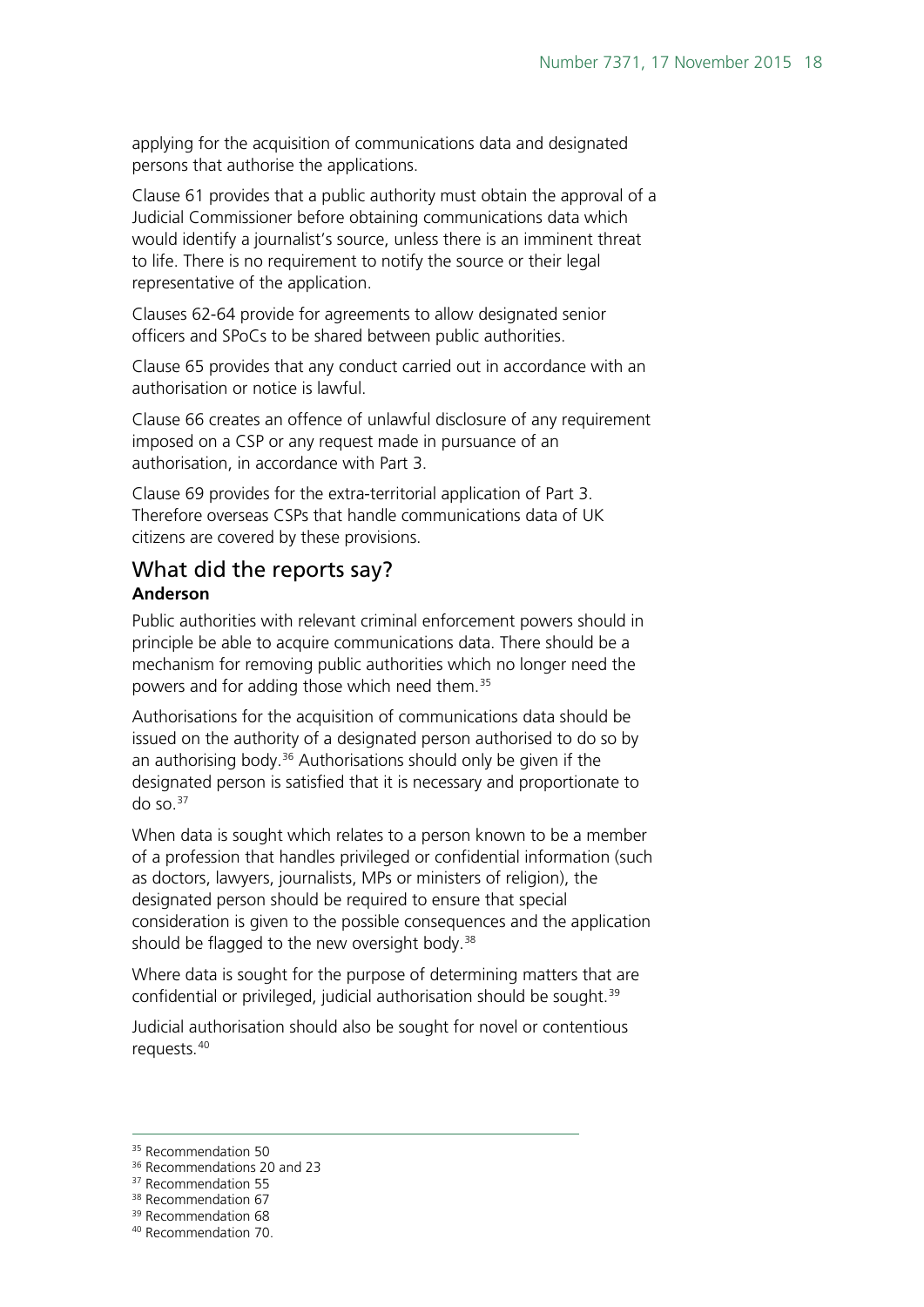Extraterritorial application should continue to be asserted in relation to authorisations (pending a long term solution).<sup>[41](#page-18-0)</sup>

#### **Intelligence and Security Committee**

Communications data do not require the same degree of protection as the full content of a communication. However, some categories of communications data have the potential to reveal details about a person's private life that are more intrusive than the basic 'who, when and where' of a communication, and therefore require greater safeguards.<sup>[42](#page-18-1)</sup>

There should always be a clear line of separation within the Agencies between investigative teams who request approval for a particular activity, and those within the Agency who authorise it.<sup>[43](#page-18-2)</sup>

#### **Independent Surveillance Review**

There should be a periodic review of which public bodies have the authorisation to use intrusive powers and all relevant applications from authorised public bodies to obtain communications data should be made via the National Anti-Fraud Network.<sup>[44](#page-18-3)</sup>

<sup>41</sup> Recommendation 24

<span id="page-18-1"></span><span id="page-18-0"></span><sup>42</sup> Annex A, paras V & W

<span id="page-18-2"></span><sup>43</sup> Ibid, para HH

<span id="page-18-3"></span><sup>&</sup>lt;sup>44</sup> Recommendation 4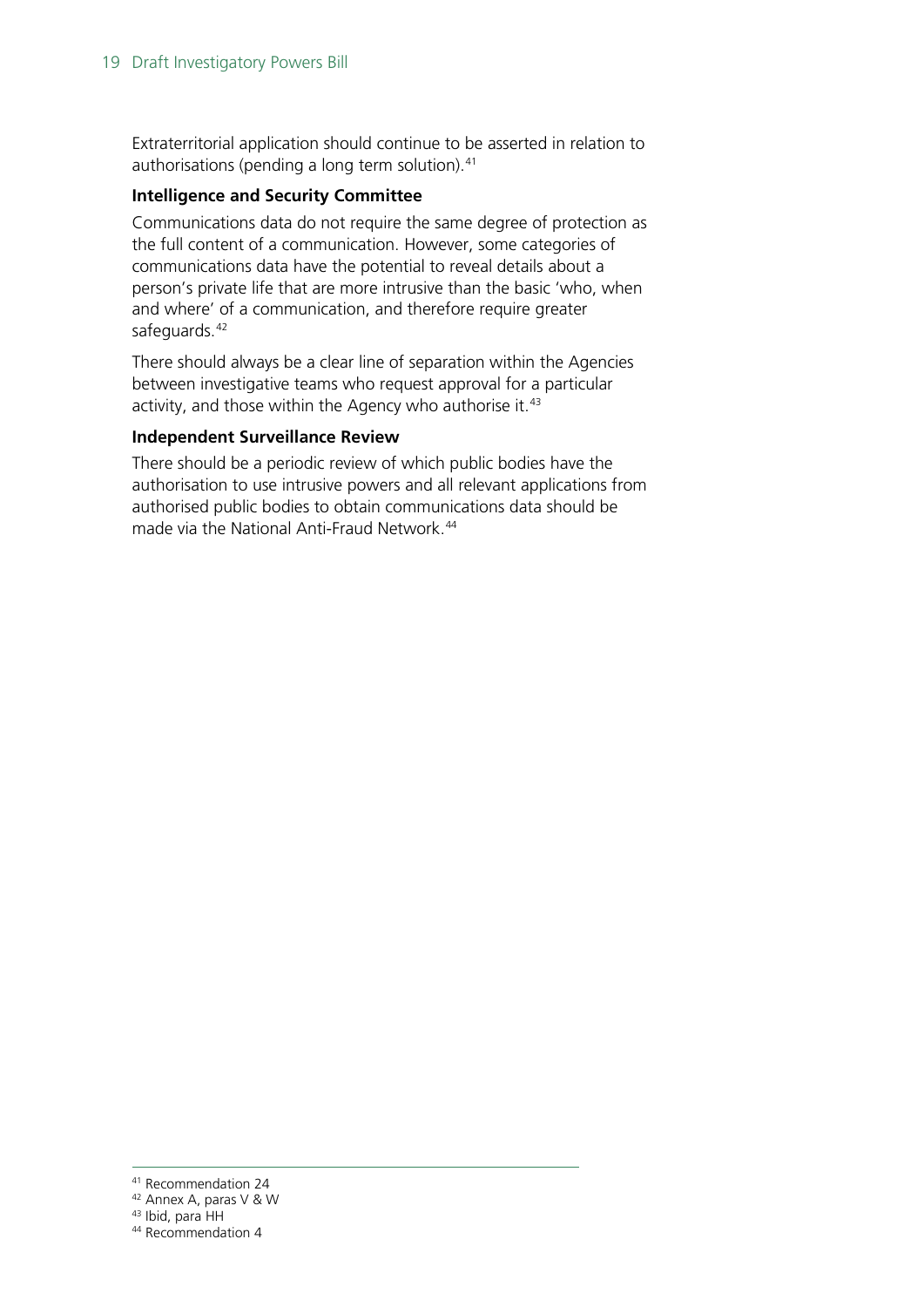## <span id="page-19-0"></span>6. Part 4: Retention of communications data

## <span id="page-19-1"></span>What does the Bill do?

Clauses 72 and 73 provide a power for the Secretary of State to require the retention of communications data and set out the matters that the Secretary of State should consider before giving a requirement notice to a CSP.

Relevant communications data is defined as that which may be used to identify:

- a. The sender or recipient of a communication,
- b. The type, method or pattern of a communication,
- c. The type, method or pattern, or fact, of communication,
- d. The telecommunications system from, to or through which, or by means of which, a communication is or may be transmitted,
- e. The location of any such system, or
- f. The internet protocol address, or other identifier, or any apparatus to which a communication is transmitted for the purpose of obtaining access to, or running, a computer file or computer program.

In addition to phone numbers, email addresses and source IP addresses, this includes internet connection records (for further information see Box 2 below).<sup>[45](#page-19-2)</sup>

Clause 73 permits the recipient of a notice to refer it back to the Secretary of State if they consider an obligation unreasonable. The Secretary of State must review the notice in consultation with the Technical Advisory Board and the Investigatory Powers Tribunal, and may then vary, revoke or confirm the notice.

Clauses 74 and 75 require CSPs to take steps to ensure that retained data is stored securely, protected against unlawful disclosure, and destroyed when retention ceases to be authorised.

Clauses 76 and 77 deal with the variation, revocation and enforcement of notices.

Clause 79 provides that CSPs based overseas may comply with a retention notice but they cannot be compelled to do so.

<span id="page-19-2"></span><sup>45</sup> See the Government's [Operational Case for the Retention of Internet Connection](https://www.gov.uk/government/uploads/system/uploads/attachment_data/file/473769/Internet_Connection_Records_Evidence_Base.pdf)  [Records,](https://www.gov.uk/government/uploads/system/uploads/attachment_data/file/473769/Internet_Connection_Records_Evidence_Base.pdf) Draft Investigatory Powers Bill: overarching documents, Gov.uk [accessed 19 November 2015] -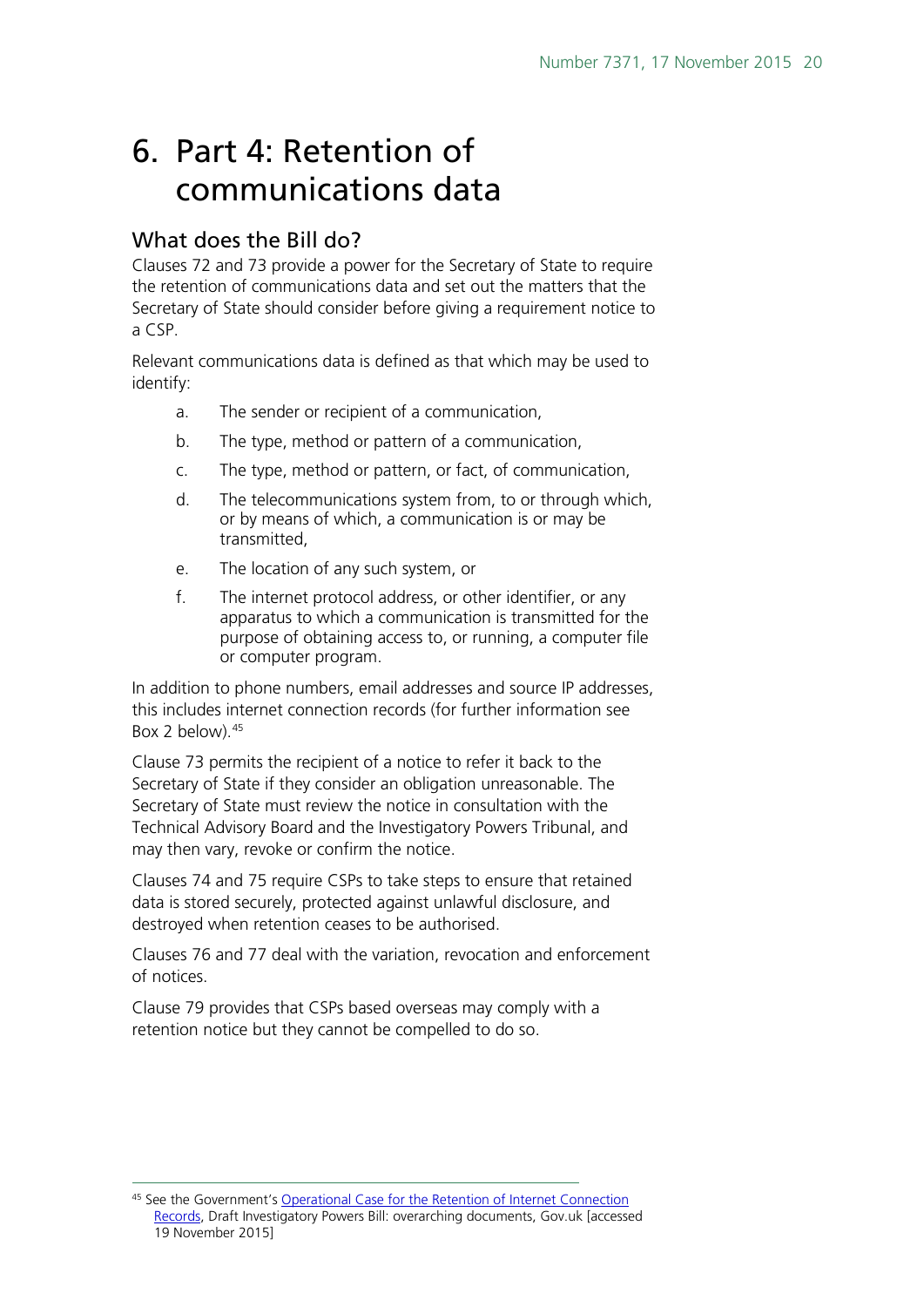#### **Box 2: Retention of Internet connection records**

#### **What is an internet content record (ICR)?**

The draft Bill will create provisions for UK CSPs to retain internet content records as communications data. The Home Office define this as the 'who', 'when', 'where' and 'how' of a communication, often referred to as the 'metadata'. But it does not include the content of a communication—every web page that a person has visited or any action carried out on that web page.

Distinguishing between content and metadata is not necessarily straightforward because the web is not a single application. For a typical internet user, a number of different services are being used at any one time all of which blur the lines between content and metadata. At present, in order to understand what someone is doing online, CSPs effectively need to track all of the data all the time.

#### **How much data will CSPs have to store?**

A conservative estimate is that a tenth of all internet traffic could be considered as metadata. Cisco have forecast global internet traffic to nearly triple by 2019, up from nearly 60 exabytes per month in 2014.<sup>[46](#page-20-1)</sup> One Exabyte is equal to 1 billion gigabytes. There are technical difficulties and concerns over the costs and of the feasibility of storing this much data both now and in the future.



#### **Forecast Global Monthly Internet Protocol (IP) Traffic, 2014-2019**

**Source: Cisco VNI Global IP Traffic Forecast, 2014–2015**

## <span id="page-20-0"></span>What did the reports say?

### **Anderson**

The Home Secretary should be able by notice to require service providers to retain relevant communications data for periods of up to one year.[47](#page-20-2)

Government should formulate an operational case for adding web logs (internet connection records) to the data categories that CSPs may be

<span id="page-20-2"></span><span id="page-20-1"></span><sup>47</sup> Recommendation 14

<sup>46</sup> Cisco, [Cisco VNI Global IP Traffic Forecast, 2014–2019](http://www.cisco.com/c/en/us/solutions/collateral/service-provider/visual-networking-index-vni/VNI_Hyperconnectivity_WP.pdf), May 2015 -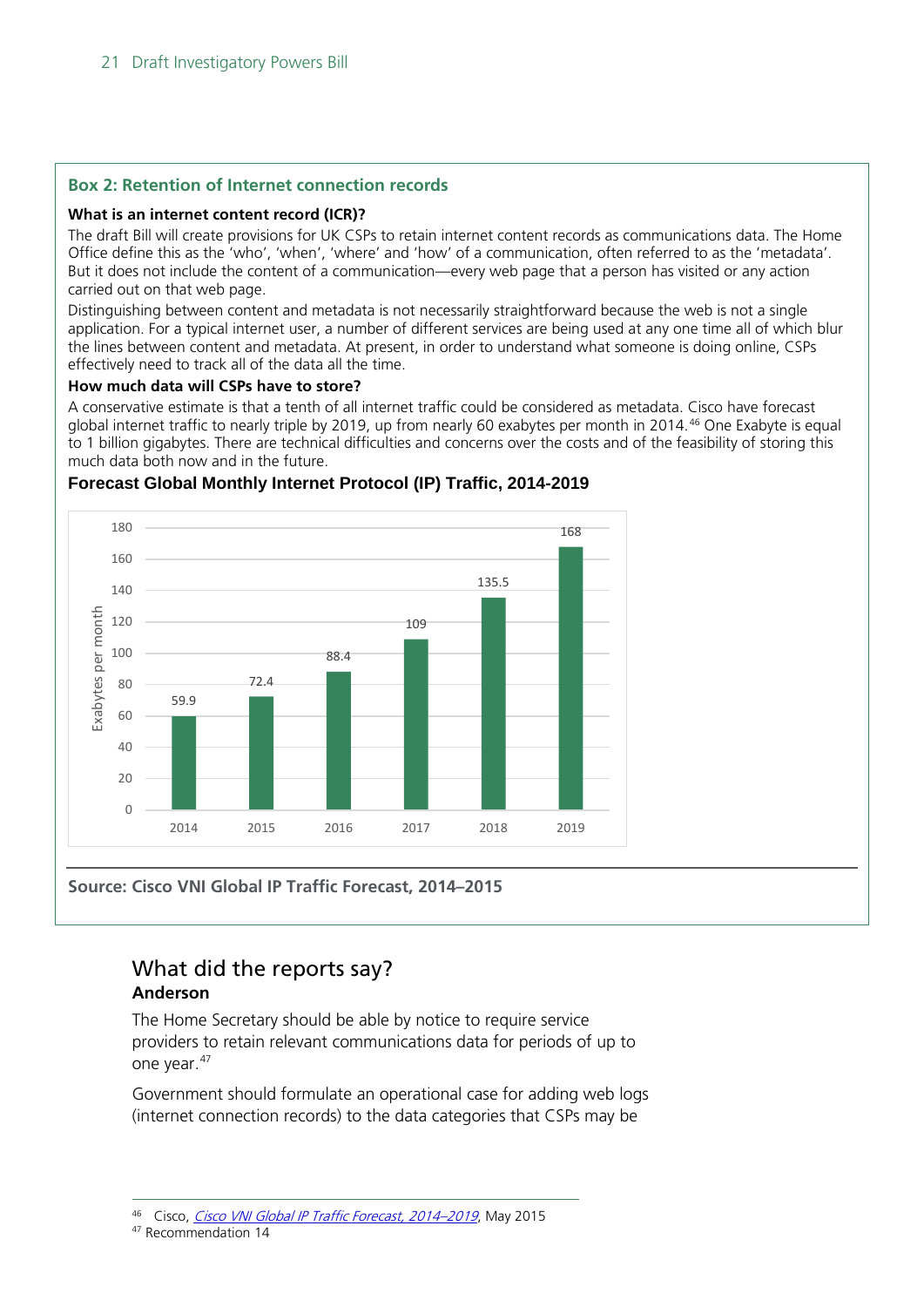required to retain. Full consideration should be given to alternative means of achieving those purposes.

If a sufficiently compelling operational case has been made out, a rigorous assessment should then be conducted of the lawfulness, likely effectiveness, intrusiveness and cost of requiring such data to be retained. [48](#page-21-0)

The rules regarding retention of data should be compliant with EU law (as set out in the Digital Rights Ireland case) and the European Convention on Human Rights.[49](#page-21-1)

#### **Intelligence and Security Committee**

It is essential that the Agencies maintain the ability to access communications data[.50](#page-21-2)

<sup>&</sup>lt;sup>48</sup> Recommendation 15

<span id="page-21-1"></span><span id="page-21-0"></span><sup>49</sup> Recommendation 16

<span id="page-21-2"></span><sup>50</sup> Annex A, para U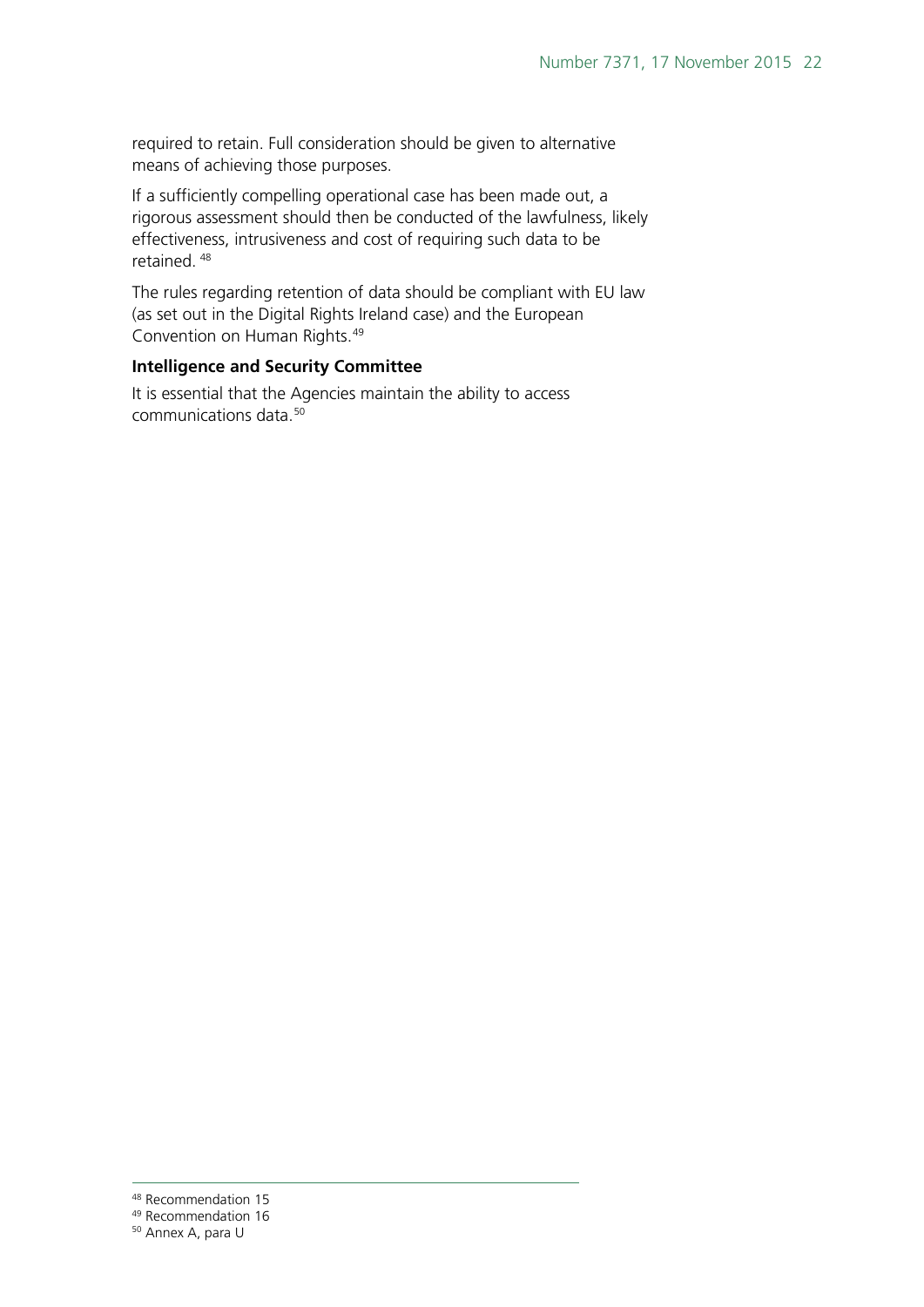## <span id="page-22-0"></span>7. Part 5: Equipment interference

## <span id="page-22-1"></span>What does the Bill do?

Clauses 81-83 provide for warrants for equipment interference. There are two types of warrant:

- Targeted equipment interference warrant authorises the interference with equipment for the purpose of obtaining communications, private information or equipment data. It may authorise the recipient to obtain, disclose, monitor and examine any such material. Any conduct necessary can be carried out in order to give effect to an equipment interference warrant, except activities which should be carried out under an interception warrant.
- Targeted examination warrant authorises the person to whom it is addressed to carry out the examination of material obtained under a bulk equipment interference warrant.

#### **Box 2: Equipment interference**

Equipment interference (also known as Computer Network Exploitation (CNE) or cyber espionage) is the practice of gaining access to people's devices and computers in order to monitor data, such as geolocation, texts and emails, in real time.

Equipment interference is not passive. It is more likely to involve actively breaking into an adversary's computer network in order to monitor, disrupt, deny or degrade their communications. This could be as straightforward as using someone's login credentials to gain access to data held on a computer. But there are also more sophisticated means of gaining access to people's devices and computers, such as through infecting them with malware.

Equipment interference is one way in which Law Enforcement Agencies can get access to otherwise encrypted communications. The Home Office factsheet to the draft Bill explains the rationale for enabling equipment interference as follows:

Equipment Interference is used to secure valuable intelligence to enable the Government to protect the UK from individuals engaged in terrorist attack planning, kidnapping, espionage or serious organised criminality. It also helps law enforcement agencies to protect the most vulnerable members of society.

Equipment interference is primarily used within military institutes and organisations in order to exploit, attack and defend against adversarial entities or malicious users. It consists of techniques and processes that use computers or computer networks to penetrate targeted systems and networks. For instance in November 2013, it was revealed (as part of the leaked Snowden files) that the US National Security Agency (NSA) had reportedly hacked into more than 50,000 computer networks around the world as part of its global intelligence gathering efforts.

Clauses 84-89 deal with the authorisation of equipment interference warrants. Warrants may be issued by the Secretary of State following an application by or on behalf of the heads of the intelligence services, namely GCHQ, the Security Service (MI5) and the Secret Intelligence Service. They must be necessary on the grounds of national security, preventing or detecting serious crime, or in the interests of the economic well-being of the UK, and proportionate. In the case of serious crime in Scotland, warrants must be authorised by Scottish Ministers.<sup>[51](#page-22-2)</sup> Warrants may also be issued to the Chief of Defence Intelligence, but only for national security purposes. Decisions to sign

<span id="page-22-2"></span><sup>&</sup>lt;sup>51</sup> Due to devolution arrangements.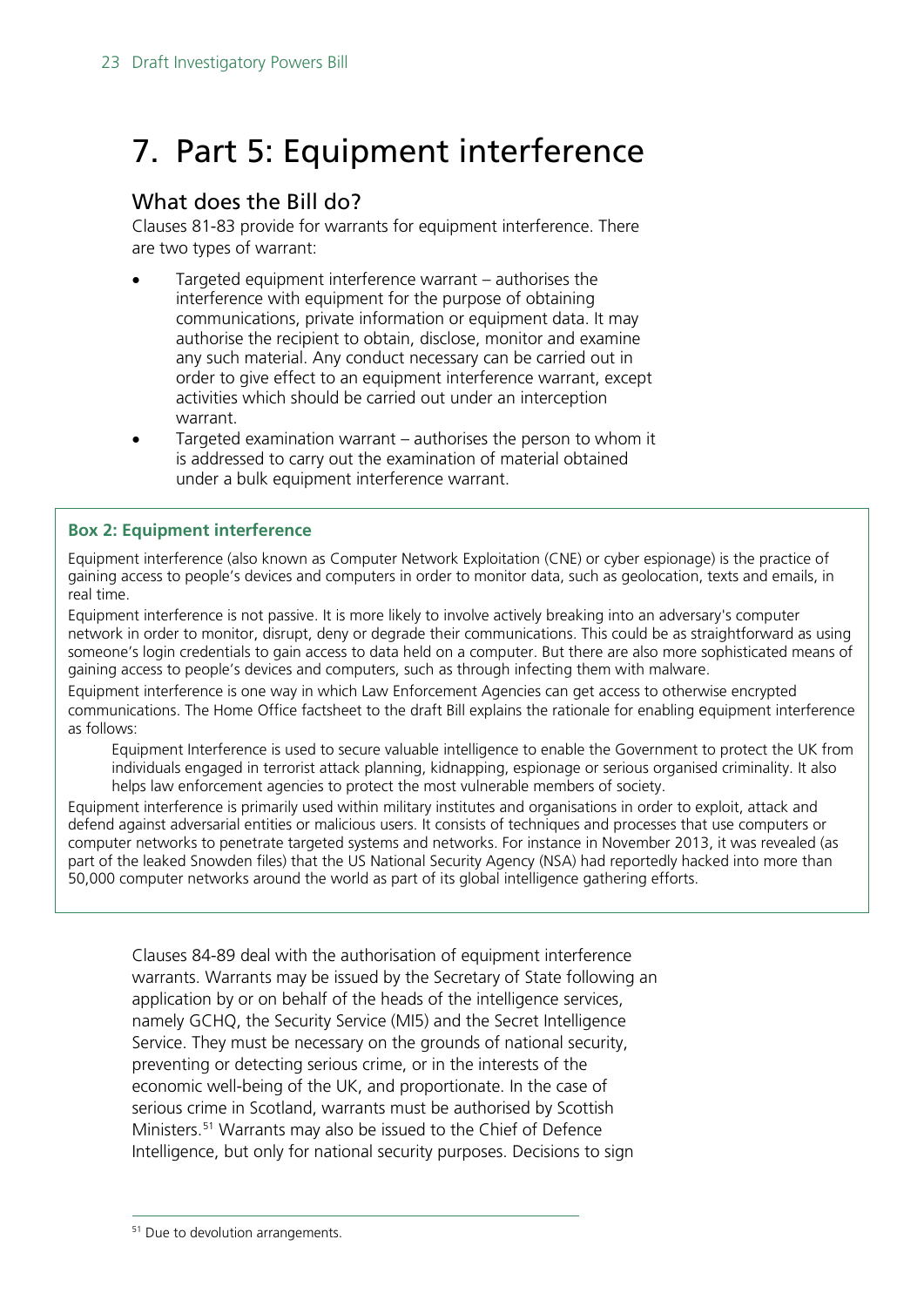warrants must be taken personally by the Secretary of State or Scottish Minister, and where the purpose of the application is to obtain the communications of a parliamentarian, the Prime Minister must be consulted.

Warrants may be applied for by law enforcement officers and issued by a law enforcement chief, for the purpose of preventing and detecting serious crime, subject to the same test of necessity and proportionality.

Clauses 90-92 provide that, as with interception warrants, equipment interference warrants must be approved by a Judicial Commissioner, applying the same principles as in an application for judicial review, to determine whether the decision maker has properly considered necessity and proportionality. In urgent cases, approval may be sought after the warrant has been issued.

Clause 93 sets out the information that must be included in a warrant application, such as the intended activities and reasons why the warrant is needed.

Clauses 94-98 provide for the duration, renewal, modification and cancellation of warrants.

Clauses 99 and 100 provide that the recipient of a warrant may serve a copy of it on anyone they think may be able to help, and that a warrant may be served on a person outside the UK, if it requires their assistance.

Clause 101 places a duty on telecommunications providers to assist with the implementation of equipment interference warrants.

Clause 102 creates an offence of unauthorised disclosure of the existence of such a warrant.

Clause 103 requires that safeguards be put in place to protect any data acquired and clause 104 provides that police forces may only apply for warrants where there is a connection to the UK.

### <span id="page-23-0"></span>What did the reports say? **Anderson**

Equipment interference (referred to as CNE) should be brought into the new law and made subject to equivalent conditions as those recommended in relation to interception and the acquisition of communications data.<sup>52</sup>

#### **Intelligence and Security Committee**

<span id="page-23-1"></span>Consideration should be given to creating a specific authorisation regime in relation to the use of IT Operations against computers or networks in order to obtain intelligence.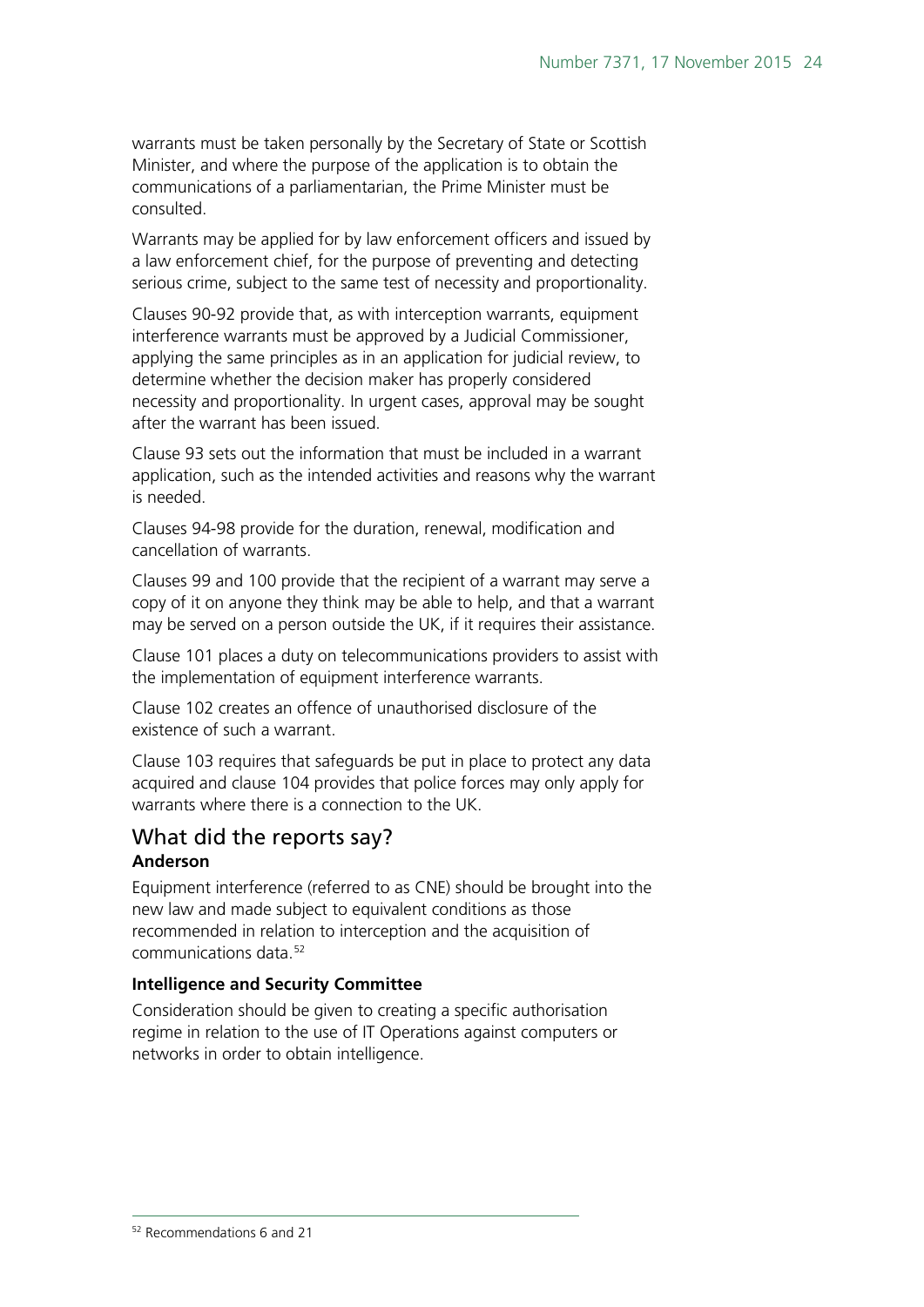## <span id="page-24-0"></span>8. Part 6: Bulk warrants

### <span id="page-24-1"></span>What does the Bill do? **Chapter 1: Bulk interception warrants**

Clauses 106-121 deal with bulk interception warrants. Bulk interception warrants allow for the collection of a volume of communications of persons who are outside the UK, followed by the selection of specific communications to be read, looked at or listened to.

Warrants may only be sought where the main purpose is to obtain overseas related communications or related communications data for certain specified purposes, one of which must be national security.

Warrants may only be applied for by or on behalf of the heads of the intelligence services and must be issued personally by the Secretary of State, subject to the approval of a Judicial Commissioner.

Clause 108 provides that where a warrant is likely to require the cooperation of an overseas CSP, the Secretary of State must consult with the CSP before issuing the warrant, and must consider the costs and technical feasibility.

Clause 119 provides for safeguards relating to the examination of intercepted material and related communications data which has been acquired under a bulk interception warrant. Material may only be examined where necessary for the operational purposes stated in the warrant, and proportionate. Where material relates to a person known to be in the British Isles a targeted examination warrant is required, approved by a Judicial Commissioner.

#### **Chapter 2: Bulk acquisition warrants**

Clauses 122-134 relate to the acquisition of communications data in bulk.

Many of the same provisions apply as to bulk interception warrants. Bulk acquisition warrants may only be sought by the intelligence agencies for the purposes of protecting national security, and are granted by the Secretary of State, subject to approval by a Judicial Commissioner.

CSPs may be required to disclose specified communications data in their possession or to obtain and disclose data not in their possession, and warrants may be issued on a forward looking basis.

The Secretary of State is required to ensure arrangements are in place to limit the disclosure of data, and that data is held securely and destroyed when there are no longer grounds for retaining it.

### **Chapter 3: Bulk equipment interference warrants**

Clauses 135-149 deal with bulk equipment interference. Bulk equipment interference collects data relating to a number of devices; it is not targeted against particular persons, organisations or locations, or equipment that is being used for particular activities.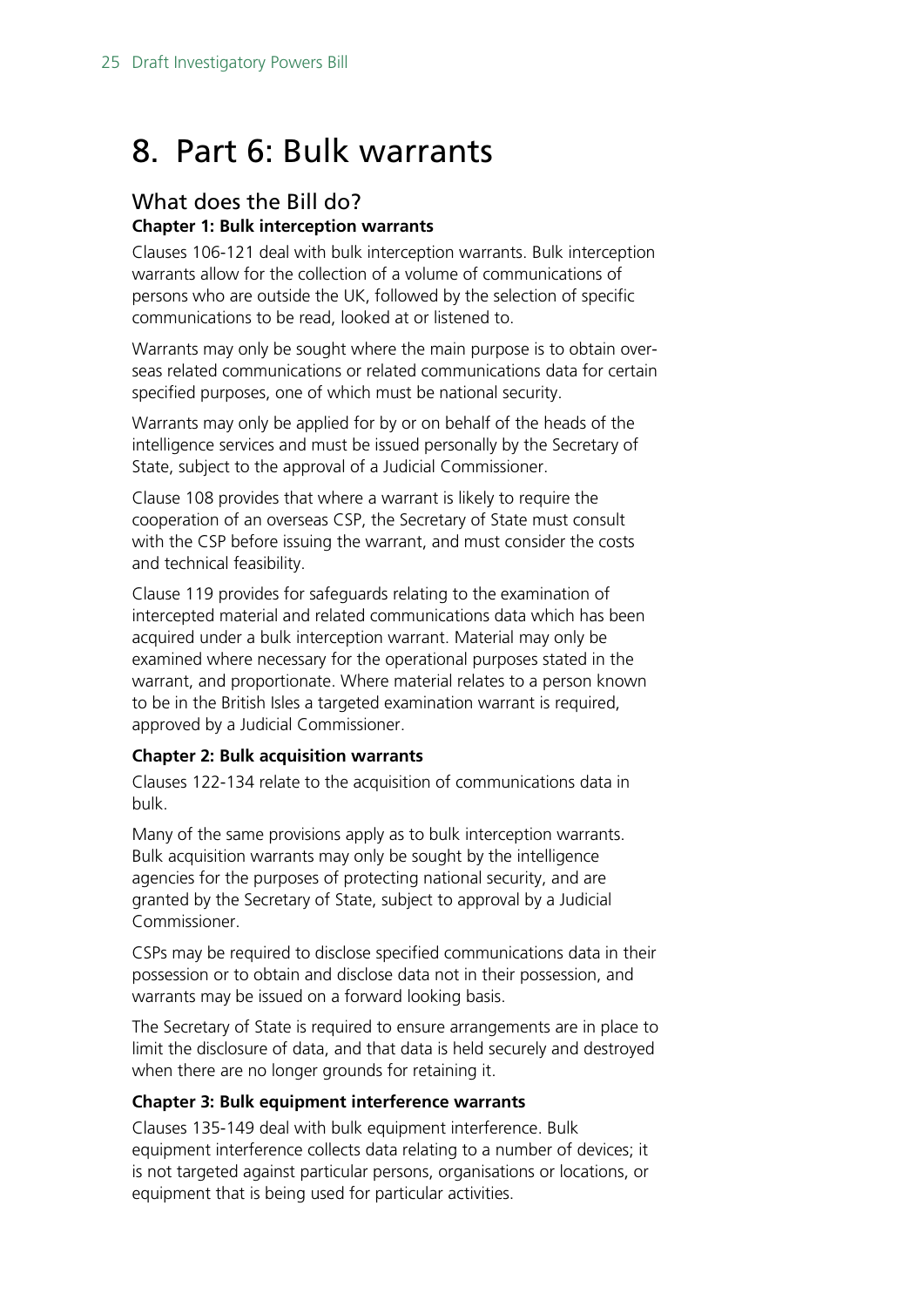Bulk equipment interference warrants are aimed at obtaining overseas related communications, private information or equipment data.

### <span id="page-25-0"></span>What did the reports say? **Anderson**

There should be two types of bulk warrant: bulk interception warrants and bulk communication data warrants. A bulk interception warrant should never be applied for, approved or authorised when a bulk communications data warrant would suffice.<sup>[53](#page-25-1)</sup>

Bulk interception warrants should be targeted at communications of persons believed to be outside the UK. Consideration should be given to whether an analogous restriction is necessary or desirable in relation to bulk communications data. [54](#page-25-2)

As with intercept warrants, where the purpose relates to national security, the Secretary of State should certify that it is necessary for that purpose. Otherwise authorisation should be given by a Judicial Commissioner.<sup>[55](#page-25-3)</sup>

#### **Intelligence and Security Committee**

Existing bulk interception is not indiscriminate, but involves a degree of targeting and filtering. It is essential that the Agencies can 'discover' unknown threats. Targeted techniques only work on known threats; bulk techniques are essential to enable the Agencies to discover threats in the first place. Existing capabilities should remain available, provided that they are tightly controlled and subject to safeguards.<sup>[56](#page-25-4)</sup>

The Government should clarify the definition of 'external communications' –where at least one end is overseas - under RIPA in relation to internet communications, to make clear which communications are included.[57](#page-25-5)

Searching for and examining the communications of a person known to be in the UK, or a UK national who is overseas, should require a specific warrant authorised by the Secretary of State.

The current arrangements in the Telecommunications Act 1984 lack clarity and transparency, and should be clearly set out in law, including safeguards and statutory oversight arrangements.<sup>[58](#page-25-6)</sup>

#### **Independent Surveillance Review**

The capability of the security and intelligence agencies to collect and analyse bulk data should be maintained with stronger safeguards as set out in the Anderson Report. Warrants should be subject to judicial authorisation.<sup>[59](#page-25-7)</sup>

<span id="page-25-2"></span><span id="page-25-1"></span><sup>53</sup> Recommendation 42

<sup>54</sup> Recommendation 44

<sup>55</sup> Recommendations 46-48

<span id="page-25-4"></span><span id="page-25-3"></span><sup>56</sup> Annex A, paras F-M

<span id="page-25-5"></span><sup>57</sup> Ibid, para O

<span id="page-25-6"></span><sup>58</sup> Ibid, para VV

<span id="page-25-7"></span><sup>59</sup> Recommendation 8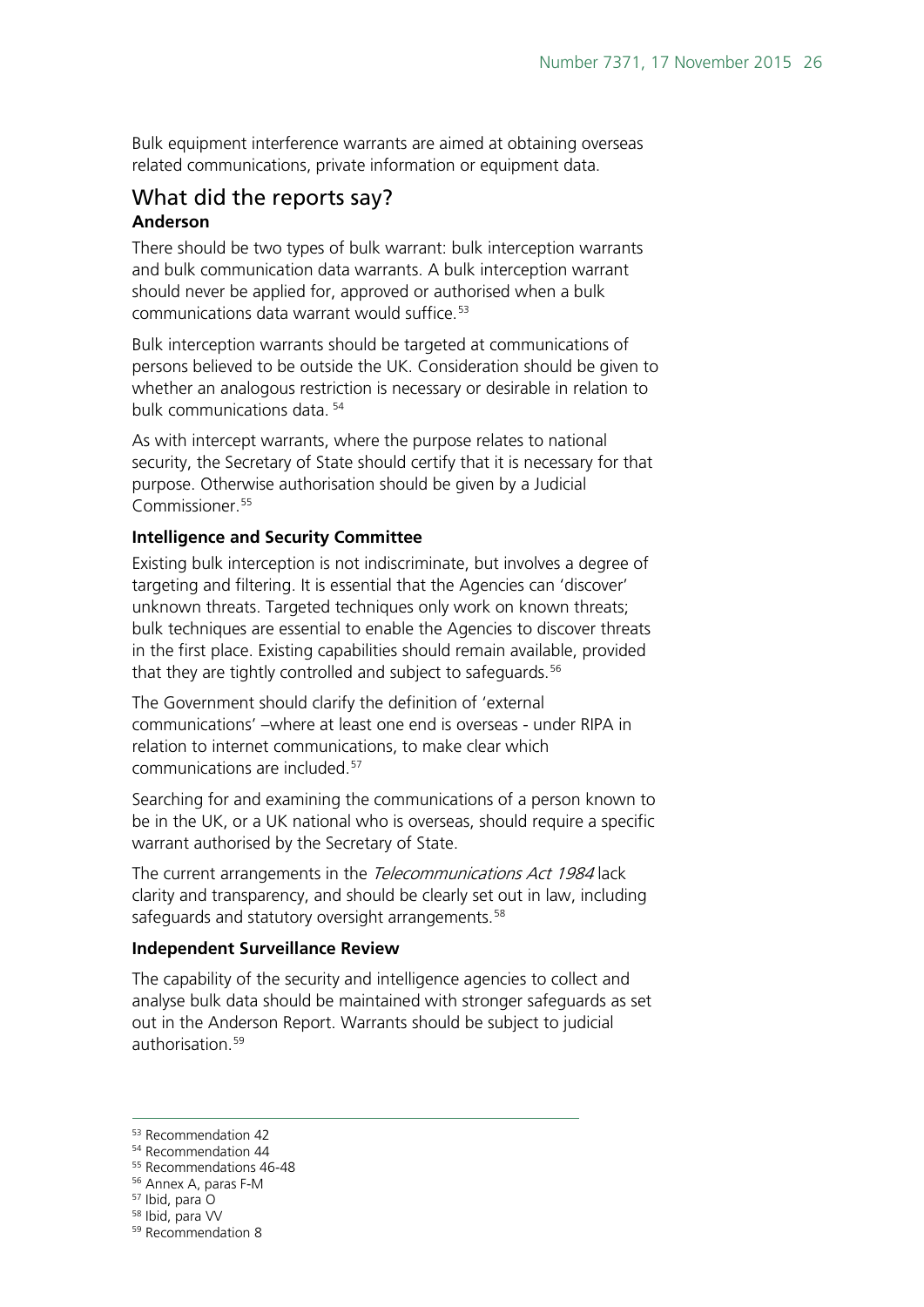## <span id="page-26-0"></span>9. Part 7: Bulk personal dataset warrants

## <span id="page-26-1"></span>What does the Bill do?

Clauses 150-166 provide for bulk personal dataset (BPD) warrants. A BPD is a dataset containing information about a wide range of people, most of whom are not of interest to the security and intelligence agencies. Examples provided by the Home Office include lists of people who have a passport or firearms license, or the electoral role.<sup>[60](#page-26-3)</sup>

The intelligence services may only obtain, retain or examine a BPD with a warrant, unless the material is governed by another regime contained in the Bill.

Two types of warrant are available:

- A class warrant authorises the intelligence services to obtain, retain or examine BPDs that fall within a class described in the warrant.
- A specific warrant authorises the intelligence services to obtain, retain and examine a BPD described in the warrant. These warrants are relevant where the dataset concerned does not fall within a class described by an existing BPD warrant, for example where a new or novel dataset is obtained, or where the dataset may raise issues of sensitivity such that it would be appropriate for the Secretary of State to issue a specific warrant.

The Secretary of State may authorise both types of warrant if s/he believes that it is necessary and proportionate, and that satisfactory handling arrangements are in place. This is subject to approval by a Judicial Commissioner.

As with other warrants in the Bill, the decision to issue must be made personally by the Secretary of State, and a procedure is prescribed for the issue of warrants in urgent cases. The duration, renewal, modification and cancellation of BPD warrants are also provided for, consistent with the rest of the Bill.

## <span id="page-26-2"></span>What did the reports say? **Intelligence and Security Committee**

Bulk datasets are an increasingly important investigative tool for the Agencies. In the interests of transparency, this capability should be clearly acknowledged and put on a specific statutory footing, along with provision for oversight.<sup>[61](#page-26-4)</sup>

<sup>60</sup> [Bulk Personal Dataset Factsheet](https://www.gov.uk/government/uploads/system/uploads/attachment_data/file/473750/Factsheet-Bulk_Personal_Datasets.pdf) -

<span id="page-26-4"></span><span id="page-26-3"></span><sup>61</sup> Annex A, paras X & Y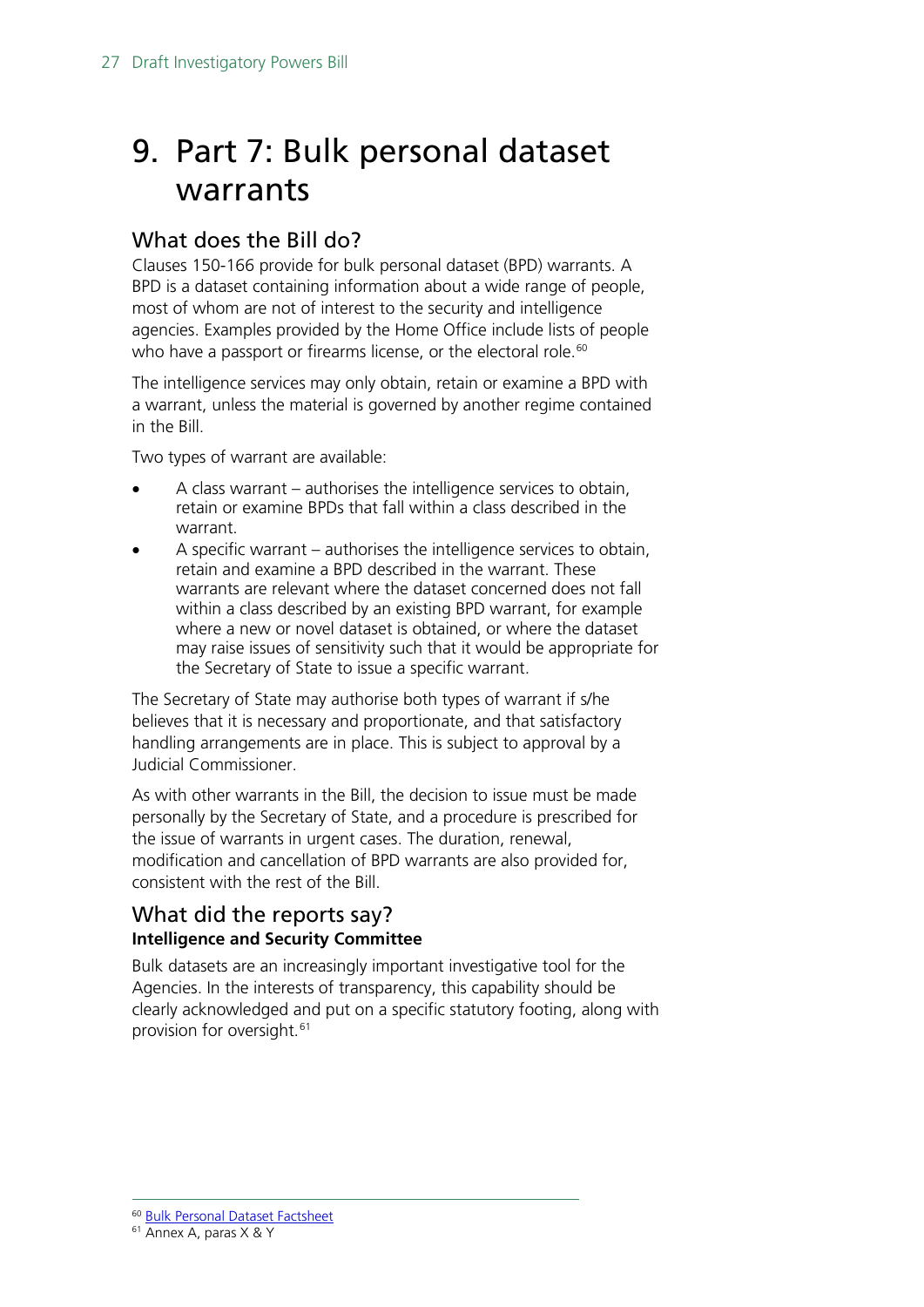## <span id="page-27-0"></span>10. Part 8: Oversight arrangements

### <span id="page-27-1"></span>What does the Bill do? **Chapter 1: Judicial Commissioners**

Clauses 167-187 make provision for a new oversight body – the Investigatory Powers Commission (IPC). The IPC will be headed by the Investigatory Powers Commissioner and supported by Judicial Commissioners, who must have held high judicial office (together known as the Judicial Commissioners). The Judicial Commissioners are to be appointed by the Prime Minister.

The Investigatory Powers Commissioner will replace the existing Intelligence Services Commissioner, Surveillance Commissioner, and Interception of Communications Commissioner.

The IPC will report annually to the Prime Minister, and may report on other matters as it deems necessary, or as requested by the Prime Minister.

Clause 171 provides for a process whereby people can be informed of serious errors in the use of investigatory powers. A serious error would be a failure by a public authority to comply with a requirement over which the IPC has oversight which caused significant prejudice to the person concerned. In these circumstances the Investigatory Powers Tribunal (IPT) must be informed. If the IPT agrees that a serious error has occurred it must decide whether it is in the public interest for the person concerned to be informed. If the IPT decides to inform the person concerned, they must also be informed of their right to bring a claim in the IPT, and provided with the necessary information.

Public authorities and CSPs will be subject to a requirement to provide the IPC with any information, documents or assistance required to carry out oversight functions.

### **Chapter 2: Other arrangements**

Clause 179 provides for the Secretary of State to issue Codes of Practice governing the use of powers contained in the Bill, as set out in Schedule 6. These must include provision for the protection of journalistic sources and legally privileged material.

Clause 180 provides for a right of appeal from the IPT to the Court of Appeal on a point of law.

Clauses 181-183 provide for oversight and advisory functions in relation to the retention of communications data under Part 4 of the Bill, including the retention of a Technical Advisory Board.

## <span id="page-27-2"></span>What did the reports say? **Anderson**

The Interception of Communications Commissioner's Office, the Office of the Surveillance Commissioners and the Intelligence Services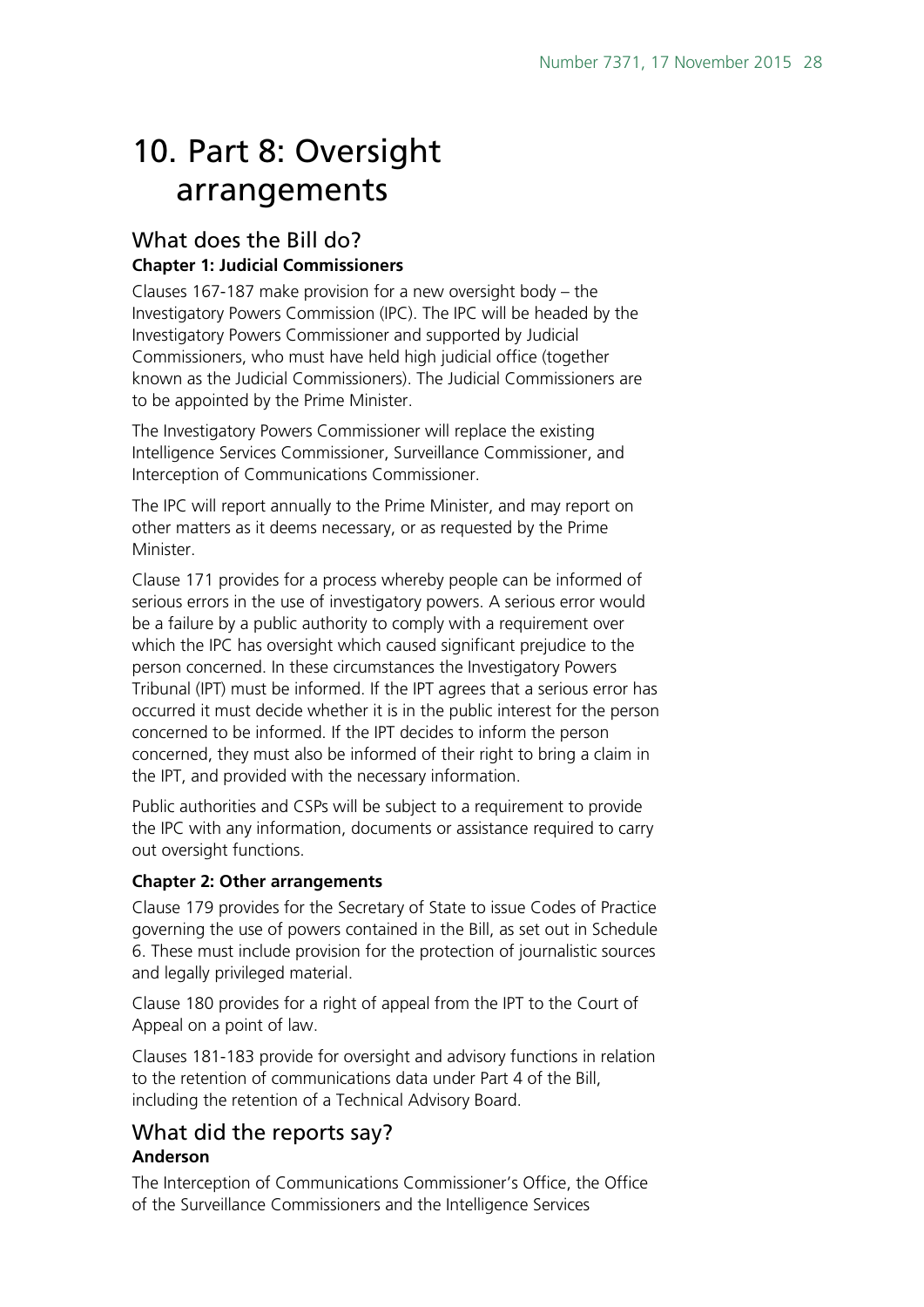Commissioner should be replaced by a new Independent Surveillance and Intelligence Commission (ISIC).<sup>[62](#page-28-0)</sup>

ISIC, through its Judicial Commissioners, should have the power to issue, renew and modify warrants. Judicial Commissioners should hold or have held high judicial office.<sup>[63](#page-28-1)</sup>

The existing audit and inspections functions of the current Commissioners should be transferred to ISIC.<sup>[64](#page-28-2)</sup>

ISIC should have the power to inform a subject of an error on the part of a public authority or CSP, and of the right to lodge a complaint with the IPT.<sup>[65](#page-28-3)</sup>

The jurisdiction of the IPT should be expanded to cover circumstances where it is a CSP rather than a public authority which was at fault.<sup>[66](#page-28-4)</sup>

There should be a right of appeal to an appropriate court from rulings of the IPT on points of law.<sup>[67](#page-28-5)</sup>

The IPT should have the same power as the High Court to make a declaration of incompatibility under section 4 of the Human Rights Act 1998. [68](#page-28-6)

#### **Intelligence and Security Committee**

The Commissioners should have increased oversight responsibilities, and all their functions should be put on a statutory footing.<sup>[69](#page-28-7)</sup>

While oversight systems in other countries include an Inspector General function, this is often more of an internal audit function. It is important to maintain the external audit function that the existing Commissioners provide. [70](#page-28-8)

There should be a domestic right of appeal from the IPT.<sup>[71](#page-28-9)</sup>

Sensitive professions should not have automatic immunity from interception, but some professions may justify heightened protections, provided for in statute.<sup>[72](#page-28-10)</sup>

#### **Independent Surveillance Review**

The existing Commissioners should be replaced by a new single body: a National Intelligence and Surveillance Office with four main areas of responsibility: inspection and audit; intelligence oversight; legal advice; and public engagement.

 $\overline{a}$ 

<span id="page-28-1"></span><sup>63</sup> Recommendations 84 & 85

<span id="page-28-10"></span><span id="page-28-9"></span><span id="page-28-8"></span><sup>71</sup> Ibid, para LL

<span id="page-28-0"></span><sup>62</sup> Recommendation 82

<sup>64</sup> Recommendation 89

<span id="page-28-3"></span><span id="page-28-2"></span><sup>&</sup>lt;sup>65</sup> Recommendation 99

<span id="page-28-5"></span><span id="page-28-4"></span><sup>&</sup>lt;sup>66</sup> Recommendation 113

<sup>67</sup> Recommendation 114

<span id="page-28-6"></span><sup>&</sup>lt;sup>68</sup> Recommendation 115

<span id="page-28-7"></span><sup>69</sup> Annex A. para II & JJ

<sup>70</sup> Ibid, para KK

<sup>72</sup> Ibid, para UU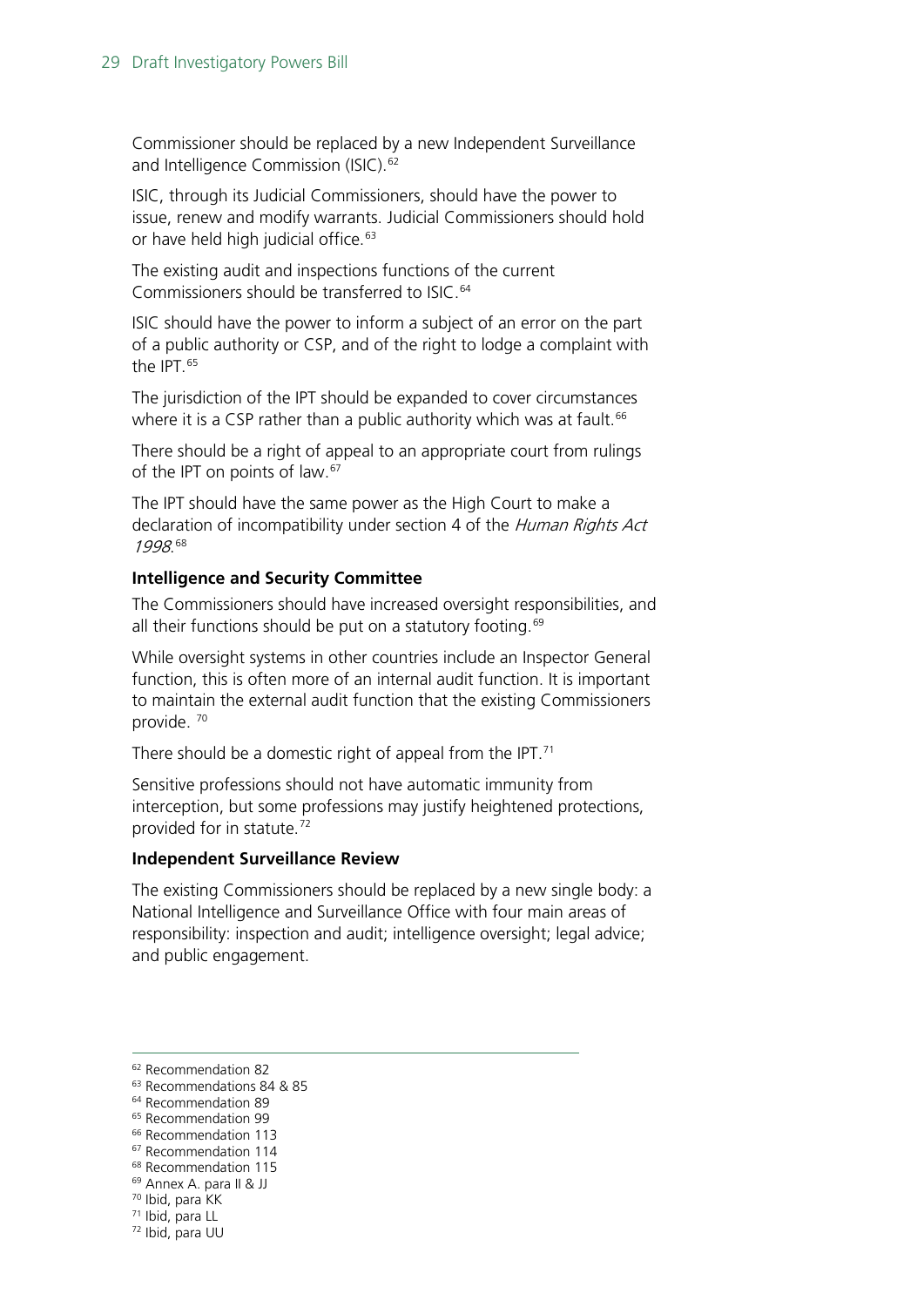The Technical Advisory Board should be replaced with an Advisory Council for Digital Technology and Engineering, which would be a statutory non-departmental public body. The Council should keep under review the domestic and international situation with respect to the evolution of the internet, digital technology and infrastructure. It should also provide advice to ministers and departments and manage complaints from CSPs on notices they consider unreasonable.

The IPT should find ways to be less opaque and should hold open hearings except where closed proceedings are necessary in the public interest[.73](#page-29-0)

The IPT should have the ability to test secret evidence and there should be a domestic right of appeal.<sup>[74](#page-29-1)</sup>

The judicial commissioners should be able to refer cases to the IPT where they find a material error, arguable illegality or disproportionate conduct.[75](#page-29-2)

<sup>73</sup> Recommendations 11 & 12

<span id="page-29-1"></span><span id="page-29-0"></span><sup>74</sup> Recommendations 13 & 14

<span id="page-29-2"></span><sup>75</sup> Recommendation 16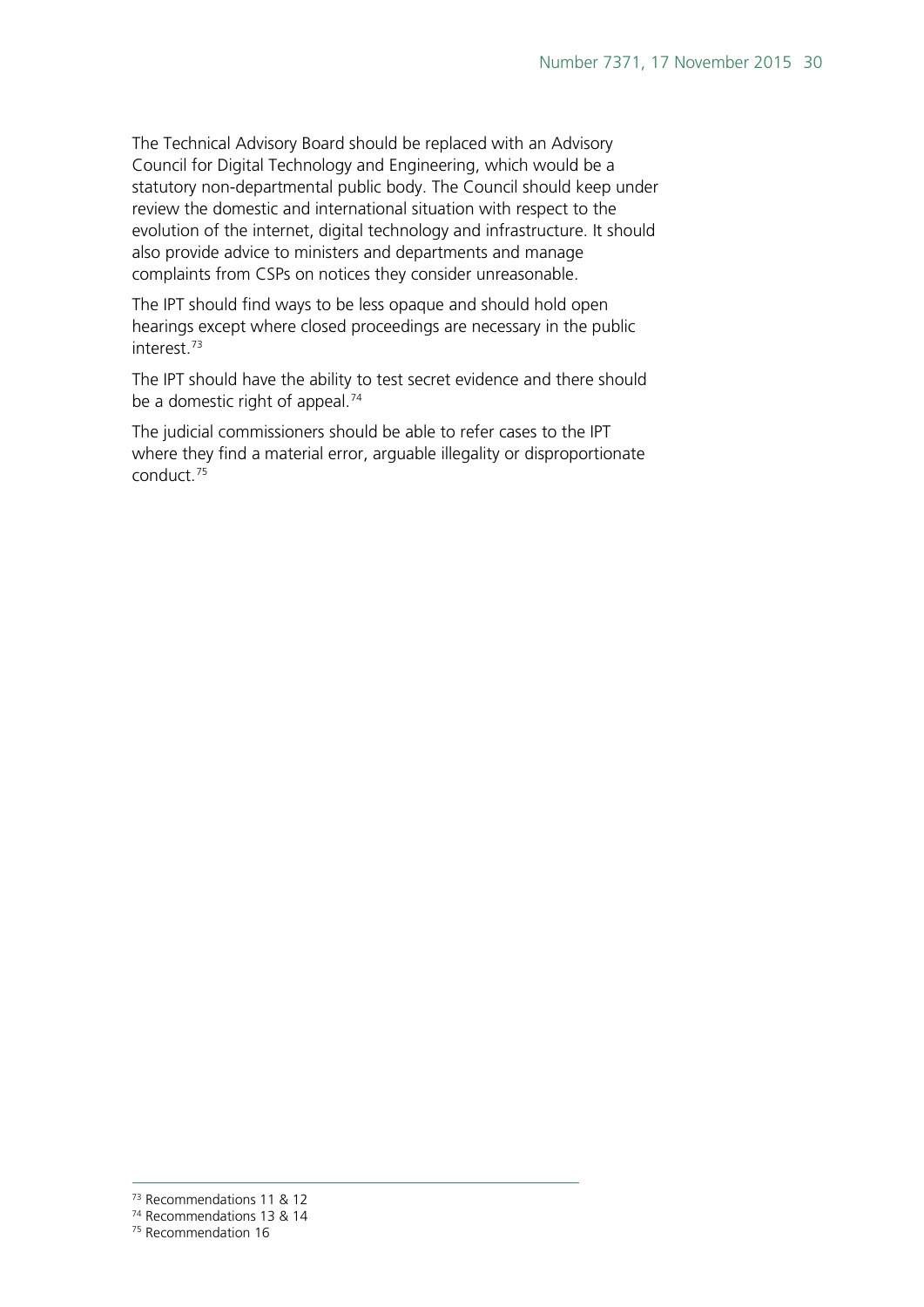## <span id="page-30-0"></span>11. Part 9: Miscellaneous and general provisions

### <span id="page-30-1"></span>What does the Bill do? **Chapter 1: Miscellaneous**

Clause 184 introduces Schedule 7, which makes provision for the combination of targeted interception warrants or targeted interference warrants with other warrants or authorisations.

Clause 185 provides that CSPs must receive a contribution towards their compliance costs and clause 186 enables the Secretary of State to put measures in place to facilitate compliance.

Clause 187 would amend the *Intelligence Services Act 1994* in relation to certain functions of GCHQ.

Clause 188 provides that the Secretary of State may issue a "national security notice" requiring a CSP to take steps in the interests of national security. National security notices may only require conduct that the Secretary of State considers to be proportionate, for example the provision of services or facilities to assist an intelligence service to carry out its functions more effectively. A notice must not be used to require the taking of steps for which a warrant or authorisation would otherwise be required under the Act.

Clause 189 provides that the Secretary of State can use regulations to impose obligations on CSPs, via "technical capability notices", to facilitate assistance in relation to authorisations under Parts 2, 3, 5 and 6 of the Bill. Obligations may include obligations relating to the removal of electronic protection applied by a relevant operator to any communications or data, and obligations relating to the security of any postal or telecommunications services. Before making regulations under this clause the Secretary of State is obliged to consult the Technical Advisory Board and CSPs.

Clauses 190 and 191 make further provision in relation to "national security notices" and "technical capability notices", including the matters that the Secretary of State should take into account before issuing a notice; the duty to comply; and the process for review of a notice.

Clause 192 amends the Wireless Telegraphy Act 2006 to avoid duplication with the Bill in relation to interception powers.

### **Chapter 2: General**

The remaining clauses provide for definitions, procedures to be used for making regulations, financial provision and other technical matters.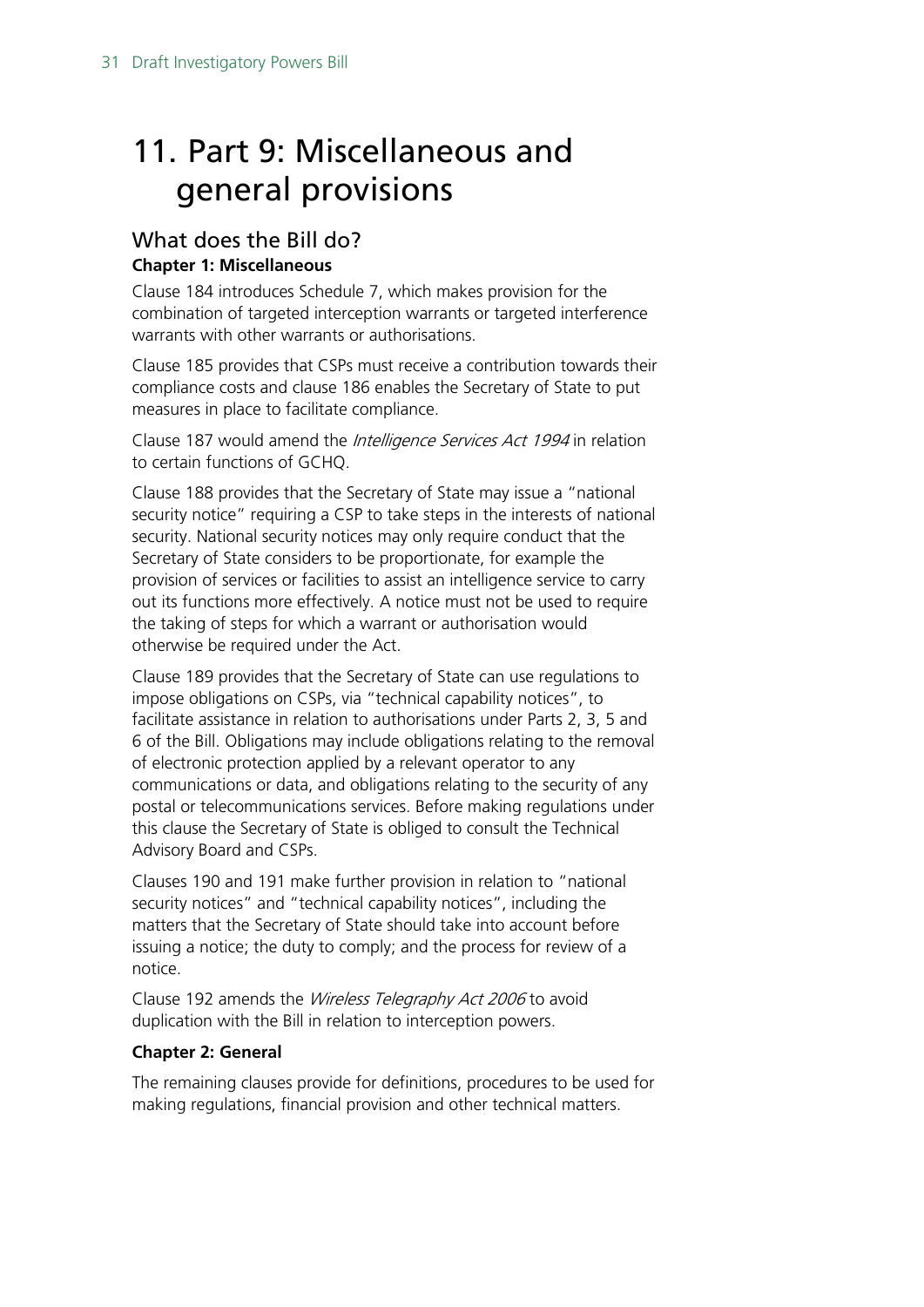## <span id="page-31-0"></span>12. Reaction

#### **Political**

The initial political reaction to the Home Secretary's statement introducing the Bill was generally positive. Shadow Home Secretary Andy Burnham said:

From what the Home Secretary has said today, it is clear to me that she and the Government have listened carefully to the concerns that were expressed about the draft Bill that was presented in the last Parliament. She has brought forward much stronger safeguards, particularly in the crucial area of judicial authorisation. It would help the future conduct of this important public debate if the House sent out the unified message today that this is neither a snooper's charter, nor a plan for mass surveillance.<sup>[76](#page-31-1)</sup>

#### Nick Clegg said:

The current Bill is a much improved model [compared to the Draft Communications Data Bill], although I have the feeling that, under the bonnet, it retains some of the flaws of its predecessor. The Home Office has clearly put in a lot of work, which I welcome, as I do the dropping of some of the key provisions on third-party data and encryption.<sup>[77](#page-31-2)</sup>

Joanna Cherry, Home Affairs spokesperson for the SNP, said:

I thank the Home Secretary for her statement, its tone and the care taken to address many of the concerns raised.

…

We have our political differences, and I am sure there will be some over the content of the draft Bill … but I think we all agree that we have a responsibility to protect the rights of our fellow citizens while being realistic about the threats we face.<sup>[78](#page-31-3)</sup>

Writing in the Guardian on 5 November, Shadow Home Office Minister Keir Starmer welcomed the introduction of judicial authorisation for warrants, suggesting that it would help to restore trust in the system. However, he also suggested that it would be important to ensure that there would be real judicial scrutiny, and not a rubber stamping exercise.[79](#page-31-4)

Andy Burnham subsequently wrote to the Home Secretary expressing reservations about aspects of the Bill:

I have now had the opportunity to study your proposal in detail and have taken advice from the Shadow Justice Secretary. This has given rise to concerns that the safeguards you are proposing are not as strong as it appeared when they were presented to the Commons.

<span id="page-31-1"></span> $76$  HC Deb 4 November 2015, c972<br> $77$  Ibid c976  $\overline{a}$ 

<span id="page-31-2"></span>

<span id="page-31-3"></span><sup>78</sup> Ibid c978

<span id="page-31-4"></span><sup>&</sup>lt;sup>79</sup> [Theresa May's investigatory powers bill is a step in the right direction,](http://www.theguardian.com/commentisfree/2015/nov/05/theresa-may-investigatory-powers-bill-surveillance) The Guardian, 5 November 2015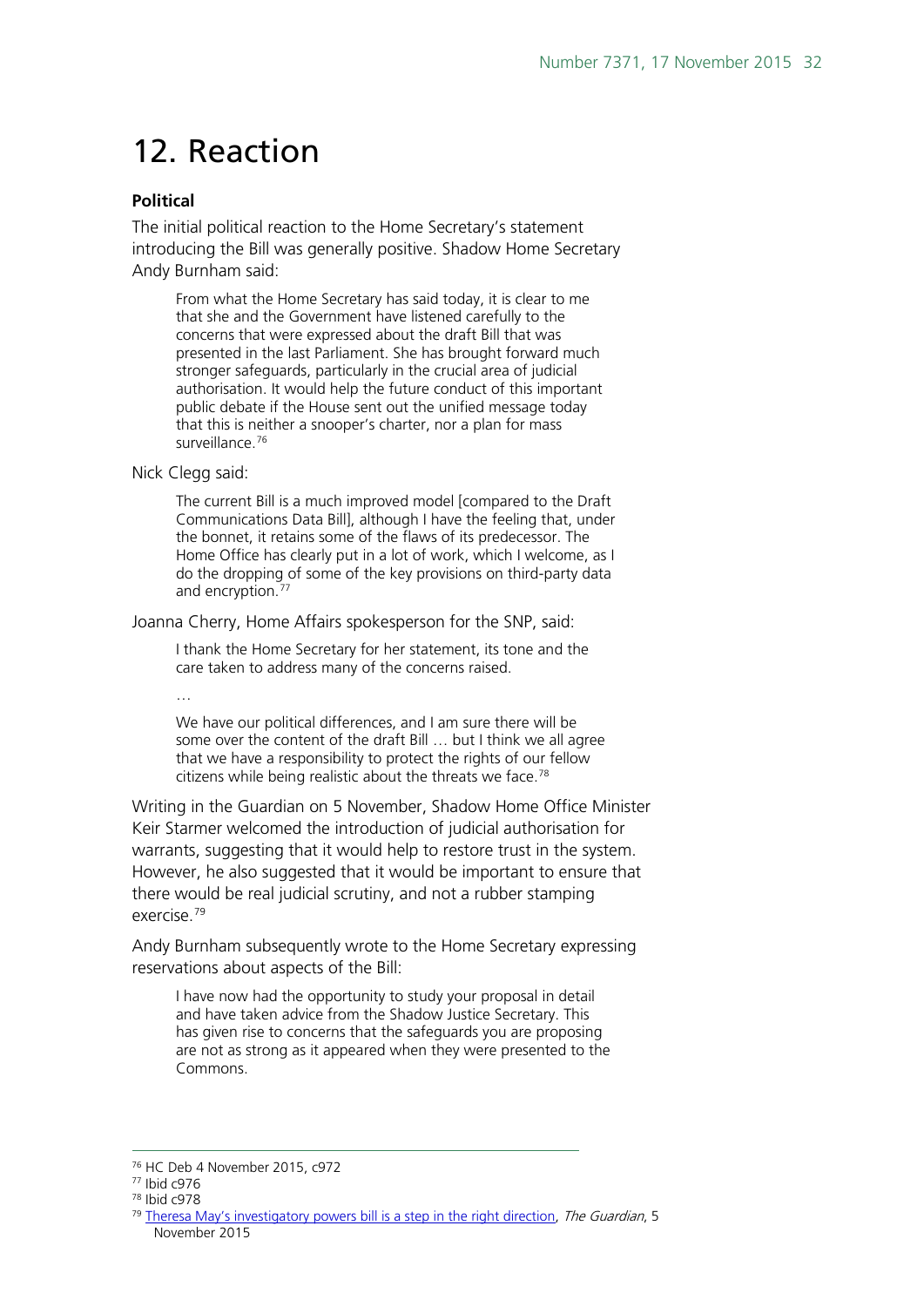First, on judicial authorisation, you said in your statement that the authorisation of intercept warrants would be two-stage process, or a 'double-lock'. This created the impression that both the Home Secretary and a senior judge would review the evidence. …

On closer inspection of the wording of the Bill, it would seem, that it does not deliver the strong safeguard that you appeared to be accepting. …

Legal advice we have sought confirms that the current working does not deliver what was believed was being proposed in terms of the Home Secretary and Judicial Commissioner double-lock for warrant authorisation.

… If our understanding is correct, then I wanted to give you notice that we will be looking to amend the working of the Bill in Committee to ensure it delivers what we thought was being offered.[80](#page-32-0)

He further suggested that the Bill needed to contain a clearly defined threshold for access to internet connection records, based on the seriousness of the crime being investigated.

David Davis has also expressed concern about the fact that the procedure for judicial authorisation of warrants only permits refusal of warrants on judicial review principles, as well as the requirement that CSPs hold communications data for up to a year. $81$  Writing in the Financial Times, Mr Davis described the Bill as a missed opportunity:

[T]he [draft bill](https://www.gov.uk/government/uploads/system/uploads/attachment_data/file/473770/Draft_Investigatory_Powers_Bill.pdf), while moving fractionally in the right direction, has serious flaws. The government has tried to bring its multitudinous powers together in a [single bill](http://blogs.ft.com/david-allen-green/2015/11/05/the-investigatory-powers-bill-will-it-work-in-practice/). In this it has failed, with a number of important powers still lying outside the scope of the checks and oversights proposed under the draft legislation.

The supposed strength of the new legislation is its "double lock" authorisation process, with both ministerial and judicial approval required for the grant of any warrant. However, the decision to retain the home secretary's authorisation process for domestic interception — the first lock of the double lock — is utterly irrational. Domestic interception should not be a political decision. In any event, this system does not offer any accountability, as ministers never answer questions on security and certainly never admit to security errors.

Even with surveillance powers other than domestic interception, the proposed "double lock" falls far short of what is needed, and fails to live up to government promises. Limiting judicial commissioners to considering warrants on judicial review principles means they can overrule a home secretary only if he or she is deemed to have acted utterly unreasonably. The government has hamstrung the process, in essence turning it into a judicial rubber stamp.

…

-

The government's [approach to encryption](http://www.ft.com/cms/s/0/cb7c3dfe-8217-11e5-a01c-8650859a4767.html%23axzz3qcBkbKzk) also leaves much to be desired. At least it did not go ahead with Prime Minister David

<span id="page-32-0"></span><sup>80</sup> Published i[n Labour demands stronger safeguards in Investigatory Powers Bill,](http://www.newstatesman.com/politics/uk/2015/11/labour-demands-stronger-safeguards-investigatory-powers-bill) New Statesman, 8 November 2015

<span id="page-32-1"></span><sup>81</sup> [Interview,](http://www.theguardian.com/politics/2015/nov/08/david-davis-stasi-gestapo-surveillance-tory-civil-liberties) The Guardian, 8 November 2015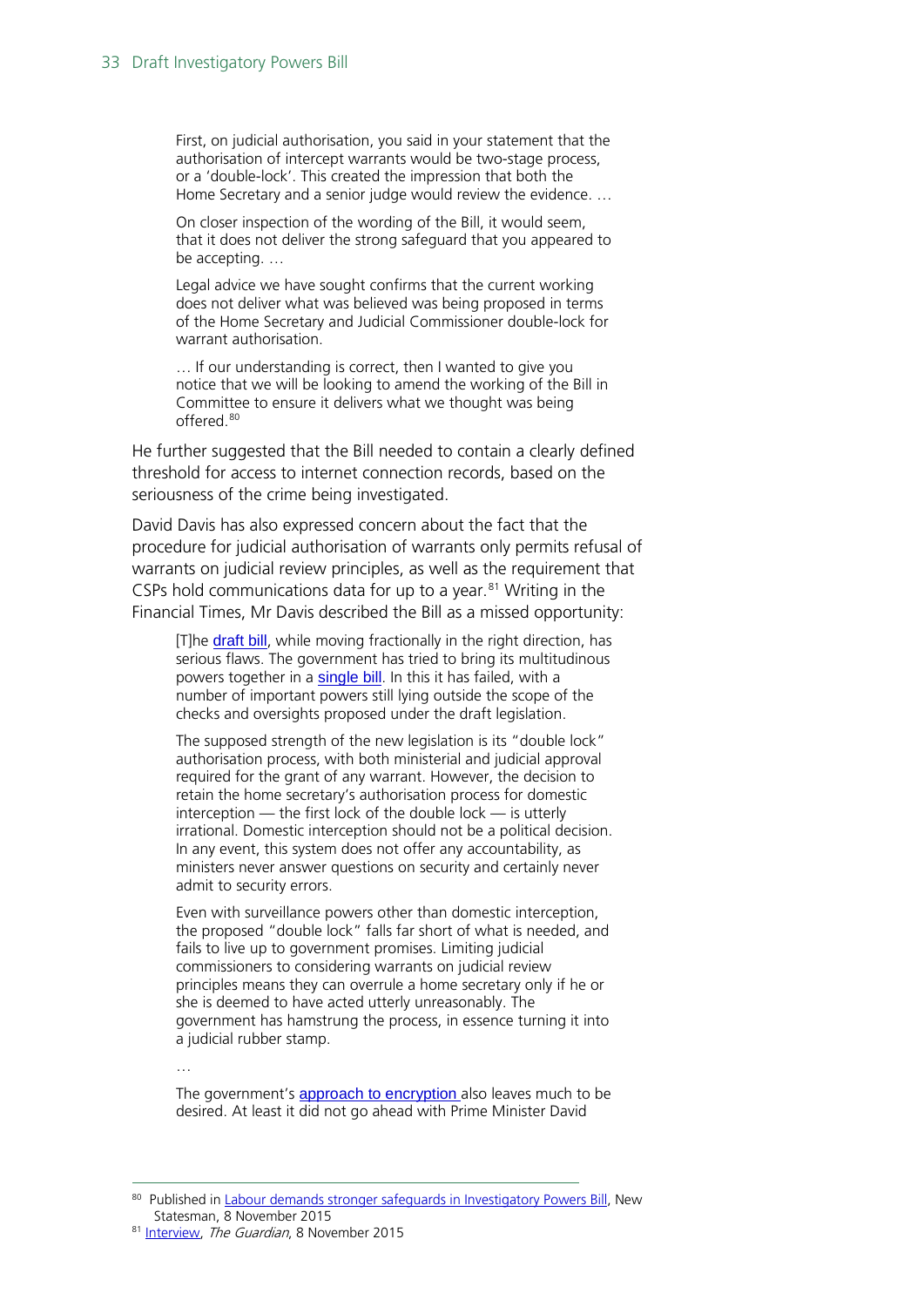Cameron's unwise proposal this year to ban end-to-end encryption — the unbreakable code that makes it impossible to read our online messages and transactions even if they are intercepted. Such a move would have had devastating consequences for all financial transactions and online commerce, not to mention the security of all personal data. Its consequences for the City do not bear thinking about.

Instead, government policy is likely to strangle UK tech businesses, by prohibiting the spread of encryption to those services that do not already use it. This will put our communications companies at a severe disadvantage, as their overseas competitors are permitted to offer fully secure services forbidden to UK companies.

The government has also retained the power to demand data from overseas service providers. However, companies will be permitted to refuse to hand over customers' data where doing so would place them in breach of laws in the country where they are based.

The consequences have not been thought through. Under this regime, tech start-ups will prefer Iceland or Switzerland or Germany, where users' data will be protected from our government's demands by local regulations.

#### **David Anderson QC**

Following publication of the Bill, David Anderson published a statement on his website:

The best thing about the Bill is that it puts Parliament in charge. For the first time, we have a Bill that sets out, for public and political debate, the totality of the investigatory powers used or aspired to by police and intelligence agencies. …

Not everyone will be happy about those powers. It will now be for Parliament to decide whether they are justified. That is the way things should be in a democracy – but rarely are at the moment, anywhere in the world. Whatever the content of the eventual UK law, it will no longer be possible to describe it as opaque, incomprehensible or misleading.

…

The Bill also contains safeguards. My report, and that of RUSI, were particularly influential here. There will be a powerful, outward-facing super-regulator, and save in urgent cases, no warrant will enter into force without judicial approval – a reversal of consistent practice since at least the 17<sup>th</sup> century.

Opinions will differ as to whether these safeguards go far enough. The judges need to be well-supported, and exposed to a sufficiently wide range of opinion for there to be no question of them operating as rubber stamps.

It also needs to be asked whether there is sufficient independence in procedures for access to communications data, bearing in mind in particular the Digital Rights Ireland judgment on whose meaning the European Court of Justice has recently been asked to pronounce, and the particularly sensitive or intrusive nature of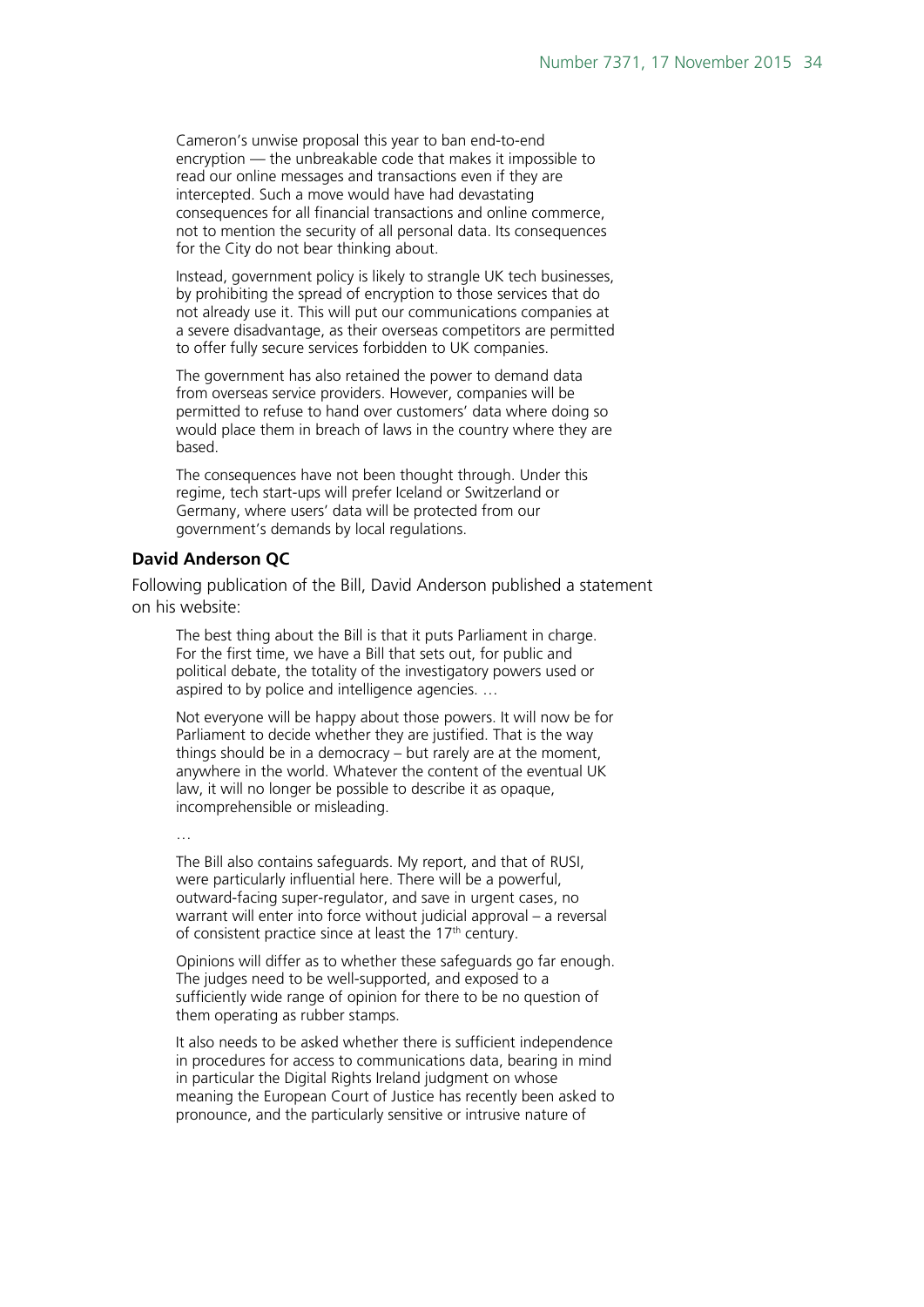some data (for example, the fact that a lawyer may have communicated with a potential witness).[82](#page-34-0)

He also made a number of media appearances, but said that he would not comment further on the draft Bill unless asked to do so by parliamentary committees.

#### **Press**

An editorial in the *Financial Times* suggested that the Bill "goes a long way towards allaying public concern about data privacy –but not far enough" and that it was "close to striking the right balance". The FT agreed with the need for strong surveillance powers, and with the introduction of judicial oversight to increase public confidence. However, the proposal to allow the security services to track citizens' use of the web "raises concern". $83$ 

The *Times* also felt that on the whole the Bill had struck the right balance, but emphasised the importance of parliamentary scrutiny, particularly in respect of safeguards.<sup>[84](#page-34-2)</sup>

The *Telegraph* suggested that "There is much in the [Bill] that seeks to achieve an equilibrium between the needs of security and the requirements of privacy", also praising the Home Secretary's decision to introduce it as a draft for consultation.<sup>[85](#page-34-3)</sup>

By contrast, the *Independent* described the proposals to retain internet connection records as "surely staggering", and questioned the analogy, offered by the Government, with an itemised phone bill.<sup>[86](#page-34-4)</sup>

Writing in the *Guardian*, Joshua Rozenberg suggested that it is wrong to refer to the Judicial Commissioners as judges:

They will not be sitting in court or hearing arguments from both sides. They will need to be retrained.

Although the draft bill includes a person "who holds or has held high judicial office", nobody expects the post to go to anyone who is still sitting as a full-time judge. $87$ 

#### **Industry**

-

The Chief Executive of Apple, Tim Cook, is reported to have expressed concern about the legal obligation on companies to assist in operations to bypass encryption:

Any backdoor is a backdoor for everyone. Everybody wants to crack down on terrorists. Everybody wants to be secure. The

<span id="page-34-0"></span><sup>82</sup> Putting Parliament in Charge, 4 November 2015, [terrorismlegislationreviewer.independent.gov.uk](https://terrorismlegislationreviewer.independent.gov.uk/putting-parliament-in-charge/)

<span id="page-34-1"></span><sup>83</sup> [One power too many for Britain's security state,](http://www.ft.com/cms/s/0/d2df900a-82ee-11e5-8e80-1574112844fd.html%23axzz3rqH3P7wuhttp://www.ft.com/cms/s/0/d2df900a-82ee-11e5-8e80-1574112844fd.html) Financial Times, 4 November 2015 84 [Power to Probe,](http://www.thetimes.co.uk/tto/opinion/leaders/article4604924.ece) The Times, 5 November 2015

<span id="page-34-4"></span><span id="page-34-3"></span><span id="page-34-2"></span><sup>85</sup> [Theresa May must balance privacy and security,](http://www.telegraph.co.uk/news/11975368/Theresa-May-Snoopers-Charter.html) The Telegraph, 5 November 2015 86 'Snooper's Charter': Forcing internet providers to keep our browsing history leaves us [open to security breaches,](http://www.independent.co.uk/voices/snoopers-charter-forcing-internet-providers-to-keep-our-browsing-history-leaves-us-open-to-security-a6721636.html) Independent, 4 November 2015

<span id="page-34-5"></span><sup>87</sup> [These internet surveillance powers risk undermining the judiciary,](http://www.theguardian.com/commentisfree/2015/nov/04/internet-surveillance-judiciary-theresa-may-web-browsing) The Guardian, 4 November 2015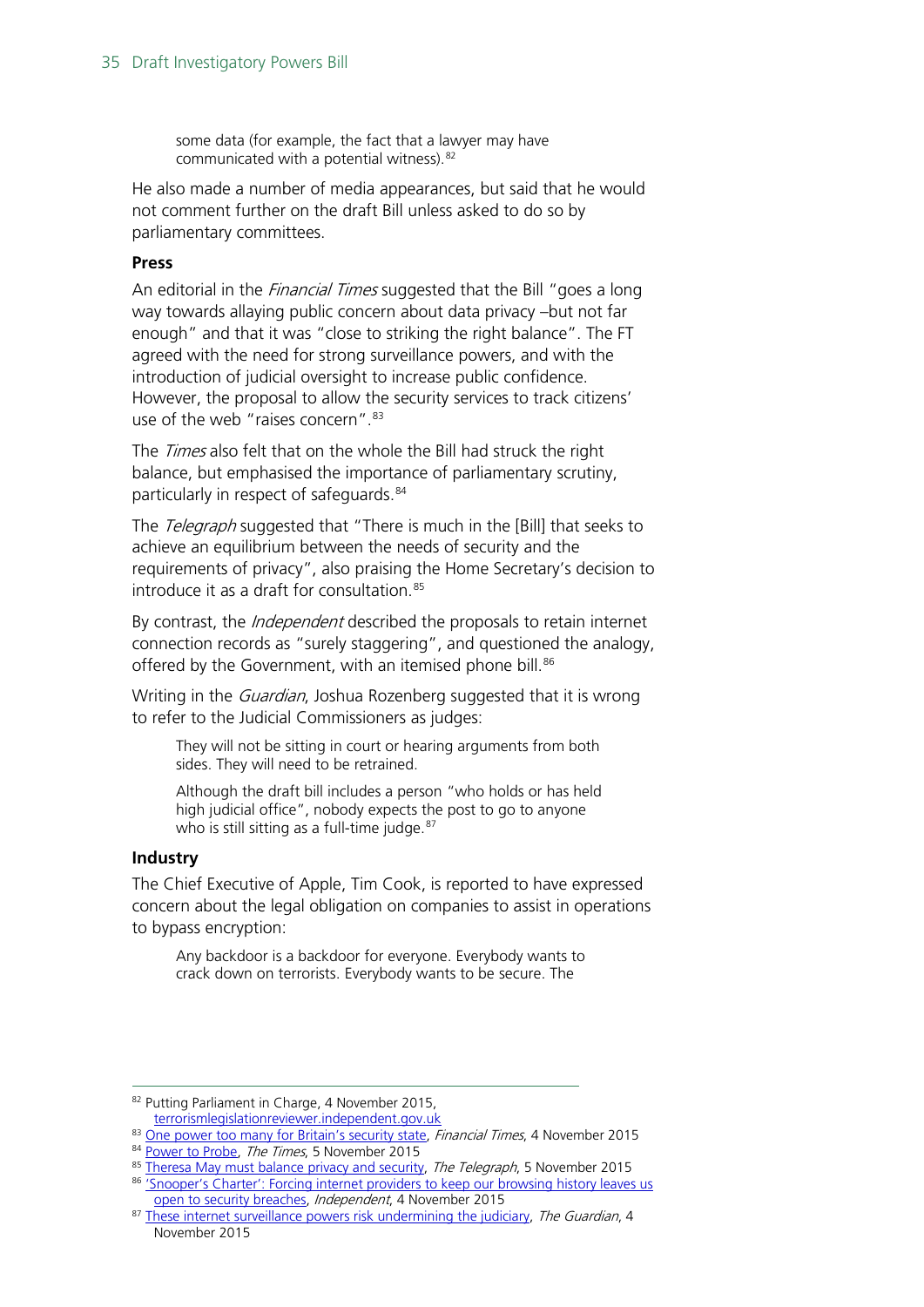question is how. Opening a backdoor can have very dire consequences.<sup>[88](#page-35-0)</sup>

#### **Box 4: Encryption**

Encryption is the process of converting information ('plaintext') into an encrypted form ('ciphertext'), which cannot easily be understood by anyone except parties authorised to 'decrypt' the information. The primary purpose of encryption is to protect the confidentiality of digital data stored on computer systems or transmitted over an unsecured network, such as the internet.

Encryption is routinely used by Communications Service Providers (CSPs) and applications to protect data in transit sent from all sorts of devices and across all sorts of networks, not just the internet, and this can include ATM transactions, online purchases and more.

Data is encrypted using an encryption algorithm and an encryption key. Encryption algorithms are divided into two main categories: symmetric and asymmetric:

- Symmetric encryption uses the same 'key' for both encrypting and decrypting data. In symmetric encryption both sides—the encrypter, and the decrypter—need access to the same key. Thus the sender of data must exchange the key used to encrypt the data with the recipient before it can be decrypted.
- Asymmetric encryption (also known as public-key cryptography) takes readable data and encrypts it using a public key. It then decrypts it using a private (secret) key. The private key must be kept private much like the key for symmetric encryption. This enables communication without the need for sharing secret encryption keys.

Most cryptographic processes use a symmetric algorithm to efficiently encrypt data, but use an asymmetric algorithm to exchange the secret key.

#### **End-to-end encryption**

Encrypted communications are only as secure as the cryptographic keys used to decrypt the messages, which tend to be held by the communications company. There are concerns that communications companies may be forced to reveal these keys so as to monitor the otherwise encrypted communications. This is just one reason why companies have begun to offer end-to-end encryption.

End-to-end encryption is a method of secure communication where the only people who can read the messages are the people communicating. Unlike more traditional means of encryption, in end-to-end encryption the only people who have access to the cryptographic key are the two people communicating. This means that third-parties cannot access data while it's transferred from one end system or device to another—not even a company that runs the messaging service. However, there are concerns in the cybersecurity community that if CSPs are asked to provide security services with 'backdoors' to these programmes, the security of the protocol more generally will be compromised.

Giving evidence to the Science and Technology Committee, industry representative expressed concern about various aspects of the Bill, including the volume of data required to be retained and the cost of keeping it secure. It was suggested that these costs would ultimately be passed on to customers.

John Shaw, representing Sophos, also expressed concerns as to what constitutes a service provider:

In the Bill itself there are definitions of telecom service, service providers and service operators that attempt to be very broad so as to be future-proofed, but are therefore very broad in the sense that you can define almost any form of software or communication these days as being a telecom service. I have concerns over exactly how far the powers will go. They could be interpreted as going a lot further than I believe is the intention.<sup>[89](#page-35-1)</sup>

Another area of concern was the differential treatment of UK and non-UK-based CSPs, and specifically the risk that UK-based CSPs might be

<sup>-</sup>

<span id="page-35-1"></span><span id="page-35-0"></span><sup>88</sup> Interview, The Telegraph, 10 November 2015<br>89 [Oral evidence: Investigatory Powers Tribunal: technology issues,](http://data.parliament.uk/writtenevidence/committeeevidence.svc/evidencedocument/science-and-technology-committee/investigatory-powers-bill-technology-issues/oral/24378.html) HC 573 Science and Technology Committee, 10 November 2015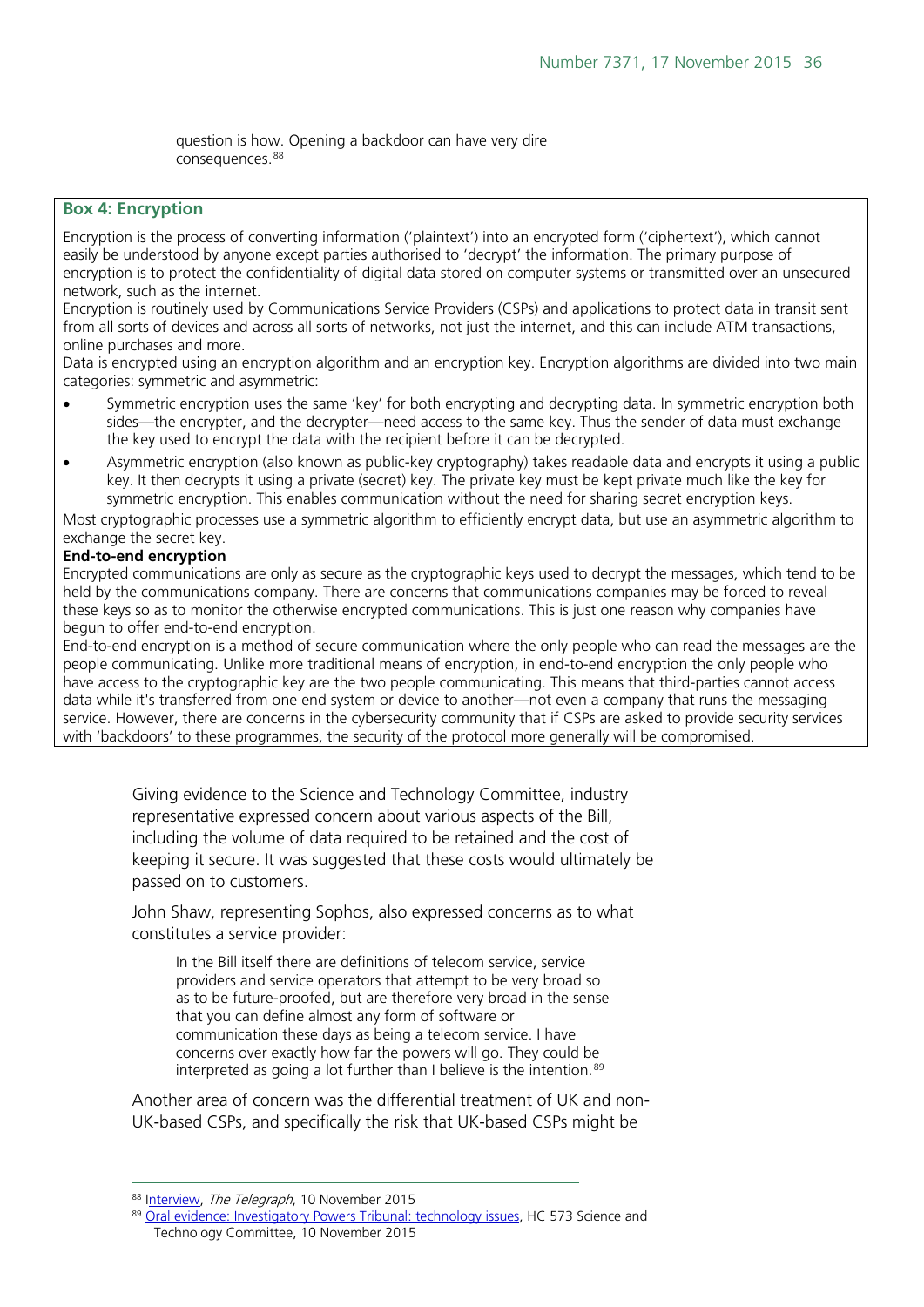placed at a competitive disadvantage by the requirement to store communications data, because it might deter non-UK citizens from trading with them. This in turn might have an impact on investment in software and hardware companies in the UK.

#### **Civil liberties campaigns**

Open Rights Group (ORG) have published an initial response to the Bill, highlighting areas of concern:

#### **Legitimising bulk interception and previously unknown access to UK communications data**

The draft bill spells out the powers that the security services have to collect content and data in bulk. Although this had been done for years, no one really understood the extent of GCHQ's capabilities until the Snowden leaks. The government acknowledged today that secret agencies have been going even further, accessing data in bulk from UK internet providers not just from international cables. The bill effectively endorses these previously secret –and at face value disproportionate – mass surveillance powers. This is in addition to powers to obtain bulk datasets, such as phone books, driving licenses, travel or banking records.

#### **Retaining even more data**

One of the most controversial parts of this new Bill is that ISPs will be forced to keep much more detailed data about our internet activities, such as websites we visits or apps we use in our phone. To access this data, the police would need to get a court order – this seems to be a concession to the European Court of Justice ruling last April that said there must be safeguards for accessing retained data. In July, the High Court said that parts of the Data Retention and Investigatory Powers Bill were unlawful for the same reason.

We will be asking why the UK police feel they need these powers.

…

#### **Who signs off warrants?**

The new Bill proposes a new system of "double-lock" where some warrants will be signed both by the Secretary of State or an authorised person, and additionally by a special judge. At face value this might seem an improvement on the current situation where judges do not have a role, but there are concerns that in practice this may simply amount to a rubber-stamp. Judges would have a very narrow role, only being allowed to check that there are grounds for the minister's decision and that procedures have been followed, but not to challenge the substance of the decision. Fully independent judicial authorisation would be a better guarantee of due process. Disappointingly, the draft new bill still allows police, councils and other agencies to obtain communications data without the need to involve a judge.

#### **Has encryption been banned?**

We don't think there was ever going to be a serious attempt to ban encryption. The Bill ask for powers to compel communications providers to assist with demands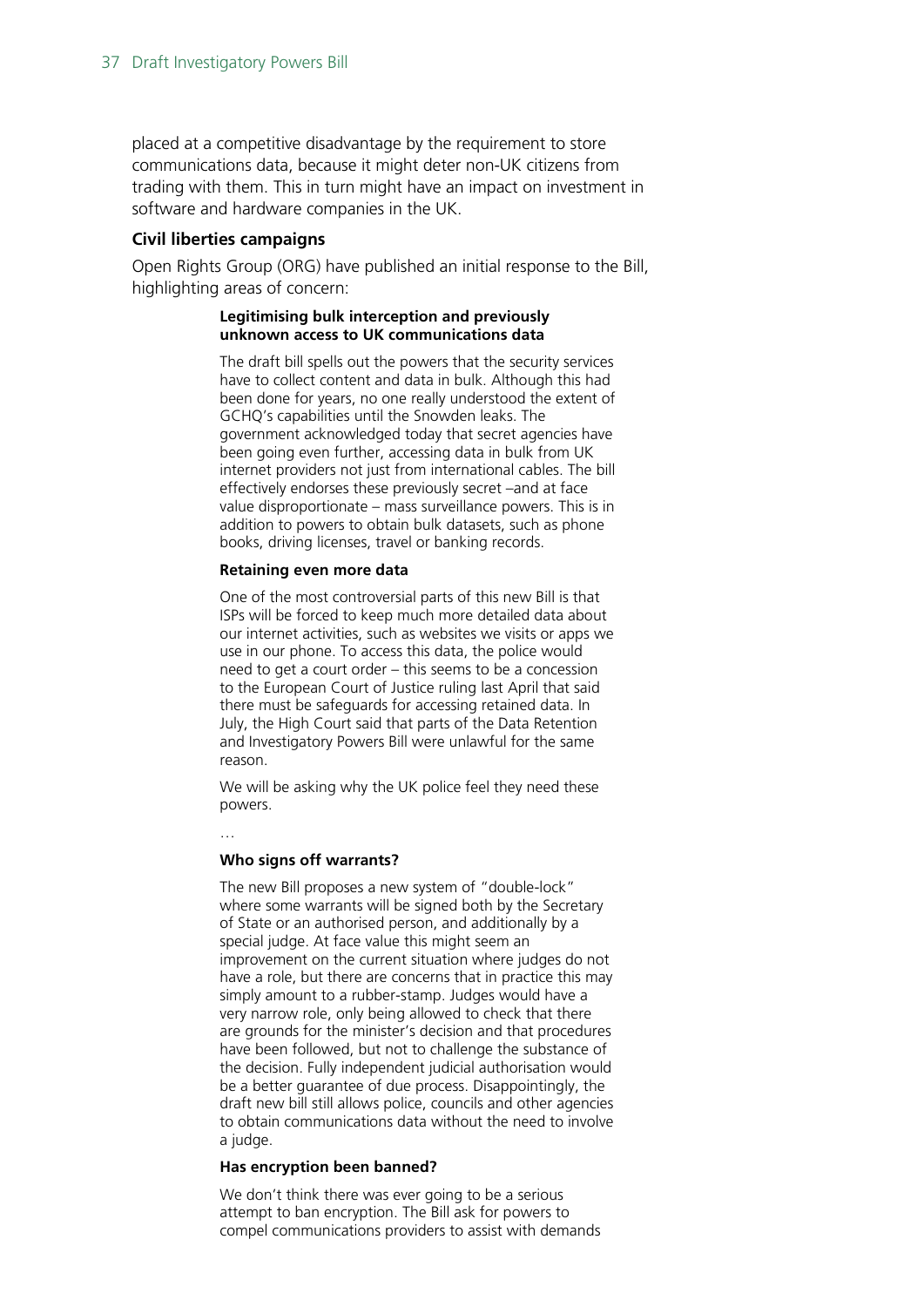for interception. How companies do this will presumably be at their discretion. In some cases this might involve compromising their software to make the encryption less effective. This is something that we are sure companies will be looking into.

#### **New hacking powers**

The bill clarifies the powers of security agencies to break into our laptops and mobile phones, including worrying new powers for non-targeted mass hacking. The bill also forces internet companies to help in hacking their customers. What are the positives? We asked for a transparent law and on first reading it does seem to be very clear about the powers being given to the State. Transparency over these activities is very welcome, as it enables debate and challenges to specifics, including in the courts. There also seems to be improvements to redress, including the right to appeal rulings by the Investigatory Powers Tribunal, which is something ORG has campaigned for. The new Investigatory Powers Commissioner may also bring improvements to democratic oversight.<sup>[90](#page-37-0)</sup>

Privacy International also questioned whether the proposal for judicial oversight of warrants represents a significant departure from the current practice of ministerial approval, and raised particular concerns about hacking and bulk interception powers.<sup>[91](#page-37-1)</sup>

Liberty issued a press release outlining what they perceived to be the most contentious aspects of the Bill:

- The Bill does not provide for substantive judicial approval of warrants, but rather proposes a highly limited review which will in practice be a rubber stamping exercise.
- The power for the blanket retention of internet connection records is highly intrusive and unprecedented in comparable countries.
- The proposed hacking powers have the potential to do unlimited damage to the security of devices and networks and make people vulnerable to abuse.
- The Bill places the mass surveillance powers revealed by Edward Snowden on a statutory footing, rather than creating a more targeted and effective system.<sup>[92](#page-37-2)</sup>

This response is consistent with Liberty's previously expressed opposition to bulk interception, support for judicial, as opposed to ministerial, approval of warrants, and the need for stringent safeguards to govern hacking powers. [93](#page-37-3)

Justice have questioned the Government's claim that the Bill is comprehensive and comprehensible, pointing out that it does not

<span id="page-37-0"></span> $90$  [First take on the Investigatory Powers Bill,](https://www.openrightsgroup.org/blog/2015/investigatory-powers-bill) 5 November 2015, openrightsgroup.org [accessed 18 November 2015]

<span id="page-37-1"></span><sup>&</sup>lt;sup>91</sup> [From Britain, with Bulk Love: A Dark Digital Magna Carta,](https://www.privacyinternational.org/node/672) 11 November 2015, privacyinternational.org

<sup>92</sup> Press Release, Liberty, 4 November 2015

<span id="page-37-3"></span><span id="page-37-2"></span> $93$  Liberty's Briefing on 'A Question of Trust: The Report of the Investigatory Powers Review', June 2015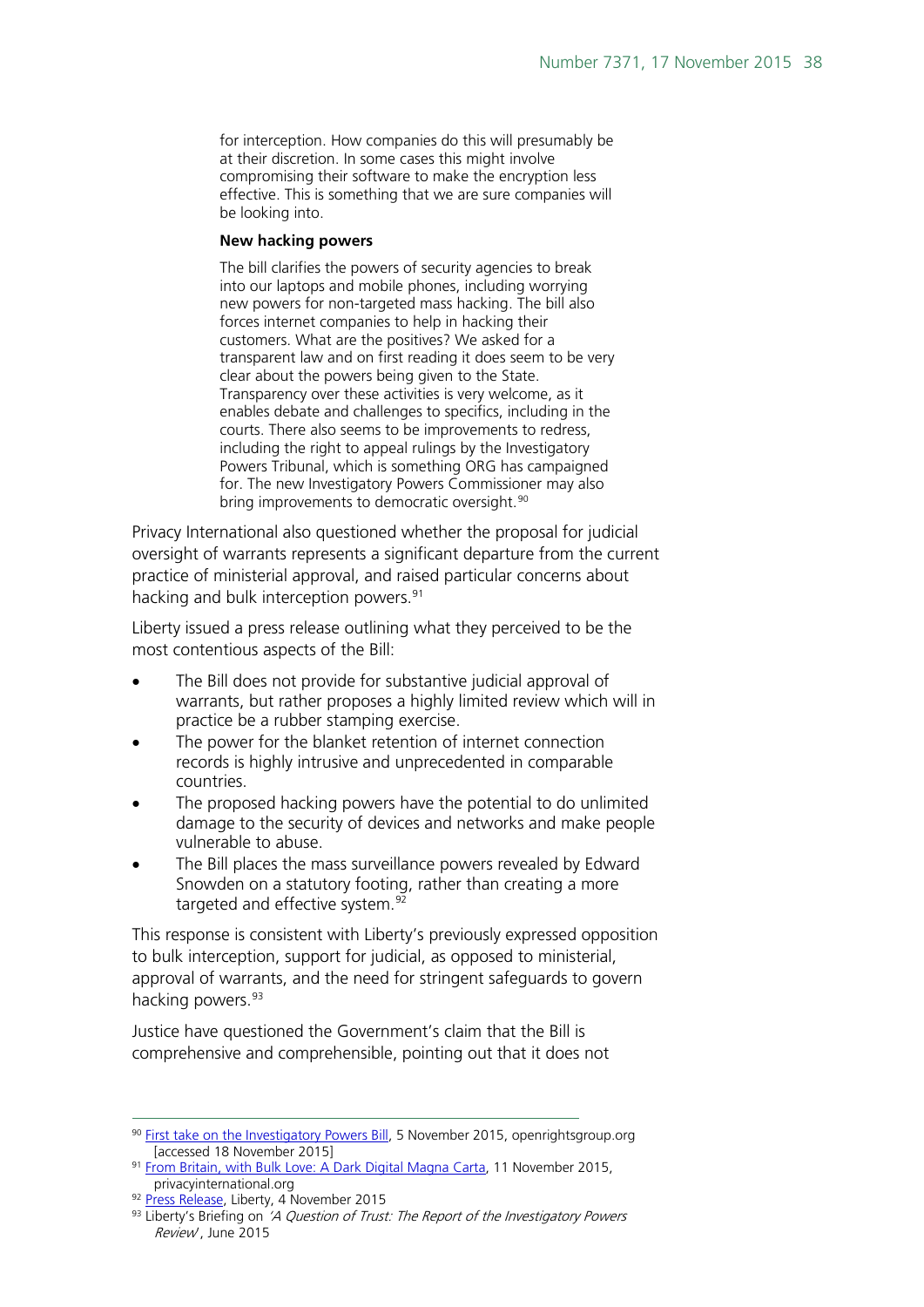replace RIPA in its entirety, which will still govern other forms of surveillance. Justice welcome the introduction of additional safeguards, but caution that safeguards cannot automatically render surveillance powers proportionate, necessary and lawful.<sup>[94](#page-38-0)</sup>

#### **Legal commentary**

David Allen Green,  $95$  writing on the FT blog, has suggested that the Government must show that the judicial element of authorisation is not a "constitutional figleaf" by demonstrating how in practice the Judicial Commissioners will check, as opposed to endorse, the Secretary of State's warrant decisions. However he concludes that the real challenge is whether the measures are practical and commercial: whether the Bill will work in practice, given developments in technology; and whether overseas service providers will cooperate.<sup>96</sup>

Lord Pannick QC, writing in the Times, suggested that criticisms of the judicial oversight scheme are unjustified, and that it adopts "the right balance in this difficult area":

The home secretary rightly recognised that judicial involvement in these decisions is necessary to promote public confidence in a sensitive area. It will also improve standards because the security services will not want to have their applications rejected. Judicial power is necessary to ensure that intrusive surveillance measures satisfy European human rights law and EU law. And, most fundamentally, without the judicial element, such a bill is unlikely to be approved by parliament.

Andy Burnham and David Davis, the Conservative backbencher with a strong record on civil liberties issues, say that a judicial review test gives judges too little power because it only relates to "process". But it is well established that judicial review is a flexible concept, the rigour of which depends on the context. The Court of Appeal so stated in 2008 in the T-Mobile case.

The closest analogy to the provisions in the draft bill is judicial review of control orders and Tpims (terrorist prevention and investigation measures). The Court of Appeal stated in the MB case in 2006 that judges applying a judicial review test must themselves consider the merits and decide whether the measure is indeed necessary and proportionate. It is true that the context there involves restrictions that vitally affect liberty — in the sense of freedom of movement. But I would expect the courts to apply a very similar approach in the present context, concerned as it is with the important issue of privacy. So those who are concerned that a judicial review test does not give judges sufficient control should be reassured.

However, in a national security context, the judiciary adopts a selfdenying ordinance, applying the principle stated by Lord Neuberger (president of the Supreme Court) and Lord Dyson (master of the rolls) in a Supreme Court judgment in July in the Beghal case. In a terrorism context, judges have a function that involves a "tension" between "vigilance" to ensure that the

<sup>&</sup>lt;sup>94</sup> The Draft Investigatory Powers Bill: Building a Surveillance Framework for a Digital

<span id="page-38-1"></span><span id="page-38-0"></span>[Age?,](http://justice.org.uk/the-draft-investigatory-powers-bill-building-a-surveillance-framework-for-a-digital-age/) 6 November 2015, justice.org.uk [accessed 18 November 2015]<br><sup>95</sup> Head of Media at Preiskel & Co and editor of Jack of Kent legal blog.

<span id="page-38-2"></span><sup>&</sup>lt;sup>96</sup> [The Investigatory Powers Bill: will it work in practice?](http://blogs.ft.com/david-allen-green/author/davidallengreen/) 5 November 2015, blogs.ft.com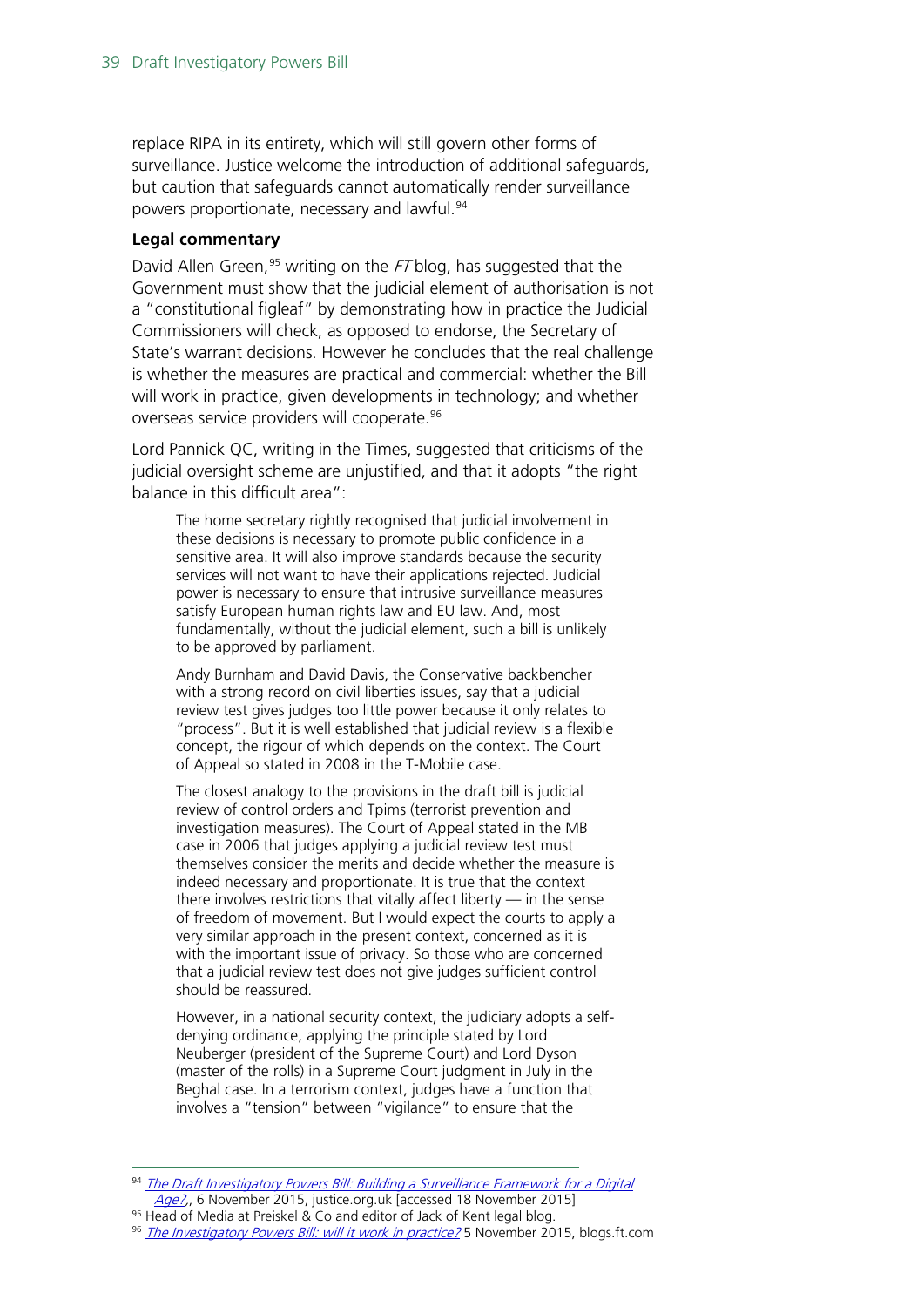powers are exercised only where necessary and proportionate, and "circumspection", because of the superior knowledge and experience of the executive in assessing risks to national security. Judges also recognise the institutional responsibility of the home secretary who is answerable to parliament. Judges therefore accord the executive a margin of discretion.

That tension, and margin of discretion, is inherent in judicial control of the exercise of powers relating to national security. It would apply even if the legislation were to adopt criteria other than those applied on a judicial review application. The margin of discretion does not alter the power and duty of the judges to scrutinise decisions intensely and to impose restraints where appropriate, depending, of course, on the circumstances of the individual case.<sup>[97](#page-39-0)</sup>

However, he also suggested that the Bill could be improved by provision for Judicial Commissioners to hear representations by lawyers acting for the person who is to be the subject of the intrusive measures.

Graham Smith, editor of the Cyberleagle blog, has written about the issue of secret interpretations of the law in the context of encryption. Citing examples from RIPA of controversial Government interpretations of the law, which would have been unlikely to come to light if not for the Snowden leaks, he suggests that a similar issue might arise if the Bill becomes law. Clause 189(4)(c) provides for the possibility that CSPs may be required to remove electronic protection (de-encrypt) material in order to assist in the implementation of a warrant. On the face of it, this does not affect end-to-end encryption where the protection is applied by the service user rather than the service provider. However, Mr Smith suggests that this provision could be subject to similarly controversial interpretation by the Home Office, and that the public would be in no position to know. As a way round this, Mr Smith suggests that the new IPC could proactively seek out and bring to public attention material legal interpretations on the basis of which powers are exercised or asserted. CSPs might also be able to bring a legal interpretation asserted against them to the attention of the oversight body.<sup>[98](#page-39-1)</sup>

<span id="page-39-0"></span><sup>&</sup>lt;sup>97</sup> David Pannick, [Safeguards provide a fair balance on surveillance powers,](http://www.thetimes.co.uk/tto/law/article4611174.ece) The Times, 12 November 2015

<span id="page-39-1"></span><sup>98</sup> [From Oversight to Insight: Hidden Surveillance Law Interpretations,](http://cyberleagle.blogspot.co.uk/) 9 November 2015, cyberleagle.blogspot.co.uk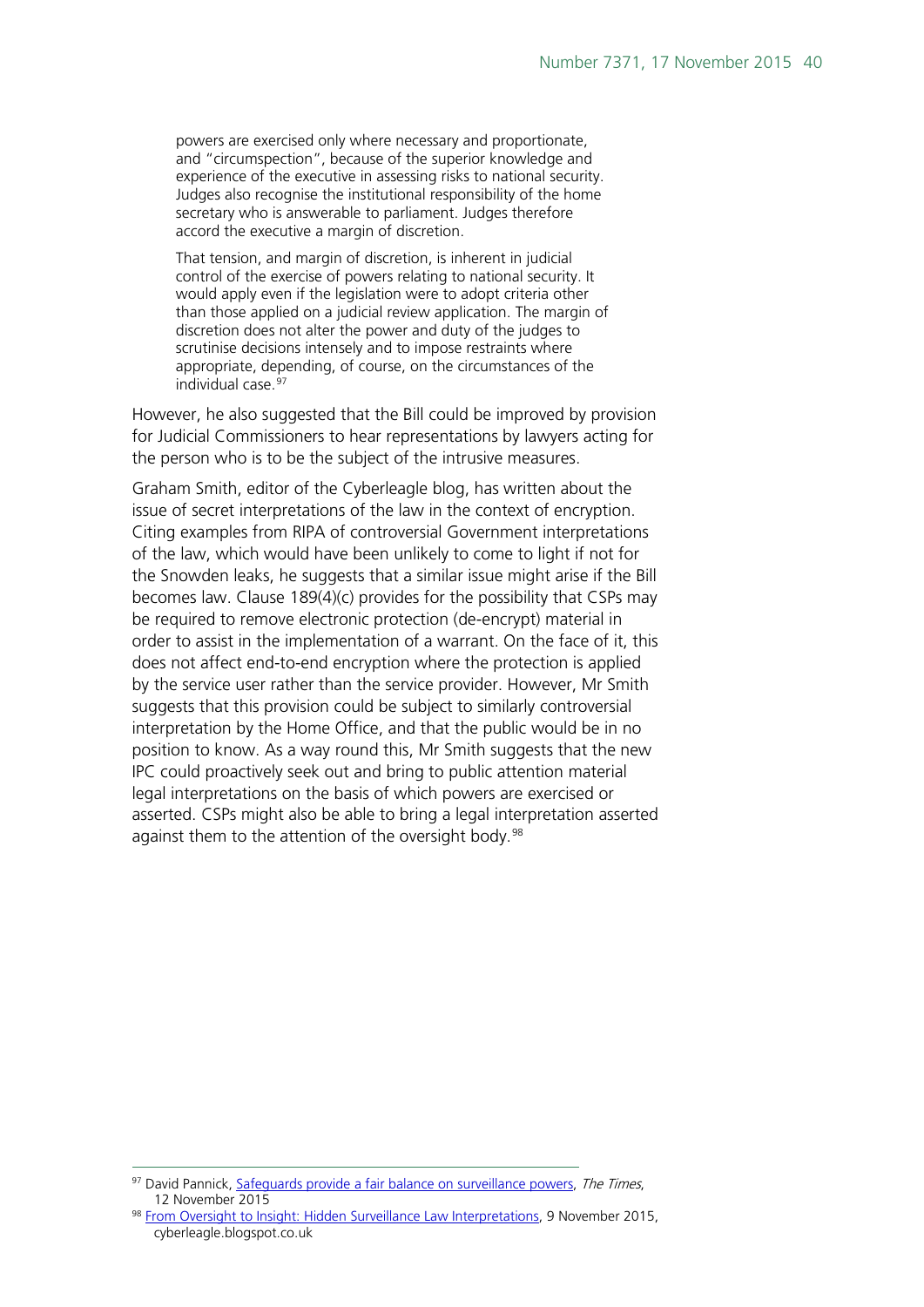## <span id="page-40-0"></span>13. Further reading

[Draft Investigatory Powers Bill: overarching documents,](https://www.gov.uk/government/publications/draft-investigatory-powers-bill-overarching-documents) Gov.uk –

[A Question of Trust: Report of the Investigatory Powers Review,](https://terrorismlegislationreviewer.independent.gov.uk/wp-content/uploads/2015/06/IPR-Report-Print-Version.pdf) terrorismlegislationreviewer.independent.gov.uk

[Privacy and Security: A modern and transparent legal framework,](http://isc.independent.gov.uk/committee-reports/special-reports) isc.independent.gov.uk

[A Democratic Licence to Operate: Report of the Independent](https://rusi.org/publication/whitehall-reports/democratic-licence-operate-report-independent-surveillance-review)  [Surveillance Review,](https://rusi.org/publication/whitehall-reports/democratic-licence-operate-report-independent-surveillance-review) rusi.org

Debate: [Reports into Investigatory Powers,](http://www.publications.parliament.uk/pa/cm201516/cmhansrd/cm150625/debtext/150625-0002.htm) HC Deb 25 June 2015, c1081-1143

[Report of the Joint Committee on the Draft Communications Data Bill,](http://www.publications.parliament.uk/pa/jt201213/jtselect/jtdraftcomuni/79/7902.htm) December 2012

[Investigatory Powers Bill: Technology issues inquiry –](http://data.parliament.uk/writtenevidence/committeeevidence.svc/evidencedocument/science-and-technology-committee/investigatory-powers-bill-technology-issues/oral/24378.html) oral evidence, Science and Technology Committee